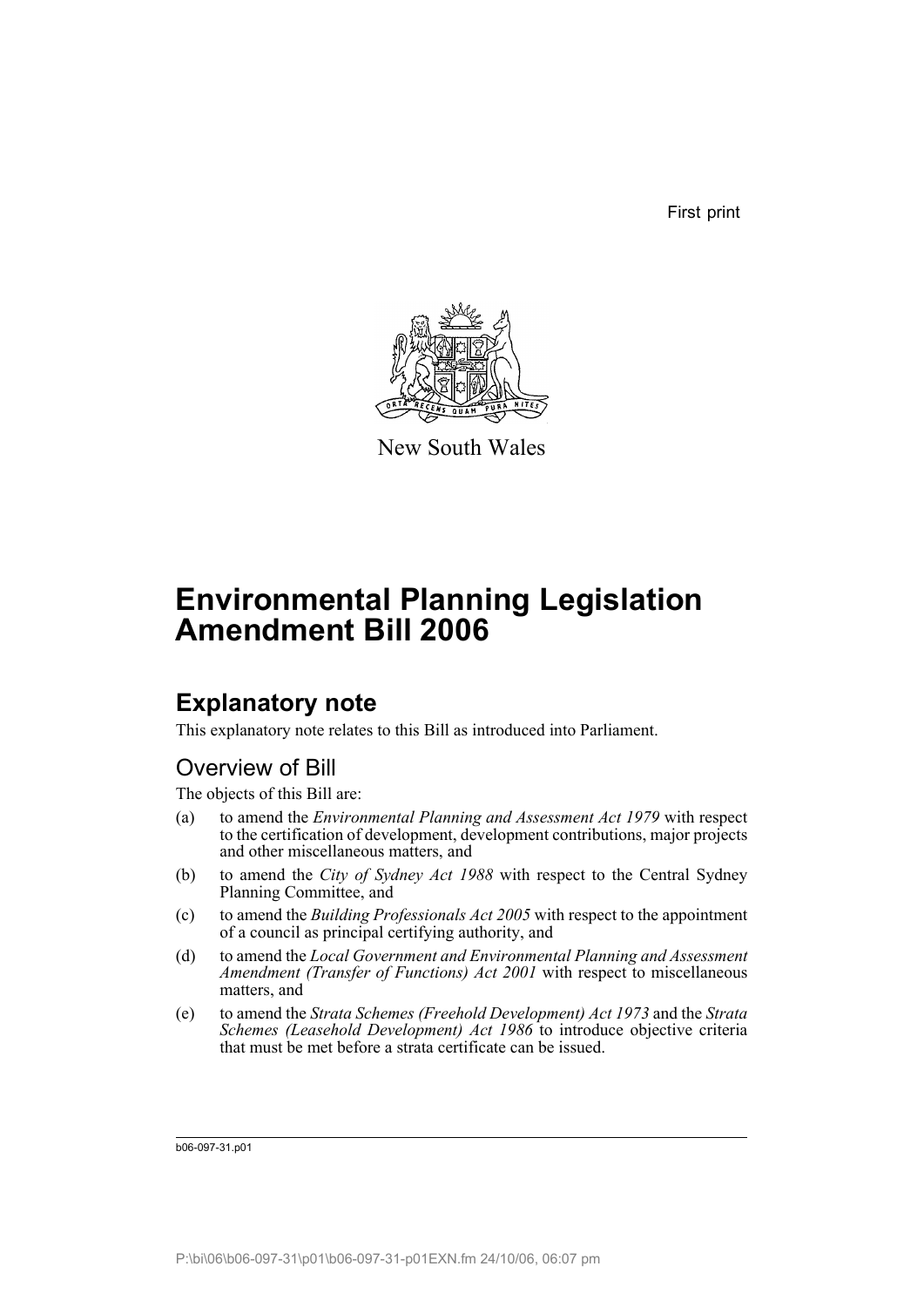Explanatory note

## Outline of provisions

**Clause 1** sets out the name (also called the short title) of the proposed Act.

**Clause 2** provides for the commencement of the proposed Act on the date of assent except for a few specified amendments.

**Clause 3** is a formal provision that gives effect to the amendments to the *Environmental Planning and Assessment Act 1979* set out in Schedule 1.

**Clause 4** is a formal provision that gives effect to the amendments to the *City of Sydney Act 1988* set out in Schedule 2.

**Clause 5** is a formal provision that gives effect to the amendments to the Acts set out in Schedule 3.

**Clause 6** provides for the repeal of the proposed Act after all the amendments made by the proposed Act have commenced. Once the amendments have commenced the proposed Act will be spent and section 30 of the *Interpretation Act 1987* provides that the repeal of an amending Act does not affect the amendments made by that Act.

## **Schedule 1 Amendment of Environmental Planning and Assessment Act 1979**

**Schedule 1 [1]** updates the definition of *Department* used in the *Environmental Planning and Assessment Act 1979* (*the Principal Act*).

**Schedule 1 [2]** enables the current power of the Minister for Planning (*the Minister*) to declare Part 3A projects by Ministerial order to be exercised by way of an amendment of any relevant State Environmental Planning Policy (*SEPP*) that declares projects.

**Schedule 1 [3]** amends the provisions relating to the declaration of Part 3A projects (which makes it clear that declarations may be made in respect of particular development) so as to confirm that the power to make such a declaration is in addition to the ordinary power to make declarations relating to a class of development.

**Schedule 1 [4]** ensures that, where non-declared parts of a project are currently treated as a Part 3A project because a part of the project has been declared under that Part, all the development is to be dealt with under that Part as a single project.

**Schedule 1 [5]** ensures that the process by which Part 3A projects are declared also applies to the declaration of the projects as critical infrastructure projects.

**Schedule 1 [6]** clarifies the conditions precedent to the determination of an application for approval by the Minister of a Part 3A project.

**Schedule 1 [7]** provides that the regulations may preclude the Minister from giving approval to a Part 3A project that is subject to a prohibition in an environmental planning instrument by which the Minister is not currently bound.

Explanatory note page 2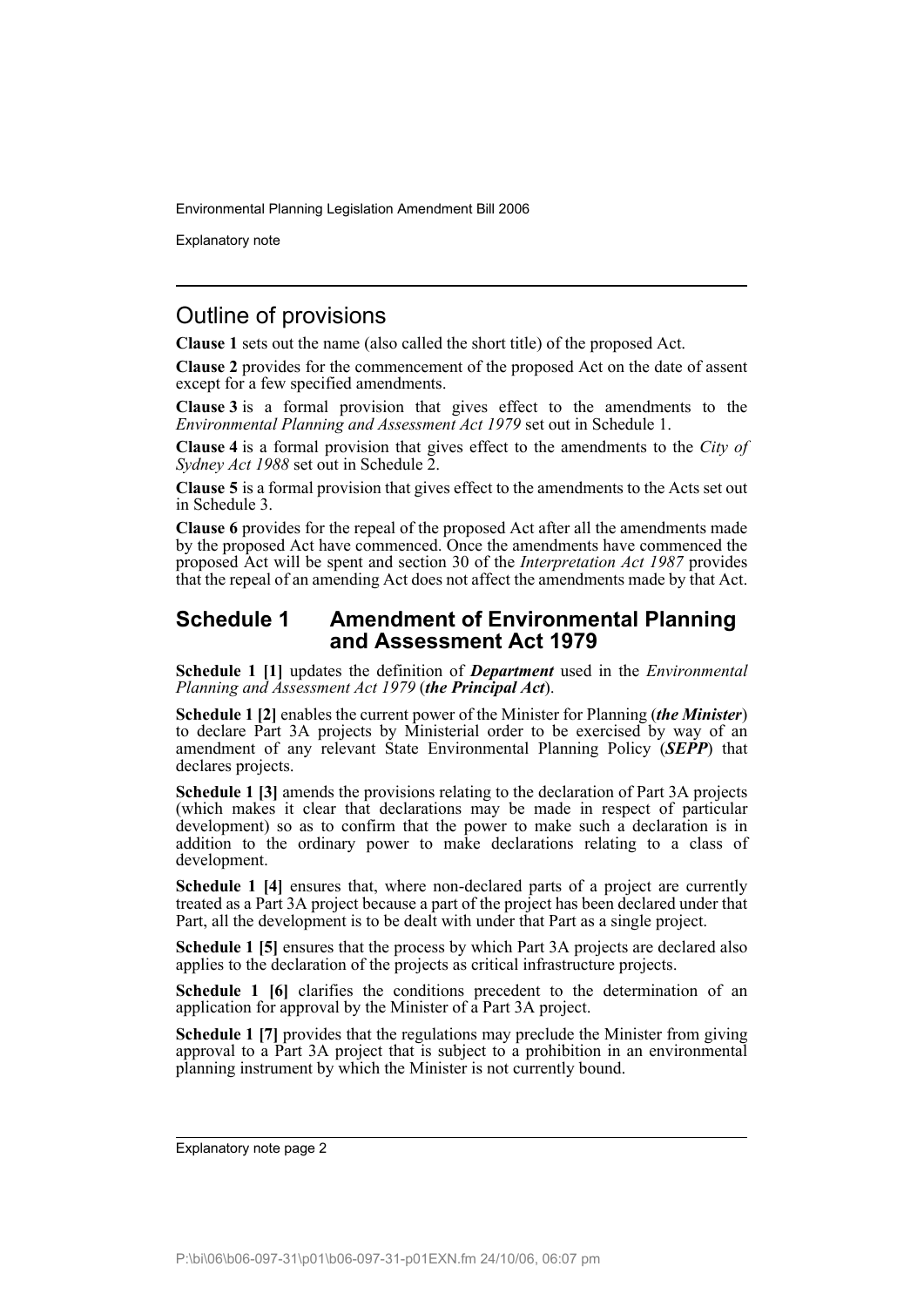Explanatory note

**Schedule 1 [8]** enables the Minister to make it a condition of approval of a Part 3A project that the proponent comply with obligations in a statement of commitments made by the proponent during the assessment of the project (including by way of a planning agreement).

**Schedule 1 [9]** changes the terminology used in connection with concept plans, so that reference is made to applications for approval of a concept plan rather than to the submission of a concept plan (for consistency with the terminology used in connection with final approvals to carry out projects).

**Schedule 1 [10]** enables a single application and assessment process for approval of a concept plan for a Part 3A project and for final approval of any part or aspect of the project (such as demolition or subdivision approval for the project).

**Schedule 1 [11]** clarifies the conditions precedent to the determination of an application for approval by the Minister of the concept plan for a Part 3A project.

**Schedule 1 [12]** provides that the regulations may preclude the Minister from giving approval to a concept plan for a Part 3A project that is subject to a prohibition in an environmental planning instrument by which the Minister is not currently bound.

**Schedule 1 [13]** makes a statute law revision amendment.

**Schedule 1 [14]** enables the Minister to make his or her approval of the concept plan for a Part 3A project contingent on the proponent making satisfactory arrangements to comply with obligations in a statement of commitments made by the proponent during the assessment of the concept plan for the project.

**Schedule 1 [15]** extends the requirements that may be imposed by the Minister when approving a concept plan for a project in connection with final approval of the project (for example, a requirement for a design competition for any building that is to be part of the project).

**Schedule 1 [16]** provides that, where the Minister approves the concept plan for a Part 3A project and determines that all or any part of the project is to be finally assessed under Part 4 of the Principal Act, the consent authority must make any consent subject to the conditions determined by the Minister for the purpose of fulfilling the obligations in the statement of commitments made by the proponent during the assessment of the concept plan for the project.

**Schedule 1 [17]** excludes the application of any underlying prohibition or restriction in an environmental planning instrument for a Part 3A project that may be approved despite the provisions of any such instrument.

**Schedule 1 [18]** changes terminology as referred to in Schedule 1 [9] above.

**Schedule 1 [19]** makes a consequential amendment.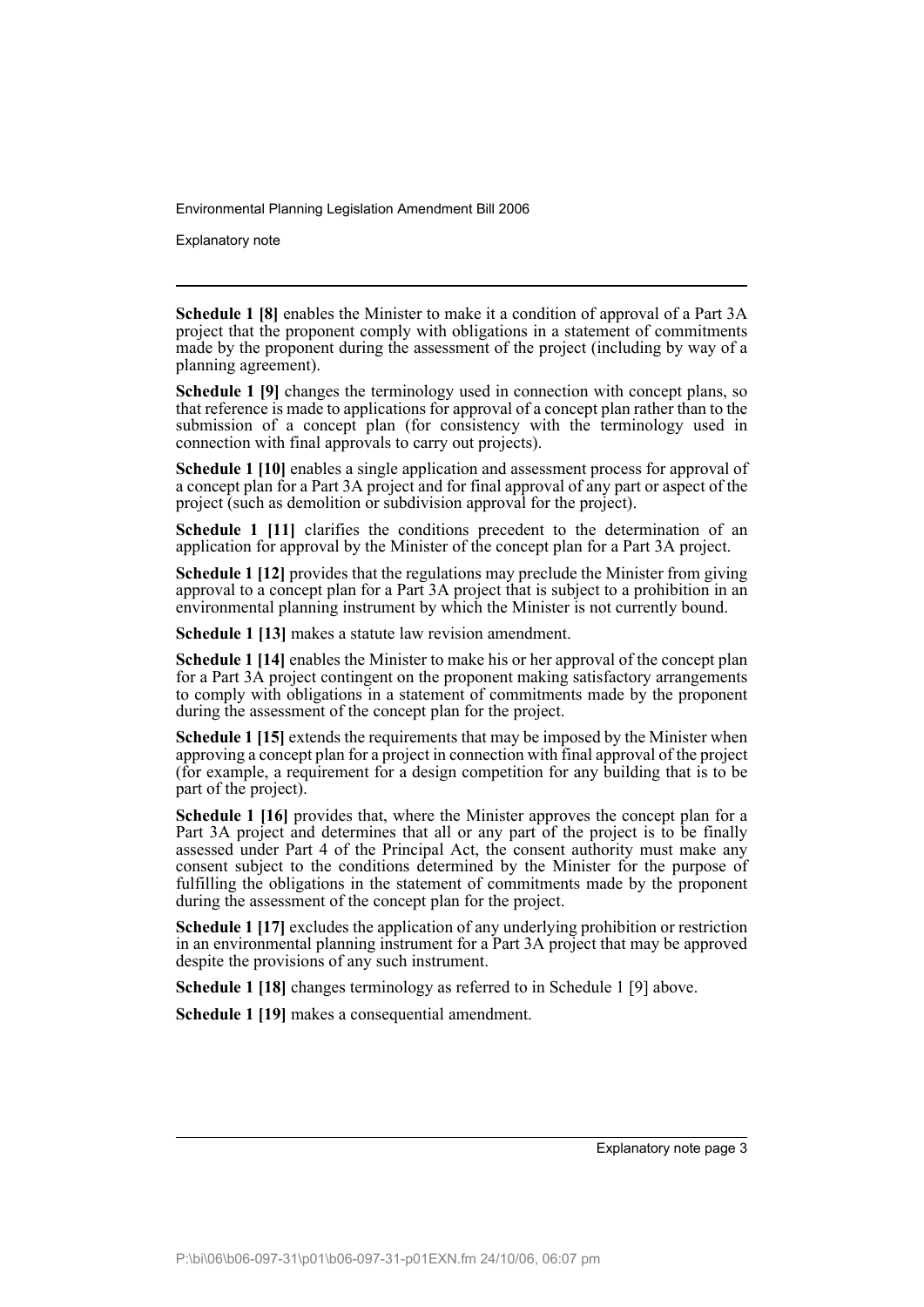Explanatory note

**Schedule 1 [20]** authorises the formal amendment of environmental planning instruments by Ministerial order to remove or modify any underlying prohibition or restriction in the instrument for an approved Part 3A project that is not subject to that instrument (including for a project for which a concept plan has been approved under that Part).

**Schedule 1 [21]–[23]** ensure that the provisions of the Principal Act relating to occupation and subdivision certificates apply to Part 3A projects in the same as the provisions relating to construction certificates so apply.

**Schedule 1 [24]** extends the exclusion of legislative provisions relating to the clearing of native vegetation in connection with approved Part 3A projects to the clearing of State protected land under the former native vegetation conservation legislation.

**Schedule 1 [25]** ensures that the current suspension of certain legislation in relation to approved Part 3A projects extends to any investigative or other activities that are required to be carried out for the purpose of complying with environmental assessment requirements of Part 3A.

**Schedule 1 [26]** changes terminology as referred to in Schedule 1 [9] above.

**Schedule 1 [27]** authorises the surrender of approvals under Part 3A and provides for the surrender of existing consents and other approvals as a condition of an approval of a project under Part 3A.

**Schedule 1 [28]** deals with savings, transitional and other provisions relating to Part 3A projects, including power to make regulations for the termination or consolidation, or revival, of consents and other approvals. The amendment also ensures the validity of any declaration of a Part 3A project once the project has been finally approved.

**Schedule 1 [29] and [30]** correct cross-references.

**Schedule 1 [31]** provides that section 93I of the Principal Act does not affect a provision in an environmental planning instrument requiring satisfactory arrangements to be made in respect of the provision of public infrastructure, facilities or services.

**Schedule 1 [32]** provides that a planning agreement cannot exclude the application of section 94 or 94A of the Principal Act in respect of development unless the consent authority for the development or the Minister is a party to the agreement.

**Schedule 1 [33]** provides that a consent authority can require a planning agreement to be entered into as a condition of development consent if it is in the terms of a commitment made by the proponent in a statement of commitments under Part 3A.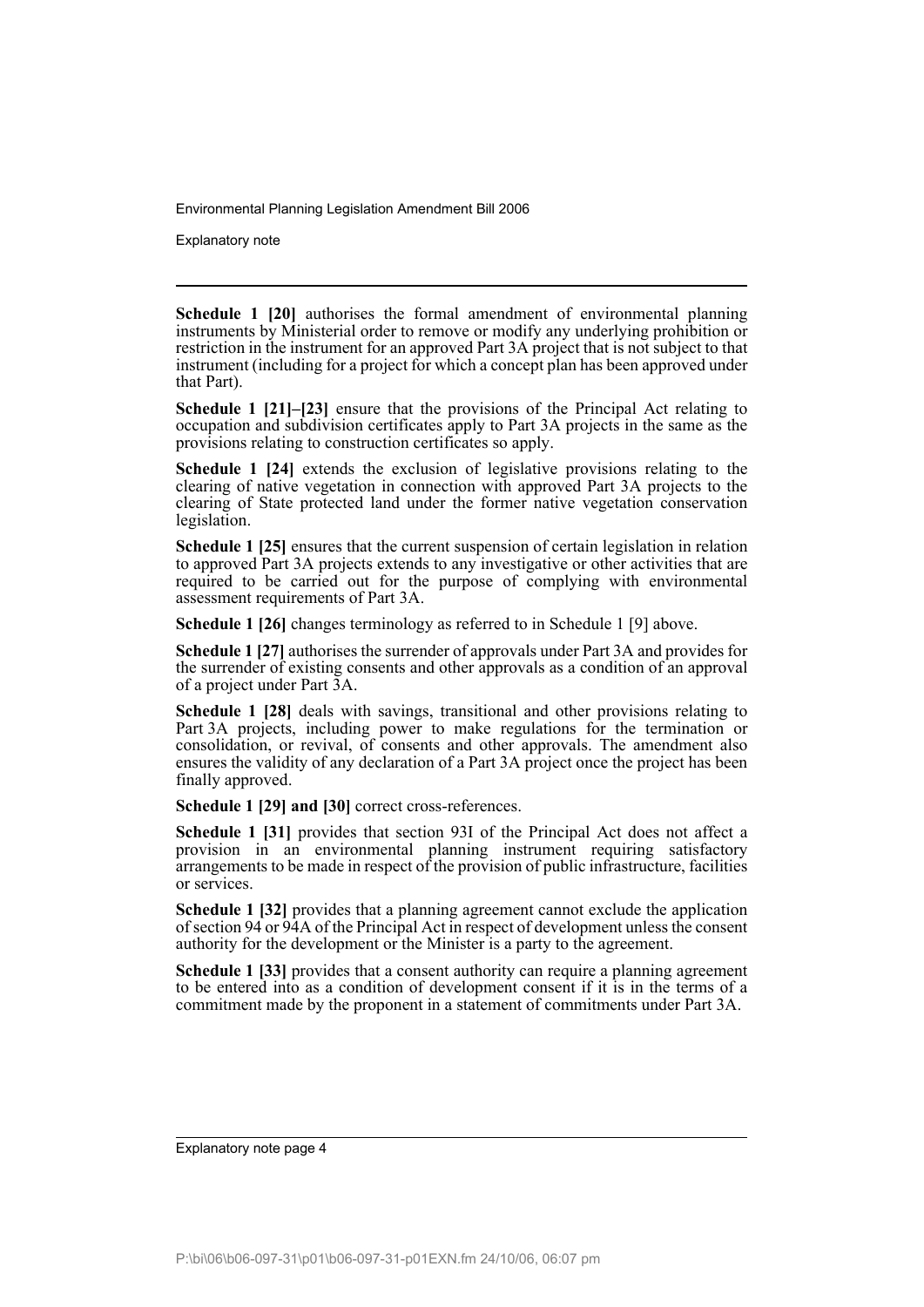Explanatory note

**Schedule 1 [34]** provides that a condition may be imposed under section 94 or 94A of the Principal Act for the provision of a public amenity or public service on land in another State or Territory. Any such condition may be imposed only if the development the subject of the condition is in a local government area that adjoins that other State or Territory and the Minister gives his or her written approval.

**Schedule 1 [35]** amends the definition of the *provision of infrastructure* for the purposes of Subdivision 4 of Division 6 of Part 4 of the Principal Act to include any matter or thing done by the Minister, the corporation constituted under section  $8(1)$ of the Principal Act (*the corporation*), the Department of Planning (*the Department*) or the Director-General of that Department (*the Director-General*) in connection with the exercise of any statutory function under the Principal Act. This permits contributions collected under that Subdivision to be applied for those purposes. **Schedule 1 [37]** requires the Minister, when determining the level and nature of those contributions to identify what part (if any) of the contribution is for such purposes and also what part (if any) is for the provision of infrastructure by a local council. Those parts that are so identified are not required to be paid into the Special Contributions Areas Infrastructure Fund established under section 94EJ of the Principal Act and are instead to be paid to the Department or local council as the case requires.

**Schedule 1 [36]** provides that, for the purposes of Subdivision 4 of Division 6 of Part 4 of the Principal Act, infrastructure may be regarded as being provided in relation to development even if it is provided outside of New South Wales.

**Schedule 1 [38]** provides that a development consent that is the subject of a deferred commencement condition lapses if the applicant fails to satisfy the condition within 5 years or any shorter time specified by the consent authority.

**Schedule 1 [39] and [40]** require a local council, if appointed as a principal certifying authority, to accept any such appointment.

**Schedule 1 [41]–[43]** amend sections 109F and 109G and substitute sections 109H and 109J of the Principal Act which relate to the issuing of construction, compliance, occupation and subdivision certificates. Currently those provisions require a certifying authority to be satisfied of certain matters before issuing a certificate. This is a subjective test. The proposed amendments introduce an objective test that requires those matters to be satisfied before a certificate may be issued.

**Schedule 1 [44]** corrects an incorrect cross-reference.

**Schedule 1 [45]** exempts certain activities from the application of sections 111 (Duty to consider environmental impact) and 112 (Decision of determining authority in relation to certain activities) of the Principal Act. **Schedule 1 [46]** makes a consequential amendment.

**Schedule 1 [47]** provides that if a development application made by, or on behalf of, the Crown (*Crown development*) is not determined within 40 days, the applicant or the consent authority may refer the application to the Minister. Currently the period is 60 days.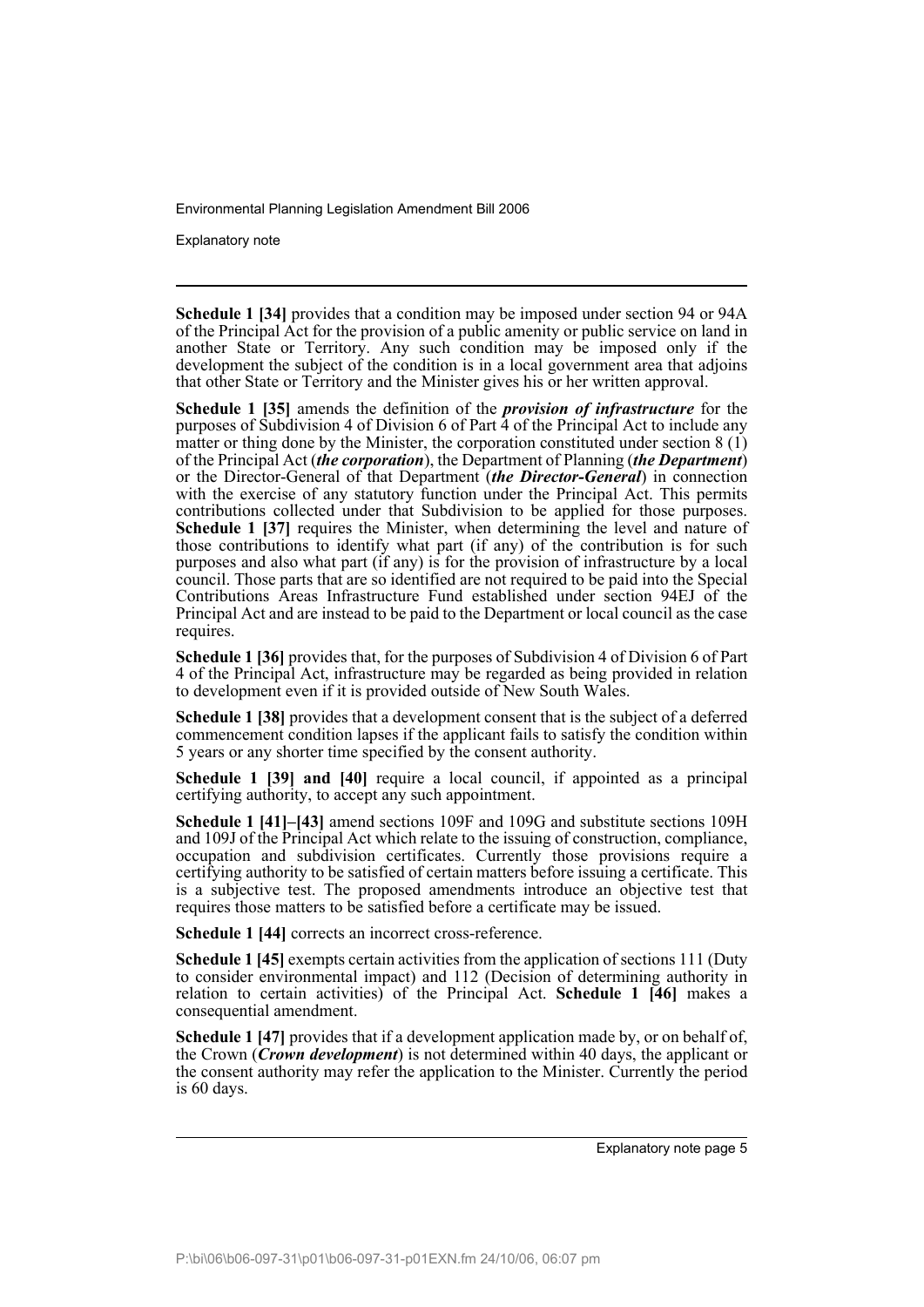Explanatory note

**Schedule 1 [48]** provides that in relation to a development application for Crown development, if the Minister does not agree with a consent authority's proposed refusal of the development, the Minister is to give the consent authority 21 days in which to submit any conditions it wishes to impose as conditions of consent. Currently the period is 40 days.

**Schedule 1 [49]** permits an authorised officer to enter premises under Subdivision 2 of Division 2C of Part 6 with the aid of such persons as the authorised officer considers necessary.

**Schedule 1 [50]** permits an authorised officer to require a person to attend at a specified place and time to answer questions. The place and time is to be nominated by the person, or if the place and time so nominated is unreasonable, at a place and time nominated by the authorised officer. The authorised officer is authorised to record the interview and is to provide a copy of any recording to the person.

**Schedule 1 [51]** permits proceedings for an offence under the Principal Act to be commenced within 2 years after evidence of the alleged offence first came to the attention of an authorised officer.

**Schedule 1 [52]** permits the regulations under the Principal Act to prescribe charges or fees payable to the Minister, corporation, Department or Director-General if, at the request or for the benefit of a person or body, carries out any research or investigation, prepares any report, study or instrument or does any other matter or thing in connection with the exercise of any statutory function under the Principal Act.

**Schedule 1 [53]** enables regulations under the Principal Act to make provision for matters of a savings and transitional nature consequent on the amendments to the Principal Act.

**Schedule 1 [54]** inserts a number of provisions of a savings and transitional nature into Schedule 6 to the Principal Act.

# **Schedule 2 Amendment of City of Sydney Act 1988**

**Schedule 2 [3]** provides that section 61 (Development contributions) of the *City of Sydney Act 1988* (*the Principal Act*) is to be construed with, and as if it formed part of, the *Environmental Planning and Assessment Act 1979*. **Schedule 2 [10]** inserts a note to this effect in section 61. **Schedule 2 [1]** provides that notes are not part of the Principal Act.

**Schedule 2 [4]** provides that the Central Sydney Planning Committee (*the Planning Committee*) is to be made up of the Lord Mayor of Sydney, 2 councillors of the City of Sydney elected by the City Council and 4 persons appointed by the Minister. **Schedule 2 [11] and [12]** make consequential amendments.

Explanatory note page 6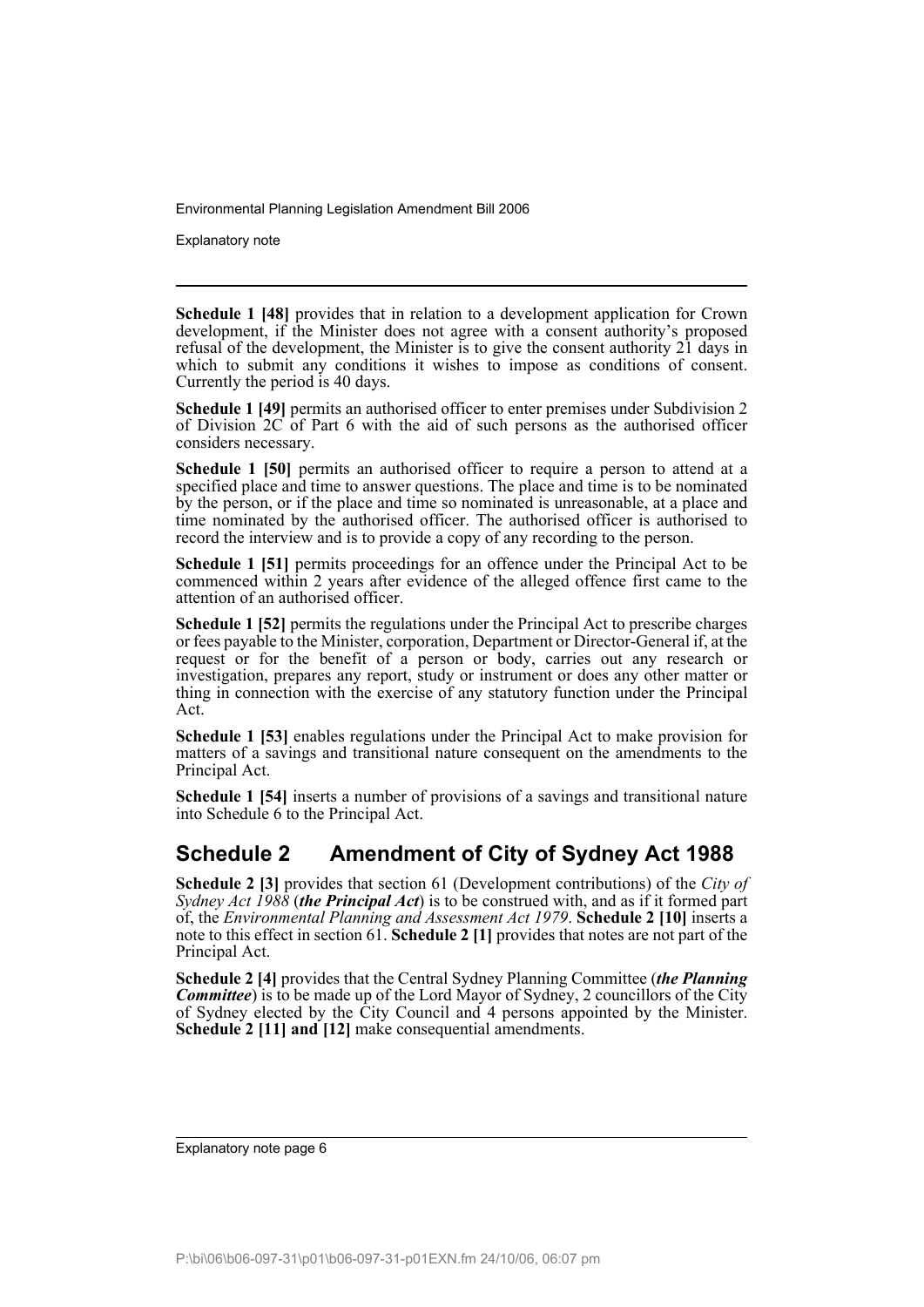Explanatory note

**Schedule 2 [5], [7] and [9]** provide that any requirement in an environmental planning instrument that applies to land in the City of Sydney, that development consent not be granted without the consent, permission, approval or concurrence of RailCorp, has effect. Currently, the Planning Committee is only required to consult with RailCorp in respect of any such requirement. **Schedule 2 [2]** inserts a definition of *RailCorp* for the purposes of Part 4 of the Principal Act.

**Schedule 2 [6] and [8]** correct cross-references.

**Schedule 2 [13]** provides for the appointment of alternates for members of the Planning Committee. **Schedule 2 [14] and [15]** provide for the remuneration of alternates.

**Schedule 2 [16]** provides that remuneration is not to be paid to an appointed member of the Planning Committee, or an alternate, who is a State government employee.

**Schedule 2 [17]** provides for the inclusion of matters in the agenda for meetings of the Planning Committee and it also provides that certain provisions of the *Local Government Act 1993* and regulations made under that Act apply to and in respect of members of the Planning Committee in the same way that those provisions apply to and in respect of councillors of a council.

**Schedule 2 [18]** enables regulations under the Principal Act to make provision for matters of a savings and transitional nature consequent on the amendments to the Principal Act.

**Schedule 2 [19]** inserts a number of provisions of a savings and transitional nature into Schedule 3 to the Principal Act.

# **Schedule 3 Amendment of other Acts**

**Schedule 3.1** amends the *Building Professionals Act 2005* in respect of an amendment in that Act to section 109EA of the *Environmental Planning and Assessment Act 1979*. The amendment made by Schedule 3.1 provides that if the Building Professionals Board approves the appointment of a council to replace another person as the principal certifying authority under 109EA (1) (a) of the *Environmental Planning and Assessment Act 1979*, the council must accept that appointment.

**Schedule 3.2** amends the *Local Government and Environmental Planning and Assessment Amendment (Transfer of Functions) Act 2001*. **Schedule 3.2 [1]–[3]** correct cross-references. **Schedule 3.2 [4]** omits a redundant amendment to a note that is replaced by Schedule 1 [30] to this Bill. **Schedule 3.2 [5]** provides regulation-making powers under the *Environmental Planning and Assessment Act 1979* in respect of temporary structures, places of public entertainment and domestic oil or solid fuel heating appliances (other than portable appliances). **Schedule 3.2 [6] and [7]** provide that  $\overline{2}$  transitional provisions (clauses  $\overline{40}$  and  $\overline{41}$ ) that are to be inserted into Schedule 6 to the *Environmental Planning and Assessment Act 1979* by the *Local Government and Environmental Planning and Assessment Amendment*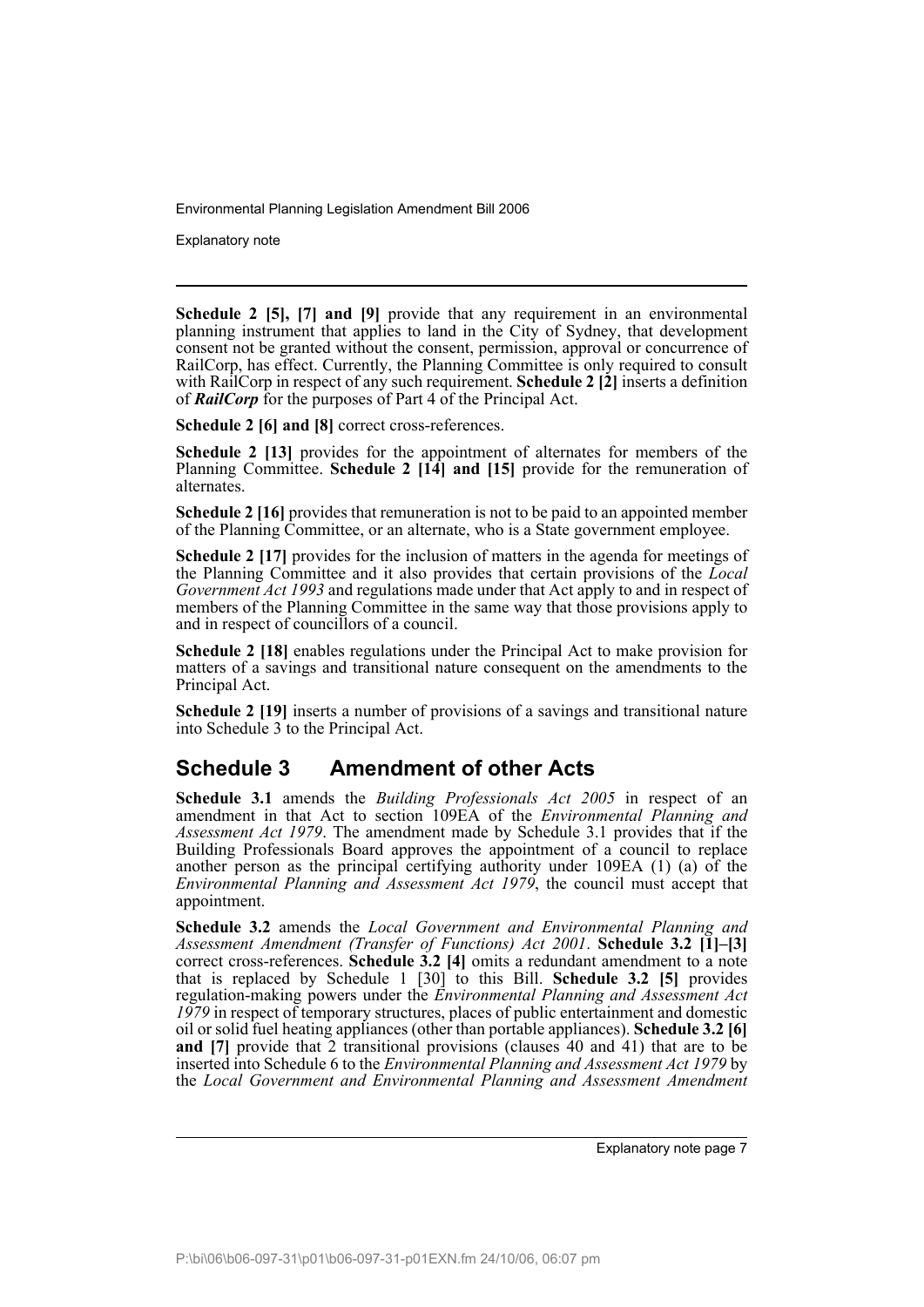Explanatory note

*(Transfer of Functions) Act 2001* cease to have effect 2 years after they commence. The transitional provisions provide for conditions applying to places of public entertainment and conditions applying to the installation of temporary structures.

**Schedule 3.3** amends sections 37, 37A and 38 of the *Strata Schemes (Freehold Development) Act 1973*, which relate to the issuing of strata certificates. Currently those provisions require a council or an accredited certifier to be satisfied of certain matters before issuing a certificate. This is a subjective test. The proposed amendments introduce an objective test that requires those matters to be satisfied before a certificate may be issued. A transitional clause provides that the amendments do not apply in respect of an application made before the commencement of those amendments.

**Schedule 3.4** amends sections 66, 66A and 67 of the *Strata Schemes (Leasehold Development) Act 1986* which relate to the issuing of strata certificates. Currently those provisions require a council or an accredited certifier to be satisfied of certain matters before issuing a certificate. This is a subjective test. The proposed amendments introduce an objective test that requires those matters to be satisfied before a certificate may be issued. A transitional clause provides that the amendments do not apply in respect of an application made before the commencement of those amendments.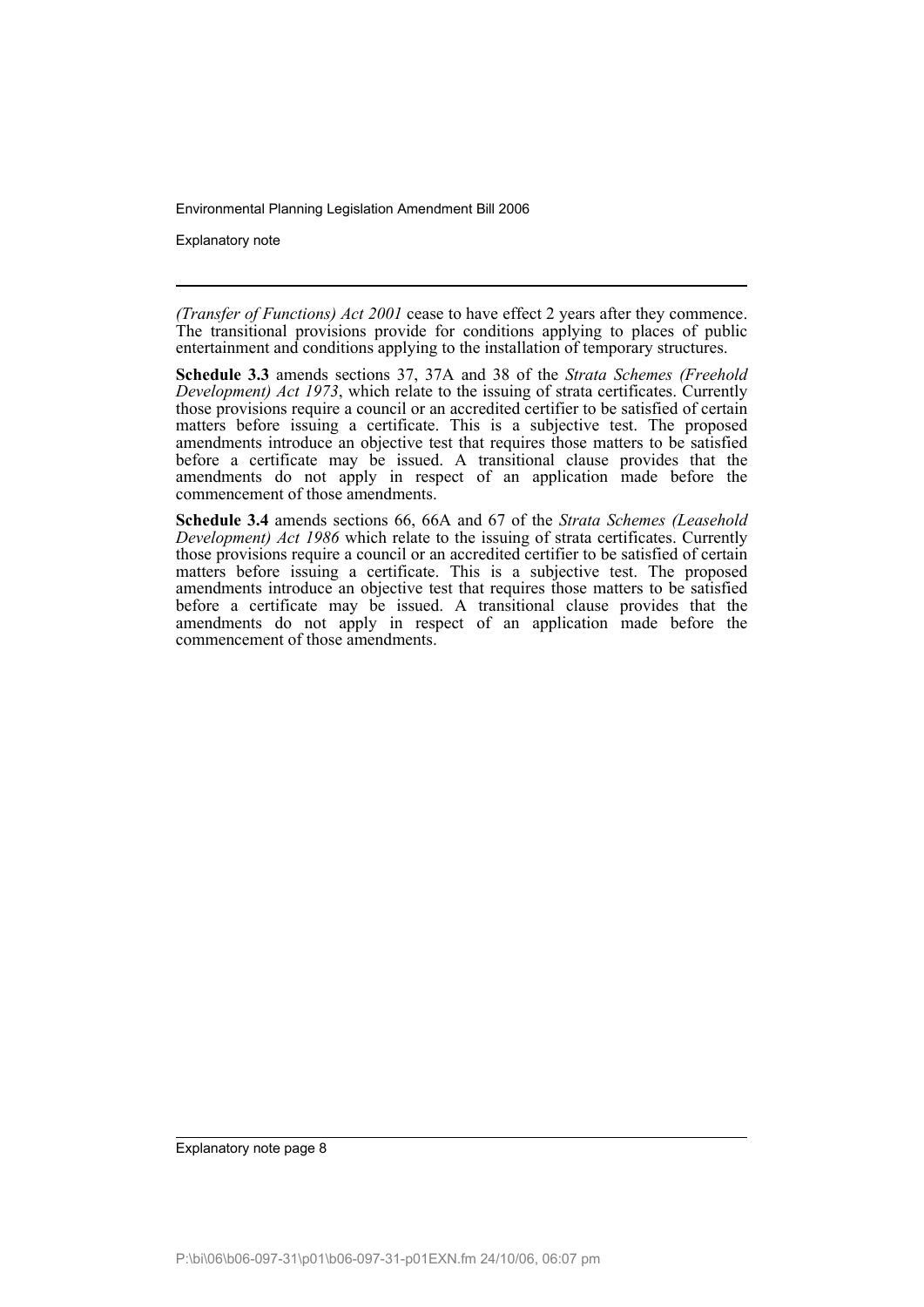First print



New South Wales

# **Environmental Planning Legislation Amendment Bill 2006**

# **Contents**

|            |                                                                       | Page |
|------------|-----------------------------------------------------------------------|------|
| 1          | Name of Act                                                           |      |
| 2          | Commencement                                                          |      |
| 3          | Amendment of Environmental Planning and Assessment<br>Act 1979 No 203 | 2    |
| 4          | Amendment of City of Sydney Act 1988 No 48                            |      |
| 5          | Amendment of other Acts                                               | 2    |
| 6          | Repeal of Act                                                         | 2    |
| Schedule 1 | Amendment of Environmental Planning and Assessment<br>Act 1979        | 3    |
| Schedule 2 | Amendment of City of Sydney Act 1988                                  | 20   |
| Schedule 3 | Amendment of other Acts                                               | 24   |

b06-097-31.p01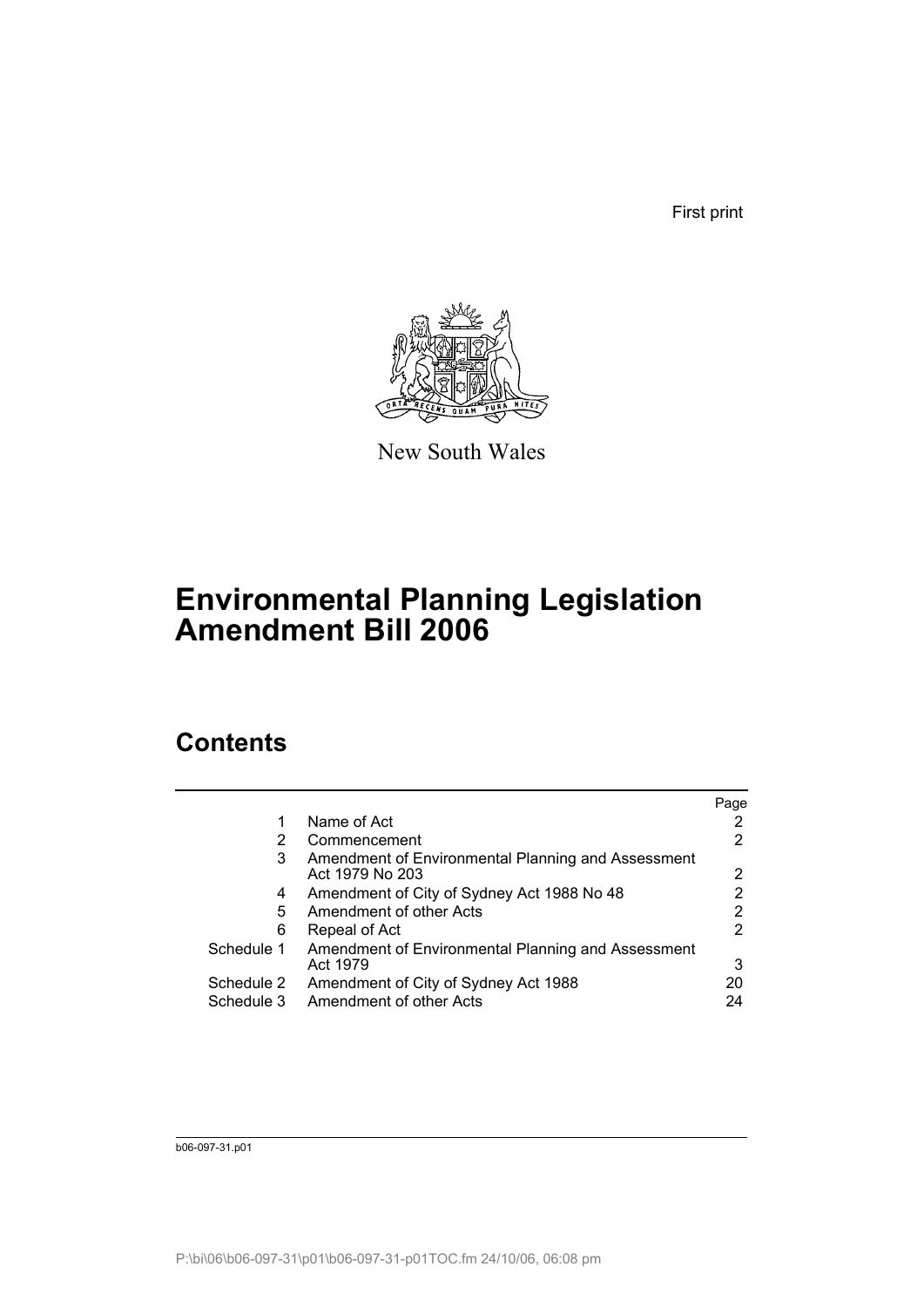Contents

Page

Contents page 2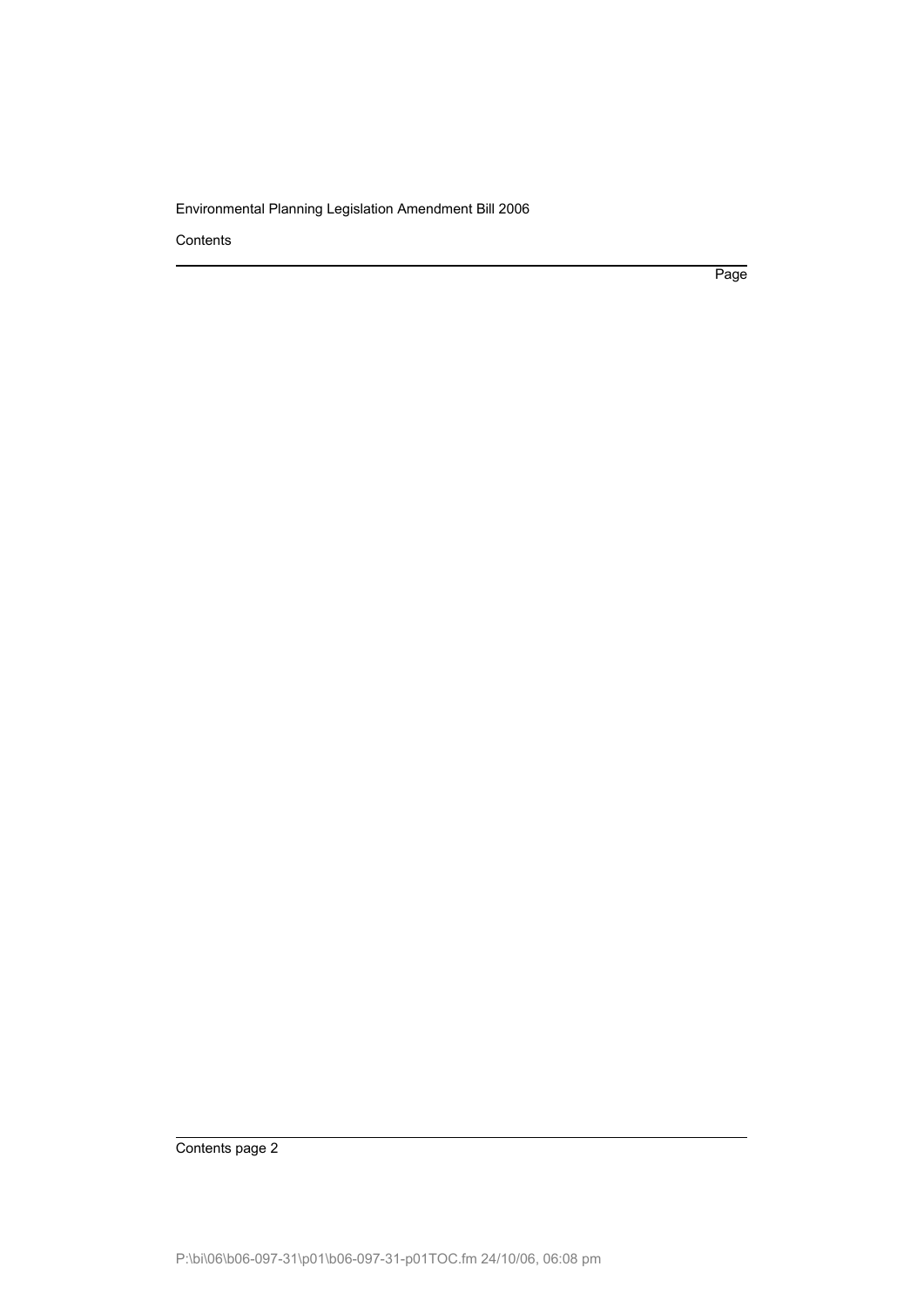

New South Wales

# **Environmental Planning Legislation Amendment Bill 2006**

No , 2006

## **A Bill for**

An Act to amend the *Environmental Planning and Assessment Act 1979* with respect to the certification of development, development contributions, major projects and other miscellaneous matters; to amend the *City of Sydney Act 1988* with respect to the Central Sydney Planning Committee; and for other purposes.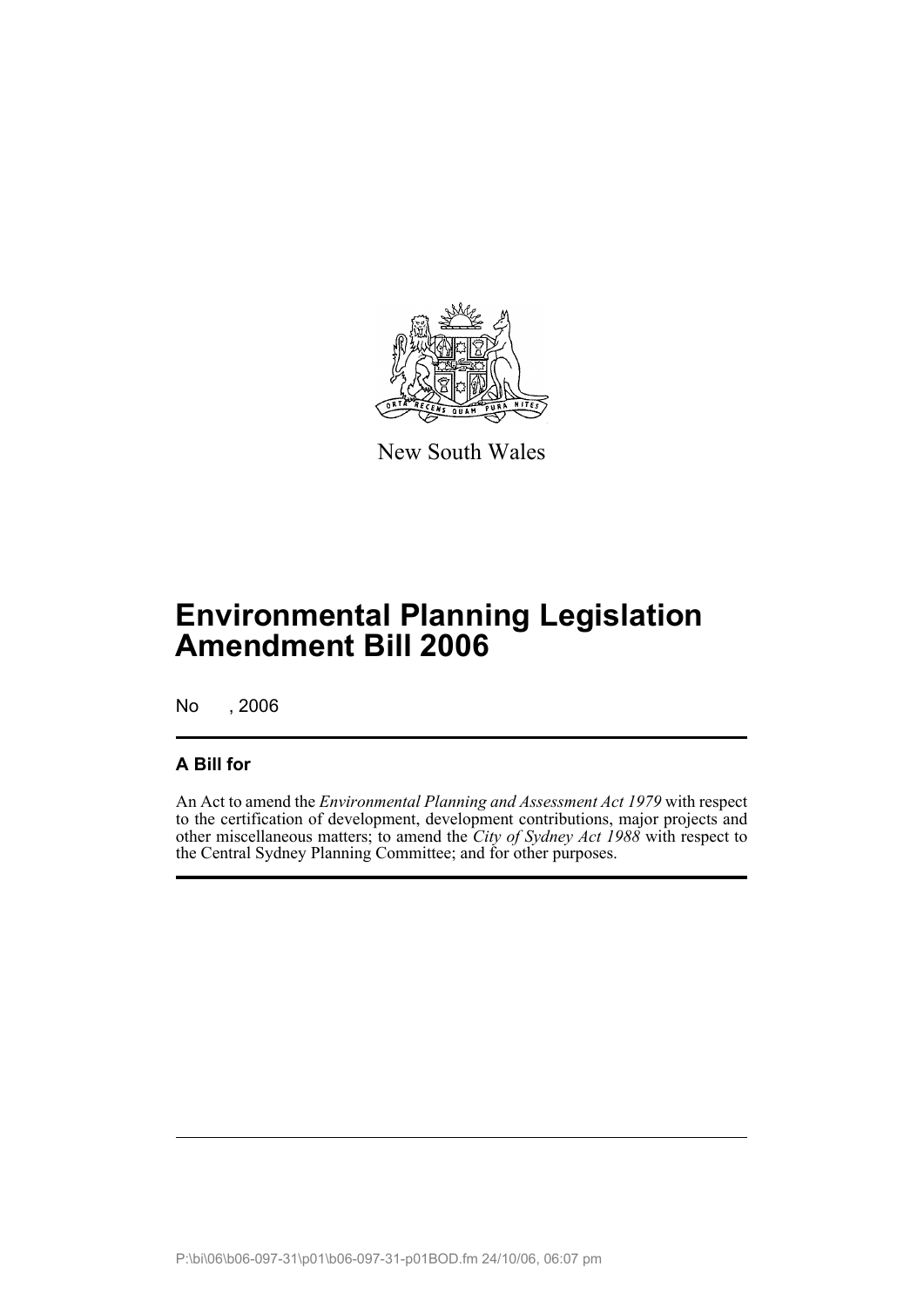<span id="page-11-5"></span><span id="page-11-4"></span><span id="page-11-3"></span><span id="page-11-2"></span><span id="page-11-1"></span><span id="page-11-0"></span>

|              |               | The Legislature of New South Wales enacts:                                                                                                                | $\mathbf{1}$        |
|--------------|---------------|-----------------------------------------------------------------------------------------------------------------------------------------------------------|---------------------|
| 1            |               | <b>Name of Act</b>                                                                                                                                        | $\mathbf{2}$        |
|              |               | This Act is the <i>Environmental Planning Legislation Amendment</i><br>Act 2006.                                                                          | 3<br>$\overline{4}$ |
| $\mathbf{2}$ |               | <b>Commencement</b>                                                                                                                                       | 5                   |
|              | (1)           | This Act commences on the date of assent to this Act except as provided<br>in subsection $(2)$ .                                                          | 6<br>$\overline{7}$ |
|              | (2)           | The following provisions of this Act commence on a day or days to be<br>appointed by proclamation:                                                        | 8<br>9              |
|              |               | Schedule 1 [6]–[28] and [39]–[43],<br>(a)                                                                                                                 | 10                  |
|              |               | Schedule 3.3 and 3.4.<br>(b)                                                                                                                              | 11                  |
| 3            | <b>No 203</b> | Amendment of Environmental Planning and Assessment Act 1979                                                                                               | 12<br>13            |
|              |               | The <i>Environmental Planning and Assessment Act 1979</i> is amended as<br>set out in Schedule 1.                                                         | 14<br>15            |
| 4            |               | Amendment of City of Sydney Act 1988 No 48                                                                                                                | 16                  |
|              |               | The City of Sydney Act 1988 is amended as set out in Schedule 2.                                                                                          | 17                  |
| 5            |               | <b>Amendment of other Acts</b>                                                                                                                            | 18                  |
|              |               | Each Act specified in Schedule 3 is amended as set out in that Schedule.                                                                                  | 19                  |
| 6            |               | <b>Repeal of Act</b>                                                                                                                                      | 20                  |
|              | (1)           | This Act is repealed on the day following the day on which all of the<br>provisions of this Act have commenced.                                           | 21<br>22            |
|              | (2)           | The repeal of this Act does not, because of the operation of section 30<br>of the <i>Interpretation Act 1987</i> , affect any amendment made by this Act. | 23<br>24            |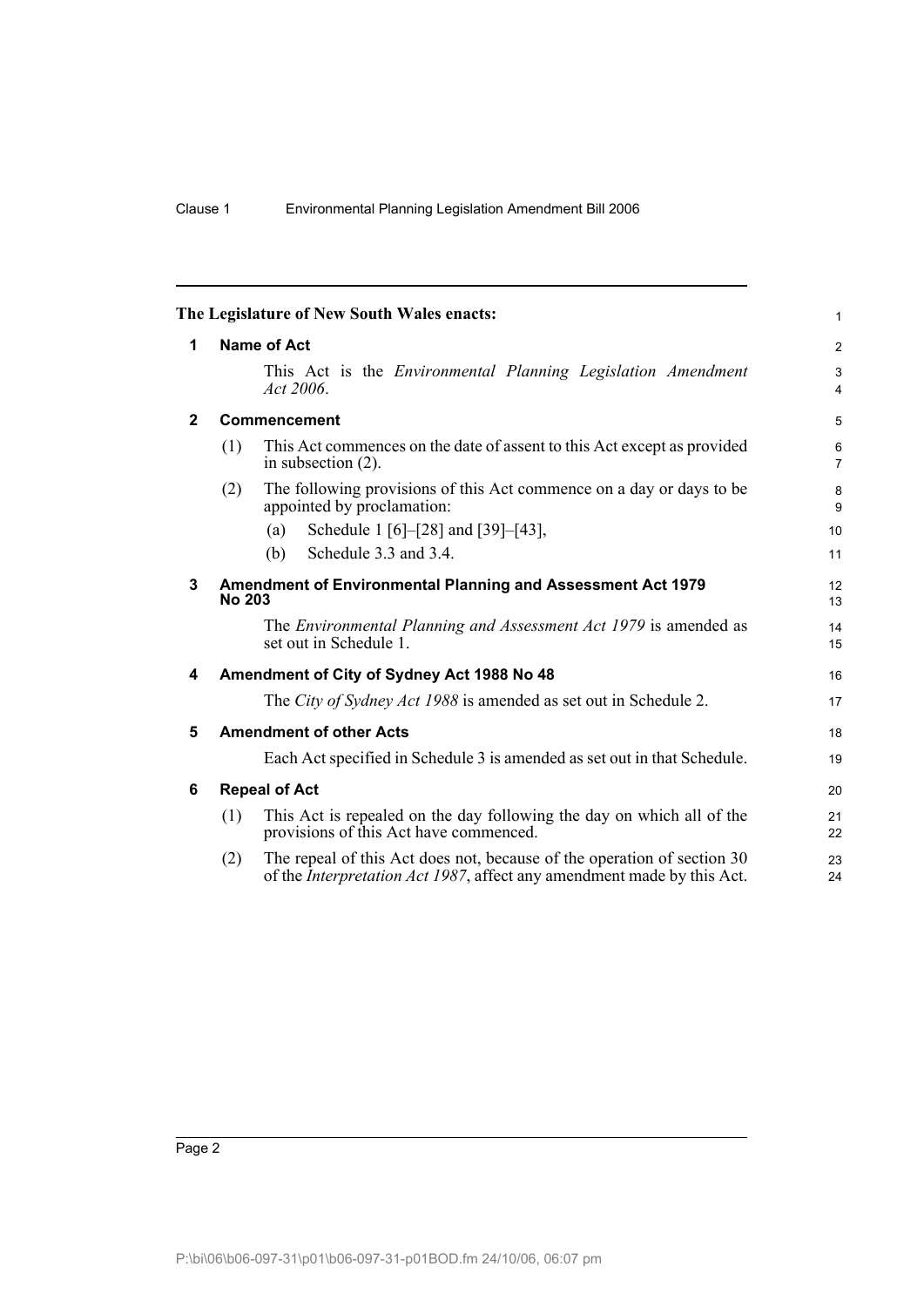Amendment of Environmental Planning and Assessment Act 1979 Schedule 1

<span id="page-12-0"></span>

|     | <b>Schedule 1</b><br><b>Amendment of Environmental Planning</b><br>and Assessment Act 1979 |                                                                                                                                      |          |  |  |
|-----|--------------------------------------------------------------------------------------------|--------------------------------------------------------------------------------------------------------------------------------------|----------|--|--|
|     |                                                                                            | (Section 3)                                                                                                                          | 3        |  |  |
| [1] |                                                                                            | <b>Section 4 Definitions</b>                                                                                                         | 4        |  |  |
|     |                                                                                            | Omit the definition of <i>Department</i> from section $4(1)$ . Insert instead:                                                       | 5        |  |  |
|     |                                                                                            | <b>Department</b> means the Department of Planning.                                                                                  | 6        |  |  |
| [2] |                                                                                            | Section 75B Projects to which Part applies                                                                                           | 7        |  |  |
|     | section $75B(1)$ (b).                                                                      | Insert "(including by an order that amends such a policy)" after "Gazette" in                                                        | 8<br>9   |  |  |
| [3] | <b>Section 75B (1)</b>                                                                     |                                                                                                                                      | 10       |  |  |
|     |                                                                                            | Insert "or a class of" after "particular".                                                                                           | 11       |  |  |
| [4] | Section 75B (3)                                                                            |                                                                                                                                      | 12       |  |  |
|     |                                                                                            | Insert "only" after "If" and "The development is to be dealt with under this<br>Part as a single project." after "applies.".         | 13<br>14 |  |  |
| [5] | <b>Section 75C Critical infrastructure projects</b>                                        |                                                                                                                                      |          |  |  |
|     |                                                                                            | Insert at the end of the section:                                                                                                    | 16       |  |  |
|     | (2)                                                                                        | Section 75B applies to a declaration under this section in the<br>same way as it applies to a declaration under that section. The    | 17       |  |  |
|     |                                                                                            | declaration of a critical infrastructure project under this section                                                                  | 18<br>19 |  |  |
|     |                                                                                            | may (but need not) be made at the same time or by the same<br>method as the declaration under section 75B relating to the            | 20<br>21 |  |  |
|     |                                                                                            | project.                                                                                                                             | 22       |  |  |
| [6] |                                                                                            | Section 75J Giving of approval by Minister to carry out project                                                                      | 23       |  |  |
|     |                                                                                            | Omit section 75J (1) (a) and (b). Insert instead:                                                                                    | 24       |  |  |
|     |                                                                                            | the proponent makes an application for the approval of the<br>(a)<br>Minister under this Part to carry out a project, and            | 25<br>26 |  |  |
|     |                                                                                            | the Director-General has given his or her report on the<br>(b)<br>project to the Minister,                                           | 27<br>28 |  |  |
| [7] | Section 75J (3)                                                                            |                                                                                                                                      | 29       |  |  |
|     |                                                                                            | Omit the subsection. Insert instead:                                                                                                 | 30       |  |  |
|     | (3)                                                                                        | In deciding whether or not to approve the carrying out of a                                                                          | 31       |  |  |
|     |                                                                                            | project, the Minister may (but is not required to) take into account<br>the provisions of any environmental planning instrument that | 32<br>33 |  |  |
|     |                                                                                            |                                                                                                                                      |          |  |  |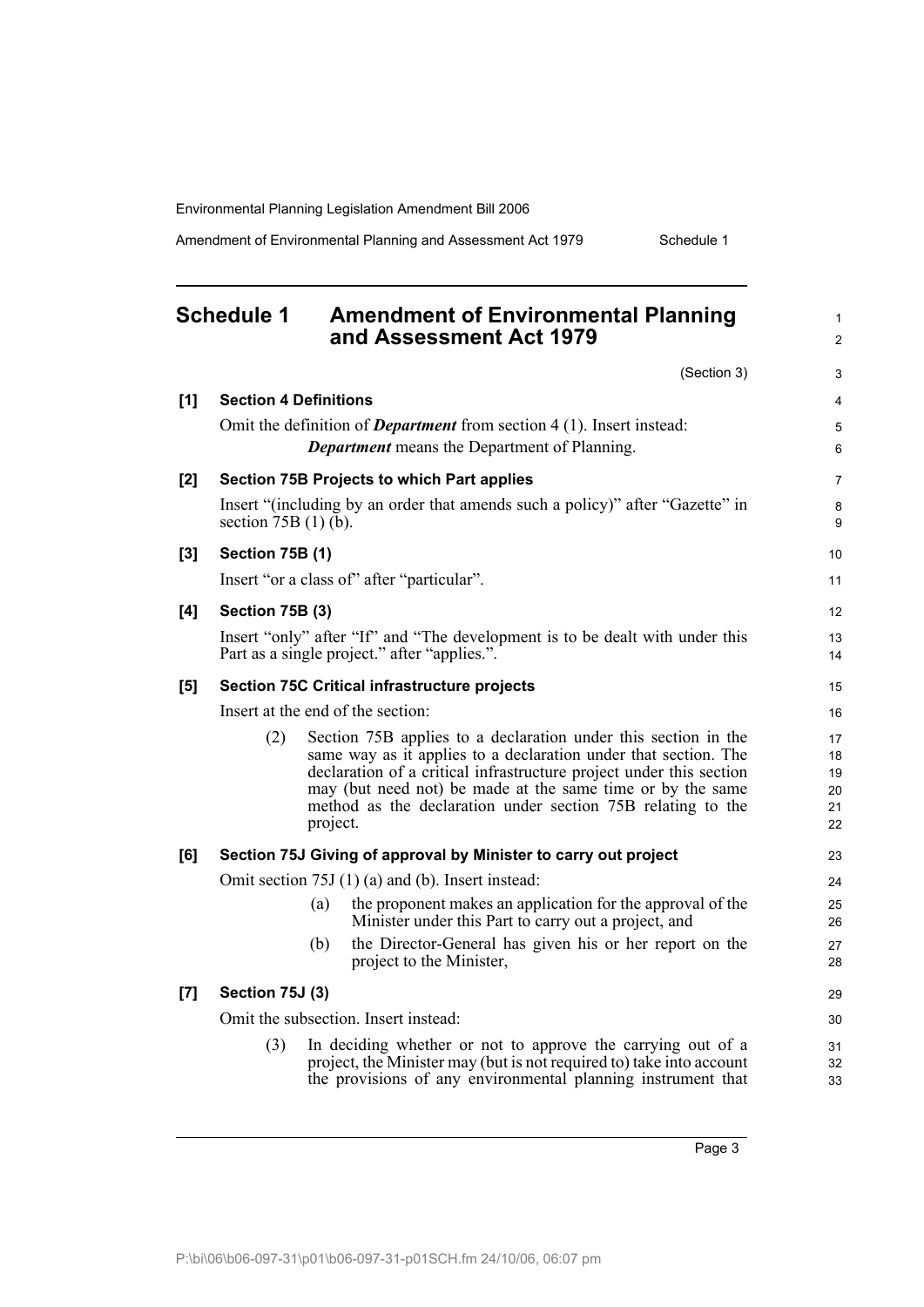Schedule 1 Amendment of Environmental Planning and Assessment Act 1979

would not (because of section 75R) apply to the project if approved. However, the regulations may preclude approval for the carrying out of a class of project (other than a critical infrastructure project) that such an instrument would otherwise prohibit.

#### **[8] Section 75J (5)**

Insert after section 75J (4):

(5) The conditions of approval for the carrying out of a project may require the proponent to comply with any obligations in a statement of commitments made by the proponent (including by entering into a planning agreement referred to in section 93F).

#### **[9] Section 75M Application for approval of concept plan for project**

Omit "submit a concept plan" from section 75M (1), "The concept plan" (wherever occurring) from section 75M (2) and (3) and "the submission" (wherever occurring) from section 75M (4).

Insert instead, respectively, "apply for approval of a concept plan", "The application" and "an application for approval".

### **[10] Section 75M (3A)**

Insert after section 75M (3):

(3A) A single application may be made for approval of a concept plan for a project and for approval to carry out any part or aspect of the project. In that case, environmental assessment requirements, public consultation and reports under this Division and Division 2 with respect to the project may be combined.

#### **[11] Section 75O Giving of approval for concept plan**

Omit section 75O (1) (a) and (b). Insert instead:

- (a) the proponent makes an application for the approval of the Minister under this Part of a concept plan for a project, and
- (b) the Director-General has given his or her report on the project to the Minister,

#### **[12] Section 75O (3)**

Omit the subsection. Insert instead:

In deciding whether or not to give approval for the concept plan for a project, the Minister may (but is not required to) take into account the provisions of any environmental planning instrument that would not (because of section 75R) apply to the project if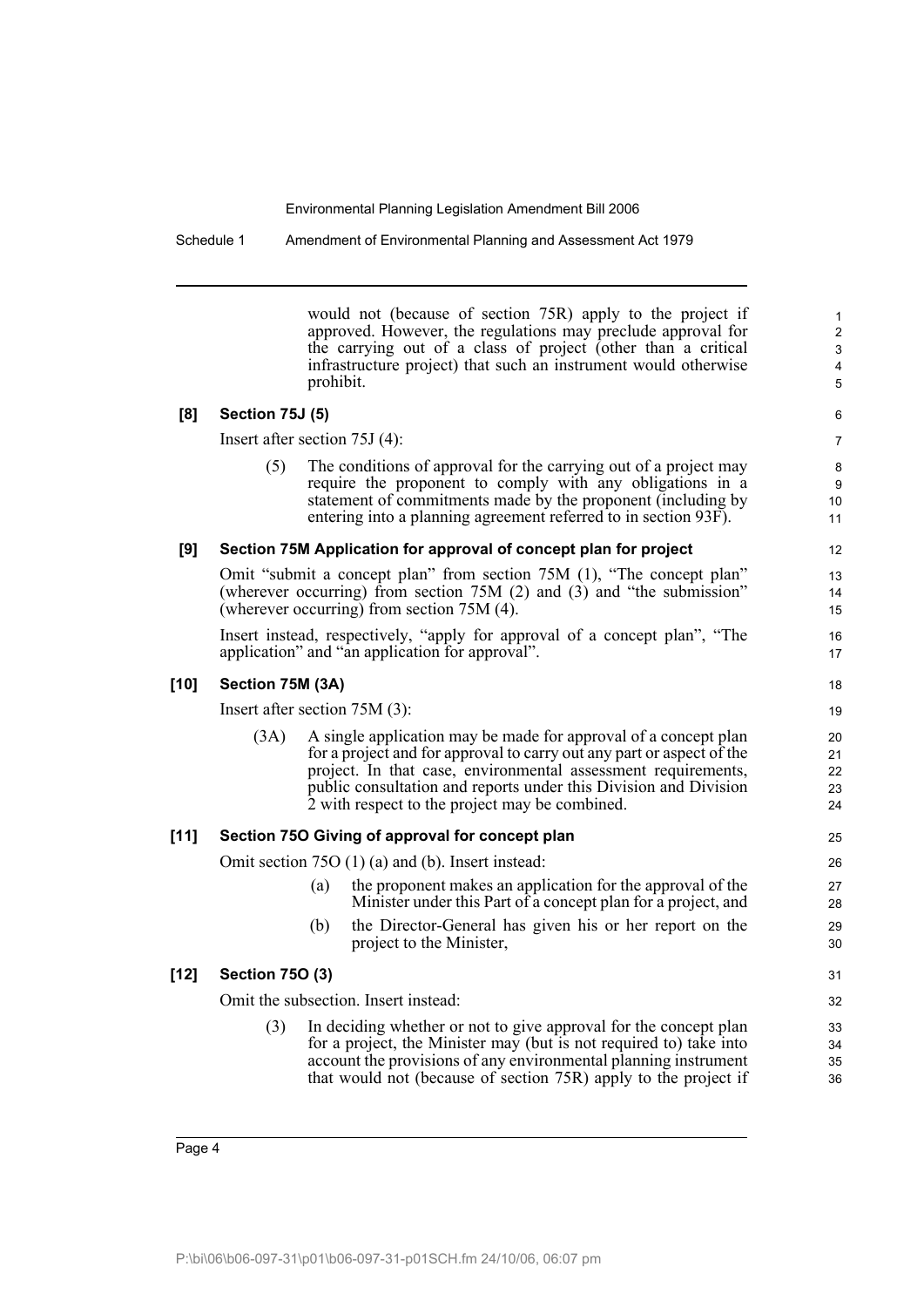Amendment of Environmental Planning and Assessment Act 1979 Schedule 1

approved. However, the regulations may preclude approval for a concept plan for the carrying out of a class of project (other than a critical infrastructure project) that such an instrument would otherwise prohibit.

### **[13] Section 75O (4)**

Omit "with such modifications of the project".

Insert instead "with such modifications of the concept plan".

## 7 8

5 6

## **[14] Section 75O (5)**

Insert after section 75O (4):

(5) Approval for the concept plan may be given under this Division subject to satisfactory arrangements being made, before final approval is given for the project or any stage of the project under this Part or under the other provisions of this Act, for the purpose of fulfilling the obligations in a statement of commitments made by the proponent (including by entering into a planning agreement referred to in section 93F).

### **[15] Section 75P Determinations with respect to project for which concept plan approved**

Insert after section 75P (1):

(1A) The further requirements for approval to carry out the project or any part of the project that the Minister may determine under subsection  $(1)$   $(a)$  are not limited to matters that the Director-General may require under Division 2.

**Note.** The Minister may, for example, require a design competition for any building that is part of the project.

## **[16] Section 75P (2) (a1)**

Insert after section 75P (2) (a):

(a1) any consent granted for the project or that stage of the project under Part 4 is to be subject to such conditions as the Minister directs for the purpose of fulfilling the obligations in a statement of commitments submitted by the proponent (in which case those conditions cannot be modified without the approval of the Minister and a person cannot appeal to the Court under this Act in respect of the direction or any such conditions imposed by the consent authority),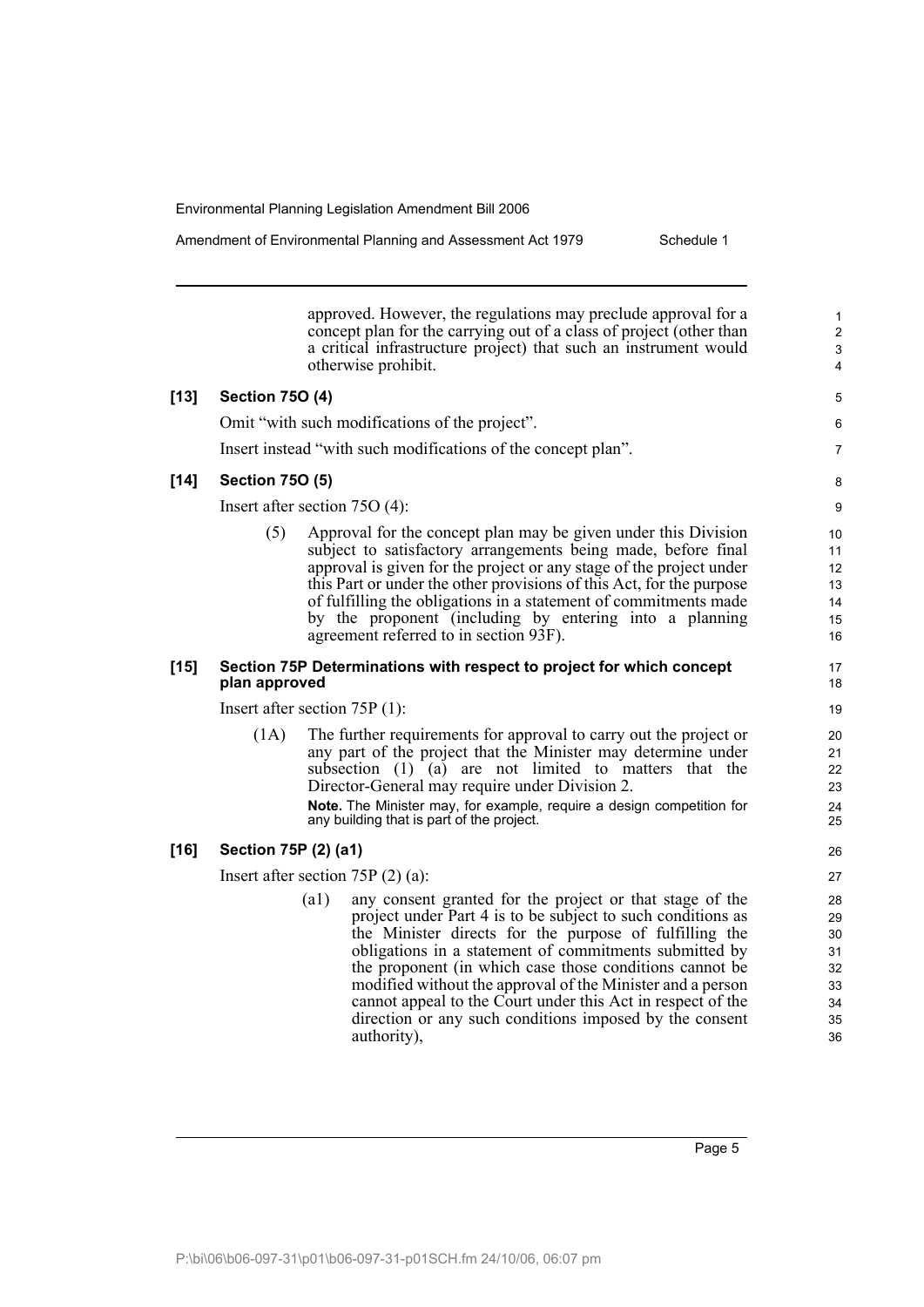Schedule 1 Amendment of Environmental Planning and Assessment Act 1979

#### **[17] Section 75P (2) (c1)** Insert after section 75P (2) (c): (c1) a provision of an environmental planning instrument prohibiting or restricting the carrying out of the project or that stage of the project under Part 4 (other than a project of a class prescribed by the regulations) does not have effect if the Minister so directs, **[18] Section 75Q Appeal by proponent** Omit "a concept plan has been submitted" from section 75Q (1). Insert instead "an application for approval of a concept plan has been made". **[19] Section 75R Application of other provisions of Act** Omit the note to section 75R (3). Insert instead: **Note.** See sections 75J (3) and 75O (3) in relation to the application of such instruments when an application for approval of a project or a concept plan is being considered. **[20] Section 75R (3A)** Insert after section 75R (3): (3A) The Minister may, by order published in the Gazette, amend an environmental planning instrument to authorise the carrying out of any of the following development (or to remove or modify any provisions of the instrument that purport to prohibit or restrict the carrying out of any of the following development): (a) development that is an approved project, (b) development that is a project for which a concept plan has been approved (whether or not approval for carrying out the project or any part of the project is subject to this Part). **[21] Section 75S Erection and occupation of buildings and subdivision of land** Insert before section 75S (1): (1A) For the purposes of this section, a relevant provision is section 81A, section 109M or any other provision of this Act relating to the issue of subdivision certificates. **[22] Section 75S (1)**  Omit "Section 81A". Insert instead "A relevant provision". 1 2 3 4 5 6 7 8 9 10 11 12 13 14 15 16 17 18 19 20 21 22  $23$ 24 25 26 27 28 29 30 31 32 33 34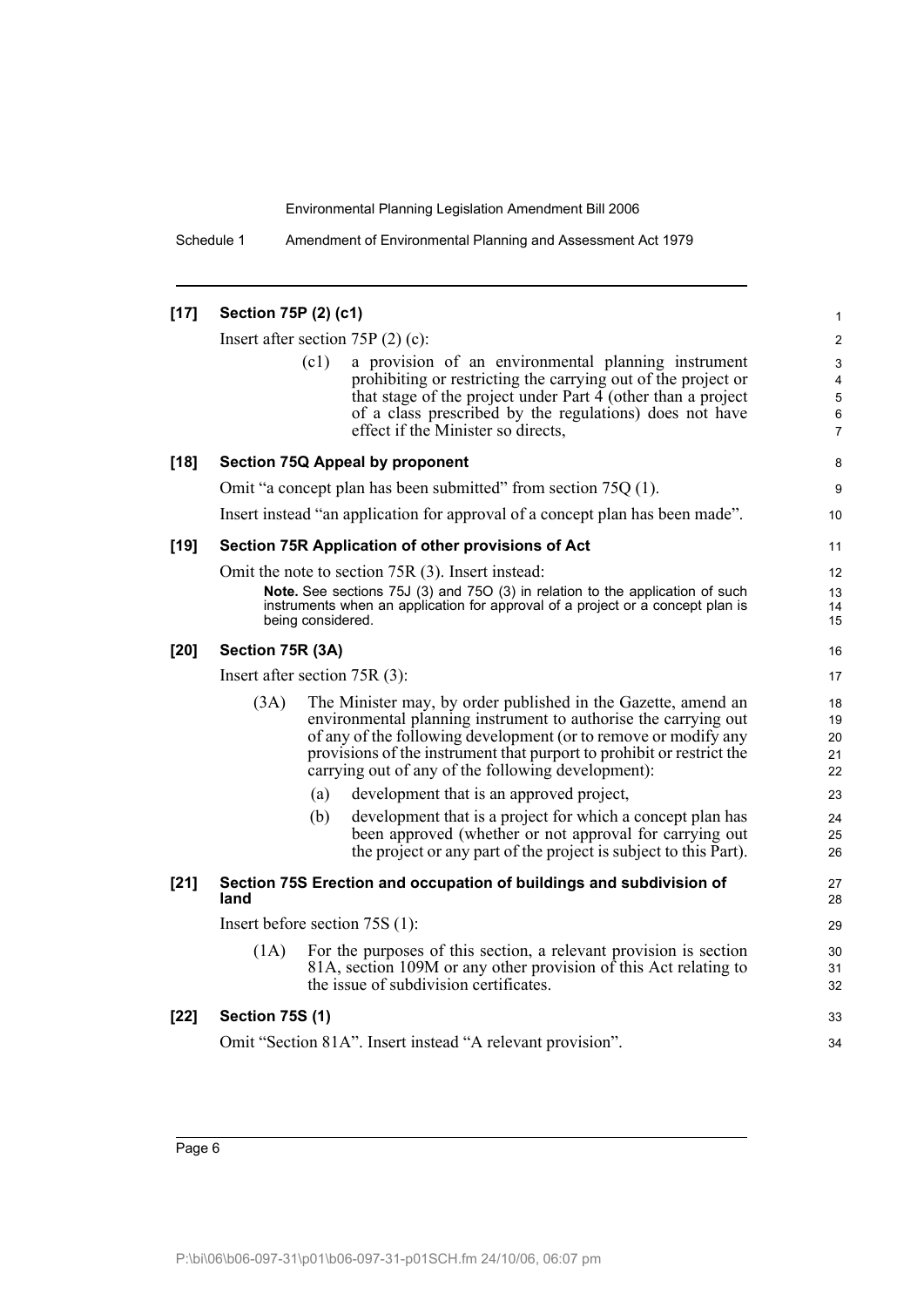Amendment of Environmental Planning and Assessment Act 1979 Schedule 1

| $[23]$ |                                                                             | <b>Section 75S (2)</b> |     |                                                                                                                                                                                                                                                                                                                                                                               | $\mathbf{1}$                     |  |
|--------|-----------------------------------------------------------------------------|------------------------|-----|-------------------------------------------------------------------------------------------------------------------------------------------------------------------------------------------------------------------------------------------------------------------------------------------------------------------------------------------------------------------------------|----------------------------------|--|
|        |                                                                             |                        |     | Omit the subsection. Insert instead:                                                                                                                                                                                                                                                                                                                                          | $\overline{\mathbf{c}}$          |  |
|        |                                                                             | (2)                    |     | However:                                                                                                                                                                                                                                                                                                                                                                      | $\mathsf 3$                      |  |
|        |                                                                             |                        | (a) | a relevant provision does not apply unless that provision<br>would have applied if this Part did not apply to the project,<br>and                                                                                                                                                                                                                                             | 4<br>5<br>$\,6$                  |  |
|        |                                                                             |                        | (b) | a relevant provision applies to a critical infrastructure<br>project if the Minister when giving approval under this<br>Part makes it a condition of that approval that the provision<br>applies.                                                                                                                                                                             | $\overline{7}$<br>8<br>9<br>10   |  |
| $[24]$ |                                                                             |                        |     | Section 75U Approvals etc legislation that does not apply                                                                                                                                                                                                                                                                                                                     | 11                               |  |
|        |                                                                             | $75U(1)$ (e).          |     | Insert "or State protected land" after "clear native vegetation" in section                                                                                                                                                                                                                                                                                                   | 12<br>13                         |  |
| $[25]$ | Section 75U (4)                                                             |                        |     |                                                                                                                                                                                                                                                                                                                                                                               |                                  |  |
|        | Insert after section $75U(3)$ (after the note):                             |                        |     |                                                                                                                                                                                                                                                                                                                                                                               |                                  |  |
|        |                                                                             | (4)                    |     | A reference in this section to an approved project includes a<br>reference to any investigative or other activities that are required<br>to be carried out for the purpose of complying with any<br>environmental assessment requirements under this Part in<br>connection with an application for approval to carry out the<br>project or of a concept plan for the project. | 16<br>17<br>18<br>19<br>20<br>21 |  |
| $[26]$ | Part                                                                        |                        |     | Section 75X Miscellaneous provisions relating to approvals under this                                                                                                                                                                                                                                                                                                         | 22<br>23                         |  |
|        |                                                                             | $75X(2)$ (e).          |     | Omit "concept plans submitted for the Minister's approval" from section                                                                                                                                                                                                                                                                                                       | 24<br>25                         |  |
|        | Insert instead "applications for the Minister's approval of concept plans". |                        |     |                                                                                                                                                                                                                                                                                                                                                                               |                                  |  |
| $[27]$ | <b>Section 75YA</b>                                                         |                        |     |                                                                                                                                                                                                                                                                                                                                                                               |                                  |  |
|        |                                                                             |                        |     | Insert after section 75Y:                                                                                                                                                                                                                                                                                                                                                     | 28                               |  |
|        | <b>75YA</b>                                                                 |                        |     | Surrender of approvals and consents                                                                                                                                                                                                                                                                                                                                           | 29                               |  |
|        |                                                                             | (1)                    |     | An approval under this Part may be surrendered, subject to and in<br>accordance with the regulations, by any person entitled to act on<br>the approval.                                                                                                                                                                                                                       | 30<br>31<br>32                   |  |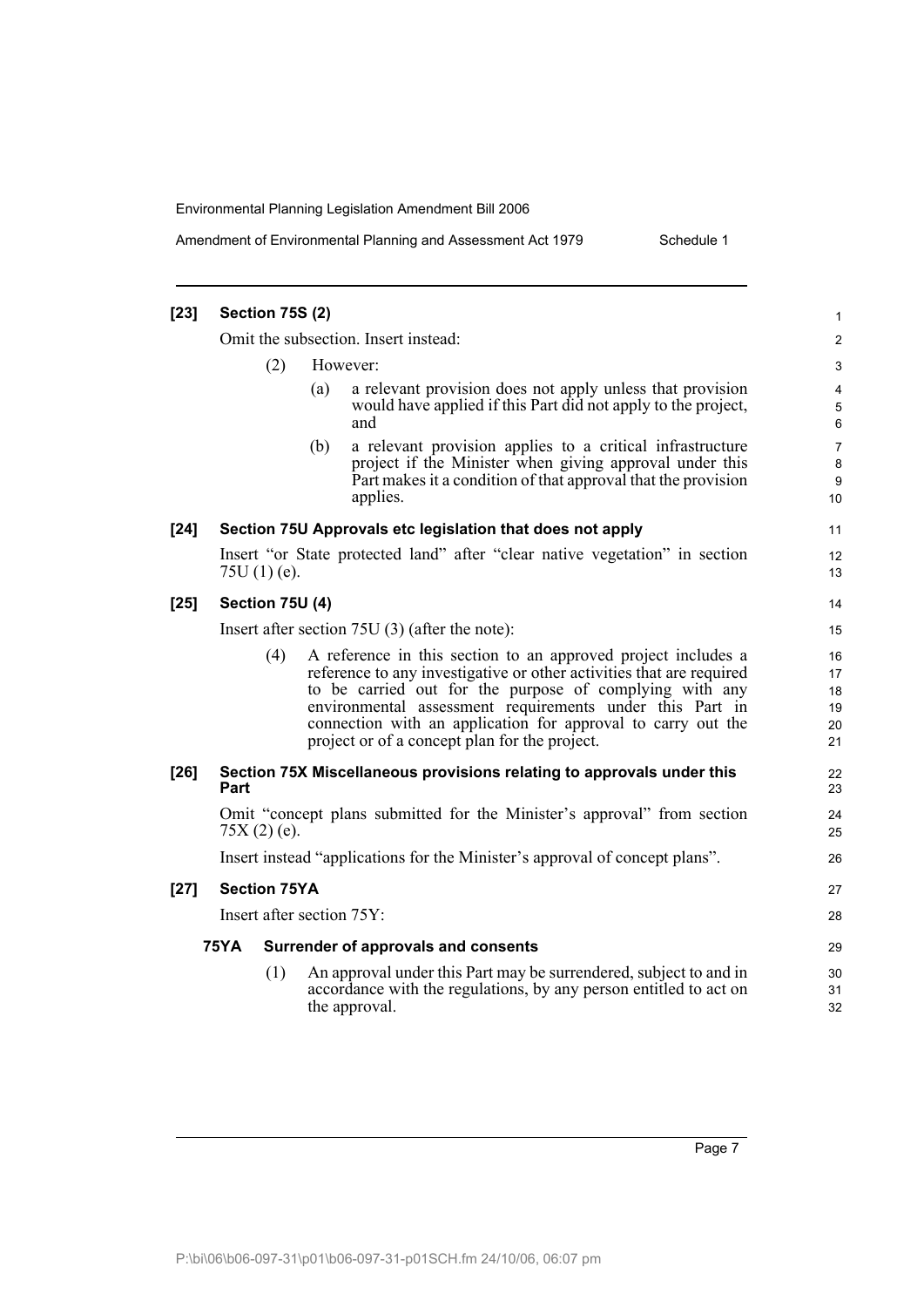| (2) | A condition of the approval of a project under this Part may |
|-----|--------------------------------------------------------------|
|     | require any one or more of the following:                    |

(a) the surrender under subsection (1) of any other approval under this Part relating to the project or the land concerned,

34 35

36 37

- (b) the surrender under section 104A of any development consent relating to the project or the land concerned,
- (c) the surrender, subject to and in accordance with the regulations, of a right conferred by Division 10 of Part 4 relating to the project or the land concerned.

### **[28] Section 75ZA Savings, transitional and other provisions**

Omit section 75ZA (2) and (3). Insert instead:

- (2) The regulations may make provision for or with respect to the effect of any such action under Part 4 or Part  $\bar{5}$  after the declaration is made or to the effect of the revocation of a declaration after an approval has been given under this Part. In particular, the regulations may make provision for or with respect to:
	- (a) the termination or consolidation of consents or approvals under Part 4 or Part 5, and
	- (b) the revival of consents or approvals under Part 4 or Part 5 or the preservation of the effect of approvals under this Part, and
	- (c) the recognition of any environmental assessment under Part 4 or Part 5 for the purposes of this Part or of any environmental assessment under this Part for the purposes of Part 4 or Part 5.
- (3) Any development that has been approved by the Minister under this Part (at any time after the commencement of this Part) is taken to be a project to which this Part applies, and to have been such a project for the purposes of any application, concept plan or other matter under this Part in relation to the development.
- (4) Subsection (3) extends to things that purport to be done under this Part.

## **[29] Section 78A Application**

Omit "1–6, 8, 9" from section 78A (3). Insert instead "1–5".

## **[30] Section 78A (3), note**

Omit the note to the subsection.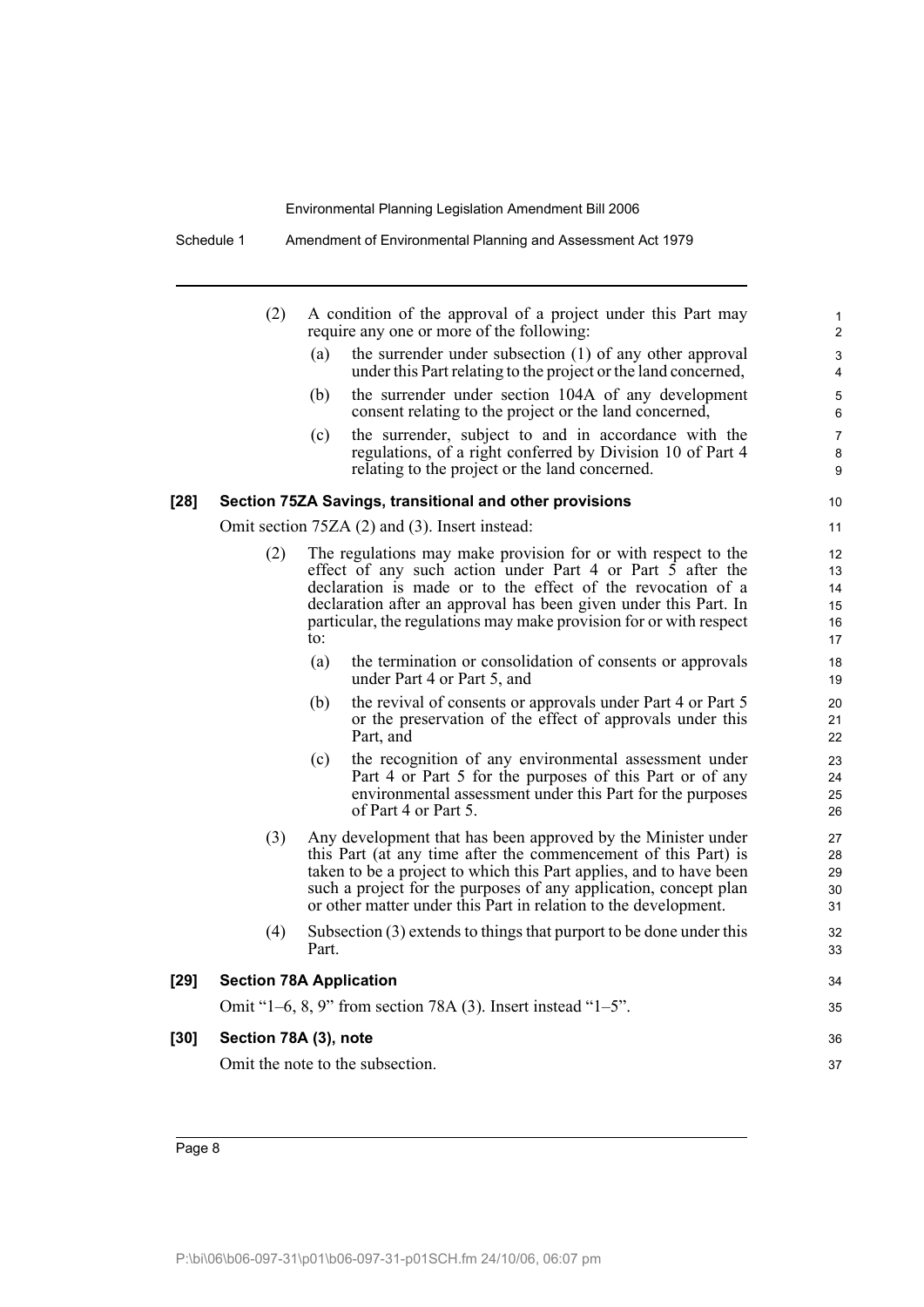Amendment of Environmental Planning and Assessment Act 1979 Schedule 1

| $[31]$ |                                             |              | Section 93D Relationship to planning instruments                                                                                                                                                                                                                                                                                      | $\mathbf{1}$               |
|--------|---------------------------------------------|--------------|---------------------------------------------------------------------------------------------------------------------------------------------------------------------------------------------------------------------------------------------------------------------------------------------------------------------------------------|----------------------------|
|        | Omit "(other than section 931)".            |              |                                                                                                                                                                                                                                                                                                                                       | 2                          |
| $[32]$ | <b>Section 93F Planning agreements</b>      |              |                                                                                                                                                                                                                                                                                                                                       | 3                          |
|        | Insert after section 93F (3):               |              |                                                                                                                                                                                                                                                                                                                                       | 4                          |
|        | (3A)                                        |              | A planning agreement cannot exclude the application of section<br>94 or 94A in respect of development unless the consent authority<br>for the development or the Minister is a party to the agreement.                                                                                                                                | 5<br>6<br>$\overline{7}$   |
| $[33]$ | be required to be made                      |              | Section 93I Circumstances in which planning agreements can or cannot                                                                                                                                                                                                                                                                  | 8<br>9                     |
|        |                                             |              | Omit "application." from section 93I (3) (b). Insert instead:                                                                                                                                                                                                                                                                         | 10                         |
|        |                                             | application, |                                                                                                                                                                                                                                                                                                                                       | 11                         |
|        |                                             |              | or that is in the terms of a commitment made by the proponent in<br>a statement of commitments made under Part 3A.                                                                                                                                                                                                                    | 12<br>13                   |
| $[34]$ | <b>Section 94CA</b>                         |              |                                                                                                                                                                                                                                                                                                                                       | 14                         |
|        | Insert after section 94C:                   |              |                                                                                                                                                                                                                                                                                                                                       | 15                         |
|        | <b>94CA</b>                                 |              | Public service or public amenity may be provided outside NSW                                                                                                                                                                                                                                                                          | 16                         |
|        |                                             |              | A condition may, with the written approval of the Minister, be<br>imposed under section 94 or 94A for the provision of a public<br>amenity or public service on land in another State or Territory if<br>the area in which the development the subject of the condition is<br>to be carried out adjoins the other State or Territory. | 17<br>18<br>19<br>20<br>21 |
| $[35]$ |                                             |              | <b>Section 94ED Provision of infrastructure</b>                                                                                                                                                                                                                                                                                       | 22                         |
|        | Insert at the end of section $94ED(1)(c)$ : |              |                                                                                                                                                                                                                                                                                                                                       | 23                         |
|        |                                             | and          |                                                                                                                                                                                                                                                                                                                                       | 24                         |
|        | (d)                                         |              | the Minister, corporation, Department or Director-General<br>doing any one or more of the following:                                                                                                                                                                                                                                  | 25<br>26                   |
|        |                                             | (i)          | carrying out of any research or investigation,                                                                                                                                                                                                                                                                                        | 27                         |
|        |                                             | (ii)         | preparing any report, study or instrument,                                                                                                                                                                                                                                                                                            | 28                         |
|        |                                             | (iii)        | doing any other matter or thing in connection with<br>the exercise of any statutory function under this Act,                                                                                                                                                                                                                          | 29<br>30                   |
|        |                                             |              |                                                                                                                                                                                                                                                                                                                                       |                            |
| $[36]$ | Section 94ED (2)                            |              |                                                                                                                                                                                                                                                                                                                                       | 31                         |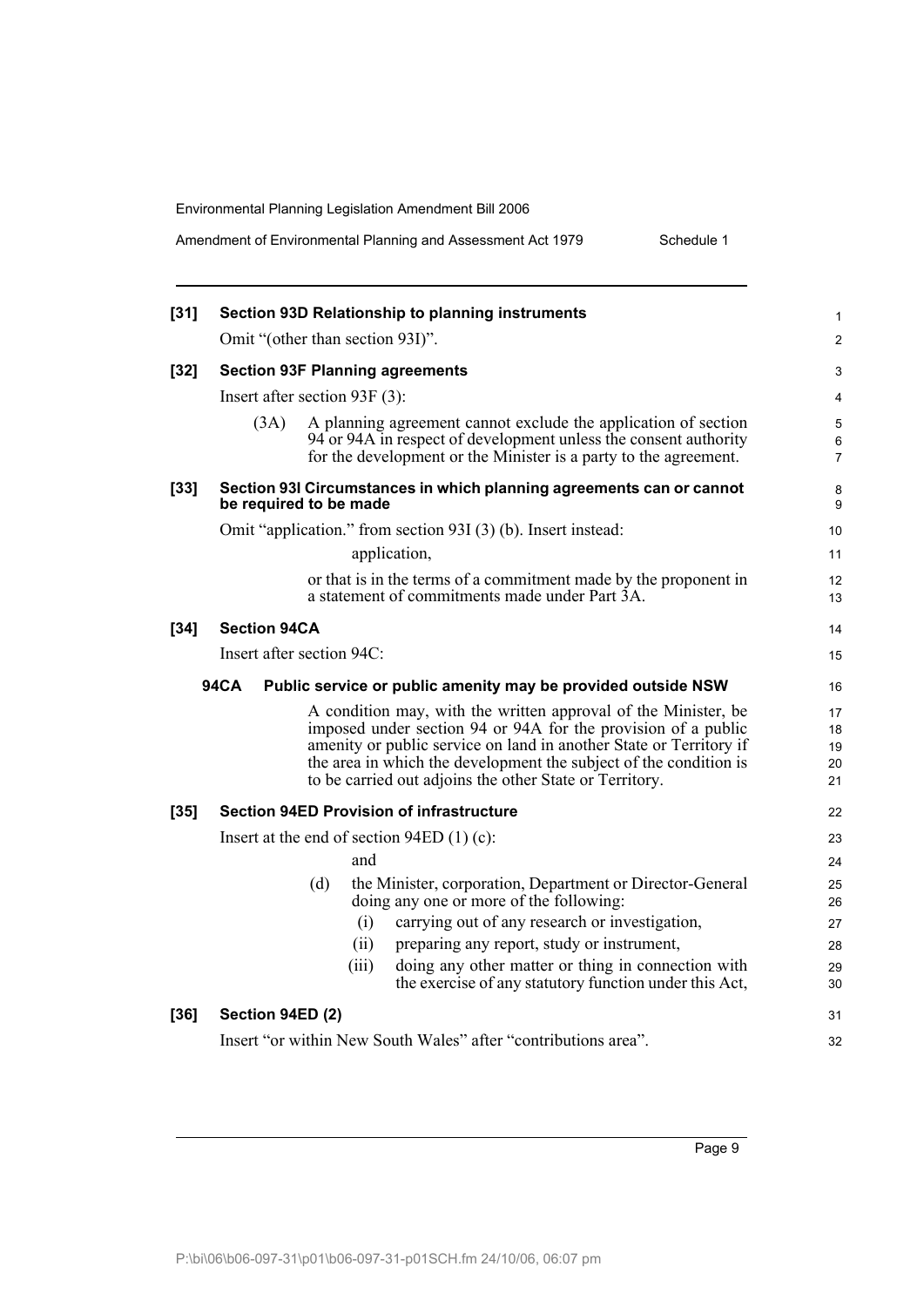Schedule 1 Amendment of Environmental Planning and Assessment Act 1979

## **[37] Section 94EE Minister to determine development contributions**

Insert after section 94EE (3):

|        | (3A)  | The determination of the Minister is to identify what part (if any)<br>of a development contribution, that is to be imposed as a<br>condition under this Subdivision, is for the provision of<br>infrastructure by a council or for any one or more of the matters<br>set out in section $94ED(1)(d)$ .                                                                                                                 | 3<br>$\overline{\mathbf{4}}$<br>$\mathbf 5$<br>$\,6\,$<br>$\overline{7}$ |
|--------|-------|-------------------------------------------------------------------------------------------------------------------------------------------------------------------------------------------------------------------------------------------------------------------------------------------------------------------------------------------------------------------------------------------------------------------------|--------------------------------------------------------------------------|
|        | (3B)  | Any part of a development contribution identified in accordance<br>with subsection $(3A)$ :                                                                                                                                                                                                                                                                                                                             | 8<br>$\boldsymbol{9}$                                                    |
|        |       | is, for the purposes of Subdivision 5, taken not to be<br>(a)<br>received by the consent authority under this Subdivision,<br>and                                                                                                                                                                                                                                                                                       | 10<br>11<br>12                                                           |
|        |       | is not to be taken into account in calculating the cost of<br>(b)<br>infrastructure for the purposes of subsection $(2)$ (b), and                                                                                                                                                                                                                                                                                       | 13<br>14                                                                 |
|        |       | is, if the part is identified as being for the provision of<br>(c)<br>infrastructure by a council, to be provided to the council<br>and is to be held and applied by the council in accordance<br>with section 93E, and                                                                                                                                                                                                 | 15<br>16<br>17<br>18                                                     |
|        |       | is, if the part is identified as being for any one or more of<br>(d)<br>the matters set out in section $94ED(1)$ (d), to be provided<br>to the Department and is to be held and applied by the<br>Department in accordance with section 93E.                                                                                                                                                                            | 19<br>20<br>21<br>22                                                     |
| $[38]$ |       | <b>Section 95 Lapsing of consent</b>                                                                                                                                                                                                                                                                                                                                                                                    | 23                                                                       |
|        |       | Insert after section $95(5)$ :                                                                                                                                                                                                                                                                                                                                                                                          | 24                                                                       |
|        | (6)   | Despite any other provision of this section, a development<br>consent that is subject to a deferred commencement condition<br>under section 80 $(3)$ lapses if the applicant fails to satisfy the<br>consent authority as to the matter specified in the condition<br>within 5 years from the grant of the consent or, if a shorter period<br>is specified by the consent authority, within the period so<br>specified. | 25<br>26<br>27<br>28<br>29<br>30<br>31                                   |
| $[39]$ |       | <b>Section 109E Principal certifying authorities</b>                                                                                                                                                                                                                                                                                                                                                                    | 32                                                                       |
|        |       | Insert after section $109E(1)$ :                                                                                                                                                                                                                                                                                                                                                                                        | 33                                                                       |
|        | (1AA) | The council must, if appointed under subsection (1), accept that<br>appointment.                                                                                                                                                                                                                                                                                                                                        | 34<br>35                                                                 |

1 2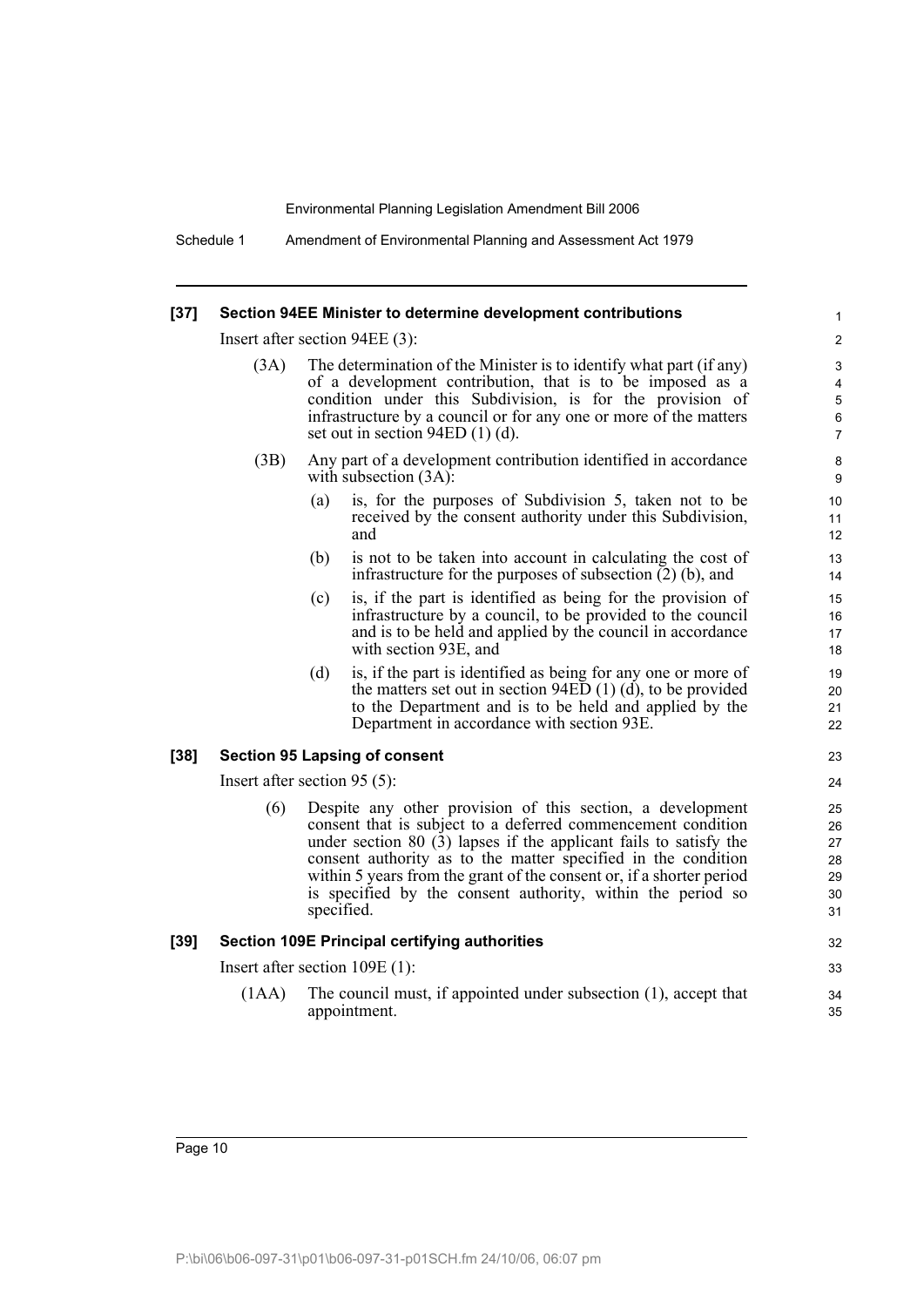| Amendment of Environmental Planning and Assessment Act 1979 | Schedule 1 |
|-------------------------------------------------------------|------------|
|-------------------------------------------------------------|------------|

| [40]   |      |                     |     | Section 109EA Replacement of principal certifying authorities                                                                                                                                                                                                       | 1                          |
|--------|------|---------------------|-----|---------------------------------------------------------------------------------------------------------------------------------------------------------------------------------------------------------------------------------------------------------------------|----------------------------|
|        |      |                     |     | Insert after section 109EA (1):                                                                                                                                                                                                                                     | $\overline{2}$             |
|        |      | (1A)                |     | If the relevant authority approves the appointment of the council<br>to replace another person as the principal certifying authority, the<br>council must accept that appointment.                                                                                  | 3<br>4<br>5                |
| $[41]$ |      |                     |     | <b>Sections 109F (1) and 109G</b>                                                                                                                                                                                                                                   | 6                          |
|        |      |                     |     | Omit "the certifying authority is satisfied that" wherever occurring.                                                                                                                                                                                               | 7                          |
| $[42]$ |      | <b>Section 109H</b> |     |                                                                                                                                                                                                                                                                     | 8                          |
|        |      |                     |     | Omit the section. Insert instead:                                                                                                                                                                                                                                   | 9                          |
|        | 109H |                     |     | Restrictions on issue of occupation certificates                                                                                                                                                                                                                    | 10                         |
|        |      | (1)                 |     | There are two kinds of occupation certificates, as follows:                                                                                                                                                                                                         | 11                         |
|        |      |                     | (a) | an <i>interim occupation certificate</i> that authorises a person<br>to commence occupation or use of a partially completed<br>new building, or to commence a new use of part of a<br>building resulting from a change of building use for an<br>existing building, | 12<br>13<br>14<br>15<br>16 |
|        |      |                     | (b) | a <i>final occupation certificate</i> that authorises a person to<br>commence occupation or use of a new building, or to<br>commence a new use of a building resulting from a change<br>of building use for an existing building.                                   | 17<br>18<br>19<br>20       |
|        |      |                     |     | It is not necessary for an interim occupation certificate to be<br>issued before a final occupation certificate is issued with respect<br>to the same building.                                                                                                     | 21<br>22<br>23             |
|        |      | (2)                 |     | An occupation certificate must not be issued unless any<br>preconditions to the issue of the certificate that are specified in a<br>development consent or complying development certificate have<br>been met.                                                      | 24<br>25<br>26<br>27       |
|        |      | (3)                 |     | An interim occupation certificate must not be issued to authorise<br>a person to commence to occupy or use a partially completed new<br>building unless:                                                                                                            | 28<br>29<br>30             |
|        |      |                     | (a) | a development consent or complying development<br>certificate is in force with respect to the building, and                                                                                                                                                         | 31<br>32                   |
|        |      |                     | (b) | in the case of a building erected pursuant to a development<br>consent but not a complying development certificate, a<br>construction certificate has been issued with respect to the<br>plans and specifications for the building, and                             | 33<br>34<br>35<br>36       |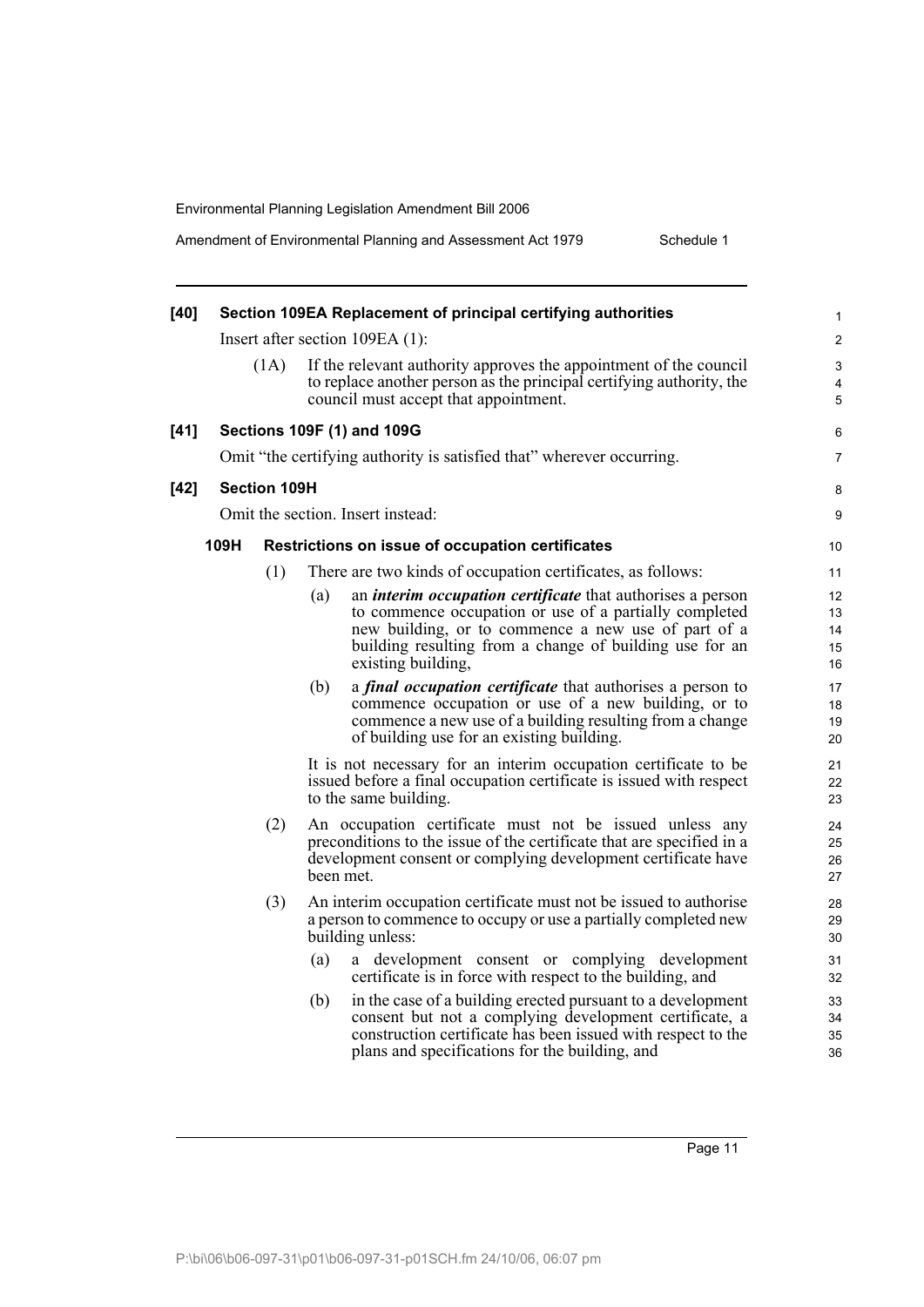Schedule 1 Amendment of Environmental Planning and Assessment Act 1979

|     | (c) | the partially completed building is suitable for occupation<br>or use in accordance with its classification under the<br>Building Code of Australia, and                                                                                | 1<br>$\overline{\mathbf{c}}$<br>3 |
|-----|-----|-----------------------------------------------------------------------------------------------------------------------------------------------------------------------------------------------------------------------------------------|-----------------------------------|
|     | (d) | such other requirements as are required by the regulations<br>to be complied with before such a certificate may be issued<br>have been complied with.                                                                                   | 4<br>5<br>6                       |
| (4) |     | An interim occupation certificate must not be issued to authorise<br>a person to commence a new use of part of a building resulting<br>from a change of building use for an existing building unless:                                   | 7<br>8<br>9                       |
|     | (a) | development consent or complying development<br>a<br>certificate is in force with respect to the change of building<br>use, and                                                                                                         | 10<br>11<br>12                    |
|     | (b) | the part of the building is suitable for occupation or use in<br>accordance with its classification under the <i>Building Code</i><br>of Australia, and                                                                                 | 13<br>14<br>15                    |
|     | (c) | such other requirements as are required by the regulations<br>to be complied with before such a certificate may be issued<br>have been complied with.                                                                                   | 16<br>17<br>18                    |
| (5) |     | A final occupation certificate must not be issued to authorise a<br>person to commence occupation or use of a new building unless:                                                                                                      | 19<br>20                          |
|     | (a) | development consent or complying development<br>a<br>certificate is in force with respect to the building, and                                                                                                                          | 21<br>22                          |
|     | (b) | in the case of a building erected pursuant to a development<br>consent but not a complying development certificate, a<br>construction certificate has been issued with respect to the<br>plans and specifications for the building, and | 23<br>24<br>25<br>26              |
|     | (c) | the building is suitable for occupation or use in accordance<br>with its classification under the Building Code of<br>Australia, and                                                                                                    | 27<br>28<br>29                    |
|     | (d) | such other matters as are required by the regulations to be<br>complied with before such a certificate may be issued have<br>been complied with.                                                                                        | 30<br>31<br>32                    |
| (6) |     | A final occupation certificate must not be issued to authorise a<br>person to commence a new use of a building resulting from a<br>change of building use for an existing building unless:                                              | 33<br>34<br>35                    |
|     | (a) | a development consent or complying development<br>certificate is in force with respect to the change of building<br>use, and                                                                                                            | 36<br>37<br>38                    |
|     | (b) | the building is suitable for occupation or use in accordance<br>with its classification under the Building Code of<br>Australia, and                                                                                                    | 39<br>40<br>41                    |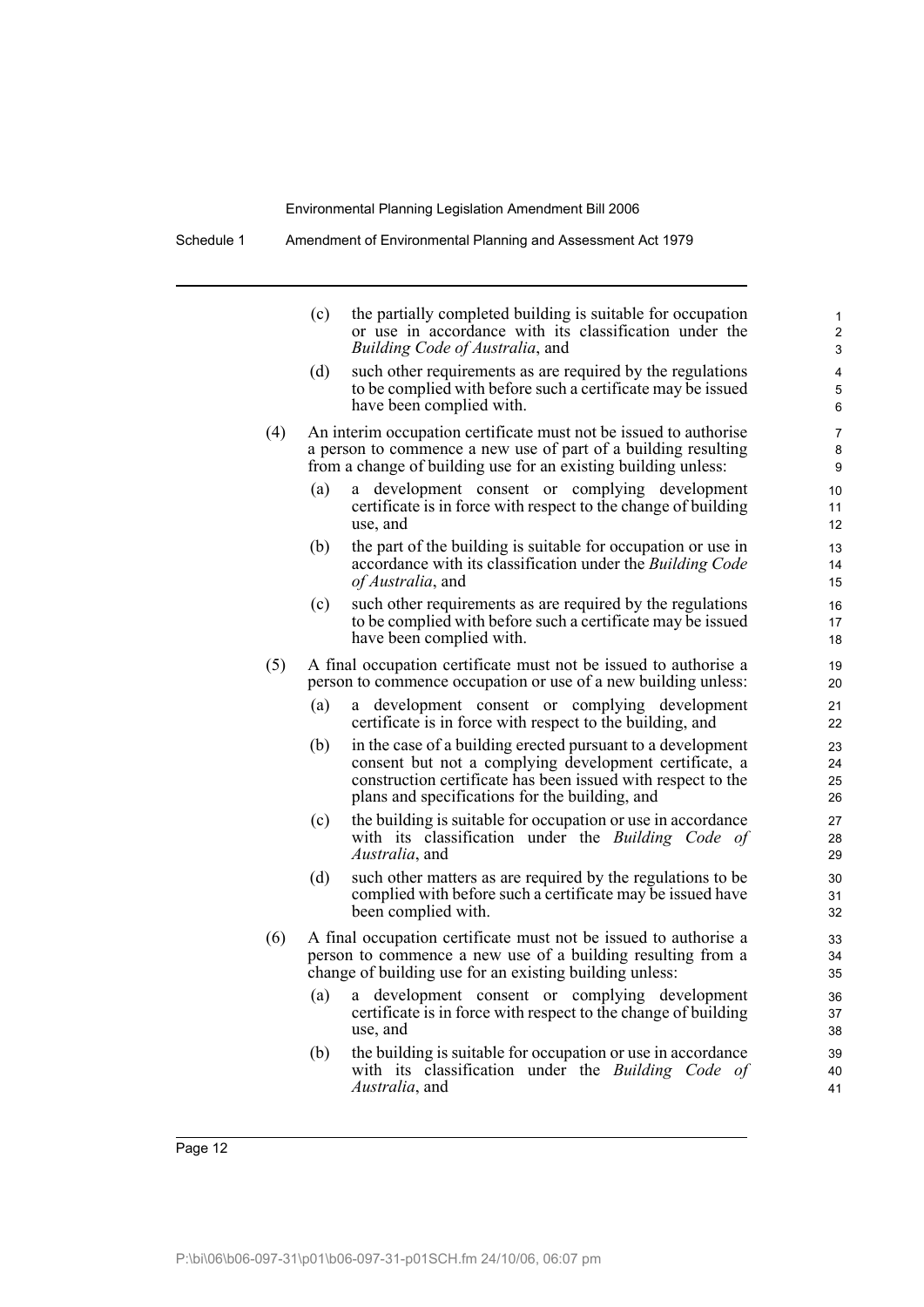Amendment of Environmental Planning and Assessment Act 1979 Schedule 1

|        |      |              | (c)     | such other matters as are required by the regulations to be<br>complied with before such a certificate may be issued have<br>been complied with.                                                                                                                                                       | $\mathbf{1}$<br>$\mathbf{2}$<br>3 |
|--------|------|--------------|---------|--------------------------------------------------------------------------------------------------------------------------------------------------------------------------------------------------------------------------------------------------------------------------------------------------------|-----------------------------------|
|        |      | (7)          |         | In this section:                                                                                                                                                                                                                                                                                       | 4                                 |
|        |      |              |         | new building includes an altered portion of, or an extension to,<br>an existing building.                                                                                                                                                                                                              | 5<br>6                            |
| $[43]$ |      | Section 109J |         |                                                                                                                                                                                                                                                                                                        | 7                                 |
|        |      |              |         | Omit the section. Insert instead:                                                                                                                                                                                                                                                                      | 8                                 |
|        | 109J |              |         | Restriction on issue of subdivision certificates                                                                                                                                                                                                                                                       | 9                                 |
|        |      | (1)          | unless: | A subdivision certificate must not be issued for a subdivision                                                                                                                                                                                                                                         | 10<br>11                          |
|        |      |              | (a)     | the subdivision is not prohibited by or under this Act, and                                                                                                                                                                                                                                            | 12                                |
|        |      |              | (b)     | in the case of subdivision that may not be carried out<br>except with development consent, a development consent<br>(or, in the case of complying development, a complying<br>development certificate) is in force with respect to the<br>subdivision, and                                             | 13<br>14<br>15<br>16<br>17        |
|        |      |              | (c)     | in the case of subdivision for which a development consent<br>has been granted, the applicant has complied with all<br>conditions of the consent that, by its terms, are required to<br>be complied with before a subdivision certificate may be<br>issued in relation to the plan of subdivision, and | 18<br>19<br>20<br>21<br>22        |
|        |      |              | (d)     | in the case of subdivision for which a "deferred<br>commencement" consent under section 80 (3) has been<br>granted, the applicant has satisfied the consent authority<br>concerning all matters as to which the consent authority<br>must be satisfied before the consent can operate, and             | 23<br>24<br>25<br>26<br>27        |
|        |      |              | (e)     | in the case of subdivision that relates to land within a water<br>supply authority's area of operations, the applicant has<br>obtained a certificate of compliance from the water supply<br>authority with respect to the subdivision of the land, and                                                 | 28<br>29<br>30<br>31              |
|        |      |              | (f)     | in the case of subdivision the subject of an order made by<br>the Court under section 40 of the Land and Environment<br>Court Act 1979 concerning the provision of drainage<br>easements, all such drainage easements have been<br>acquired by the council as referred to in that section, and         | 32<br>33<br>34<br>35<br>36        |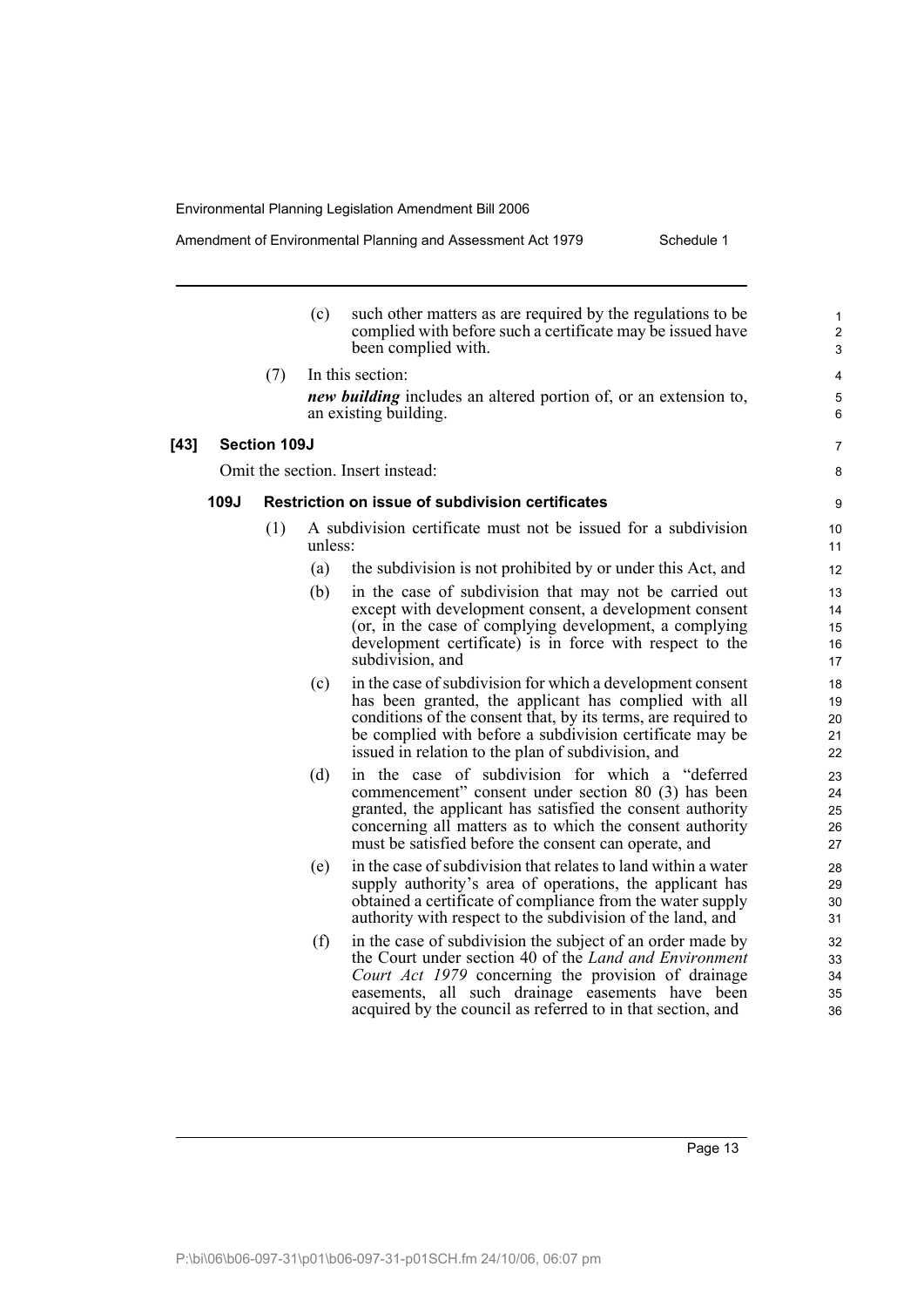Schedule 1 Amendment of Environmental Planning and Assessment Act 1979

| (g) | (i)  | in the case of subdivision the subject of a development<br>consent for which the consent authority is required by the<br>regulations to notify any objector: | 1<br>$\overline{2}$<br>3                                                                                                                                                                                                                                                                                                                                                                                                                                                                                                                                                                                                                                                                                                                                                                                                                                                                                                                |
|-----|------|--------------------------------------------------------------------------------------------------------------------------------------------------------------|-----------------------------------------------------------------------------------------------------------------------------------------------------------------------------------------------------------------------------------------------------------------------------------------------------------------------------------------------------------------------------------------------------------------------------------------------------------------------------------------------------------------------------------------------------------------------------------------------------------------------------------------------------------------------------------------------------------------------------------------------------------------------------------------------------------------------------------------------------------------------------------------------------------------------------------------|
|     |      |                                                                                                                                                              |                                                                                                                                                                                                                                                                                                                                                                                                                                                                                                                                                                                                                                                                                                                                                                                                                                                                                                                                         |
|     |      | at least 28 days have elapsed since the objector was<br>notified, or                                                                                         | 4<br>5                                                                                                                                                                                                                                                                                                                                                                                                                                                                                                                                                                                                                                                                                                                                                                                                                                                                                                                                  |
|     | (ii) | if an appeal has been made by the objector within<br>that time, the appeal has been finally determined.                                                      | 6<br>$\overline{7}$                                                                                                                                                                                                                                                                                                                                                                                                                                                                                                                                                                                                                                                                                                                                                                                                                                                                                                                     |
|     |      | Without limiting subsection (1), a subdivision certificate must<br>not be issued for a subdivision that involves subdivision work                            | 8<br>9<br>10                                                                                                                                                                                                                                                                                                                                                                                                                                                                                                                                                                                                                                                                                                                                                                                                                                                                                                                            |
| (a) |      |                                                                                                                                                              | 11                                                                                                                                                                                                                                                                                                                                                                                                                                                                                                                                                                                                                                                                                                                                                                                                                                                                                                                                      |
| (b) |      |                                                                                                                                                              | 12<br>13                                                                                                                                                                                                                                                                                                                                                                                                                                                                                                                                                                                                                                                                                                                                                                                                                                                                                                                                |
|     | (i)  | as to the payment by the applicant to the consent<br>authority of the cost of carrying out the work, and                                                     | 14<br>15                                                                                                                                                                                                                                                                                                                                                                                                                                                                                                                                                                                                                                                                                                                                                                                                                                                                                                                                |
|     | (ii) | as to when the work will be completed by the<br>consent authority, or                                                                                        | 16<br>17                                                                                                                                                                                                                                                                                                                                                                                                                                                                                                                                                                                                                                                                                                                                                                                                                                                                                                                                |
| (c) |      |                                                                                                                                                              | 18<br>19                                                                                                                                                                                                                                                                                                                                                                                                                                                                                                                                                                                                                                                                                                                                                                                                                                                                                                                                |
|     | (i)  | as to the security to be given by the applicant to the<br>consent authority with respect to the work to be<br>completed, and                                 | 20<br>21<br>22                                                                                                                                                                                                                                                                                                                                                                                                                                                                                                                                                                                                                                                                                                                                                                                                                                                                                                                          |
|     | (ii) | as to when the work will be completed by the<br>applicant.                                                                                                   | 23<br>24                                                                                                                                                                                                                                                                                                                                                                                                                                                                                                                                                                                                                                                                                                                                                                                                                                                                                                                                |
|     |      |                                                                                                                                                              | 25<br>26<br>27<br>28<br>29                                                                                                                                                                                                                                                                                                                                                                                                                                                                                                                                                                                                                                                                                                                                                                                                                                                                                                              |
|     |      |                                                                                                                                                              | 30                                                                                                                                                                                                                                                                                                                                                                                                                                                                                                                                                                                                                                                                                                                                                                                                                                                                                                                                      |
|     |      |                                                                                                                                                              | 31<br>32<br>33<br>34                                                                                                                                                                                                                                                                                                                                                                                                                                                                                                                                                                                                                                                                                                                                                                                                                                                                                                                    |
|     |      |                                                                                                                                                              | 35                                                                                                                                                                                                                                                                                                                                                                                                                                                                                                                                                                                                                                                                                                                                                                                                                                                                                                                                      |
| (a) | the  | Sydney Water Corporation, the Hunter Water                                                                                                                   | 36<br>37<br>38                                                                                                                                                                                                                                                                                                                                                                                                                                                                                                                                                                                                                                                                                                                                                                                                                                                                                                                          |
|     |      | unless:                                                                                                                                                      | the work has been completed, or<br>agreement has been reached between the applicant for the<br>certificate and the consent authority:<br>agreement has been reached between the applicant for the<br>certificate and the consent authority:<br>Subsection (2) does not prohibit the issue of a subdivision<br>certificate for part only of land that may be subdivided in<br>accordance with a development consent as long as the<br>requirements of that subsection have been complied with in<br>relation to that part.<br>In this section:<br><i>certificate of compliance</i> , in relation to a water supply authority,<br>means a certificate of compliance issued by the water supply<br>authority under the Act under which the water supply authority is<br>constituted.<br><i>water supply authority means:</i><br>Corporation or a water supply authority within the<br>meaning of the <i>Water Management Act 2000</i> , or |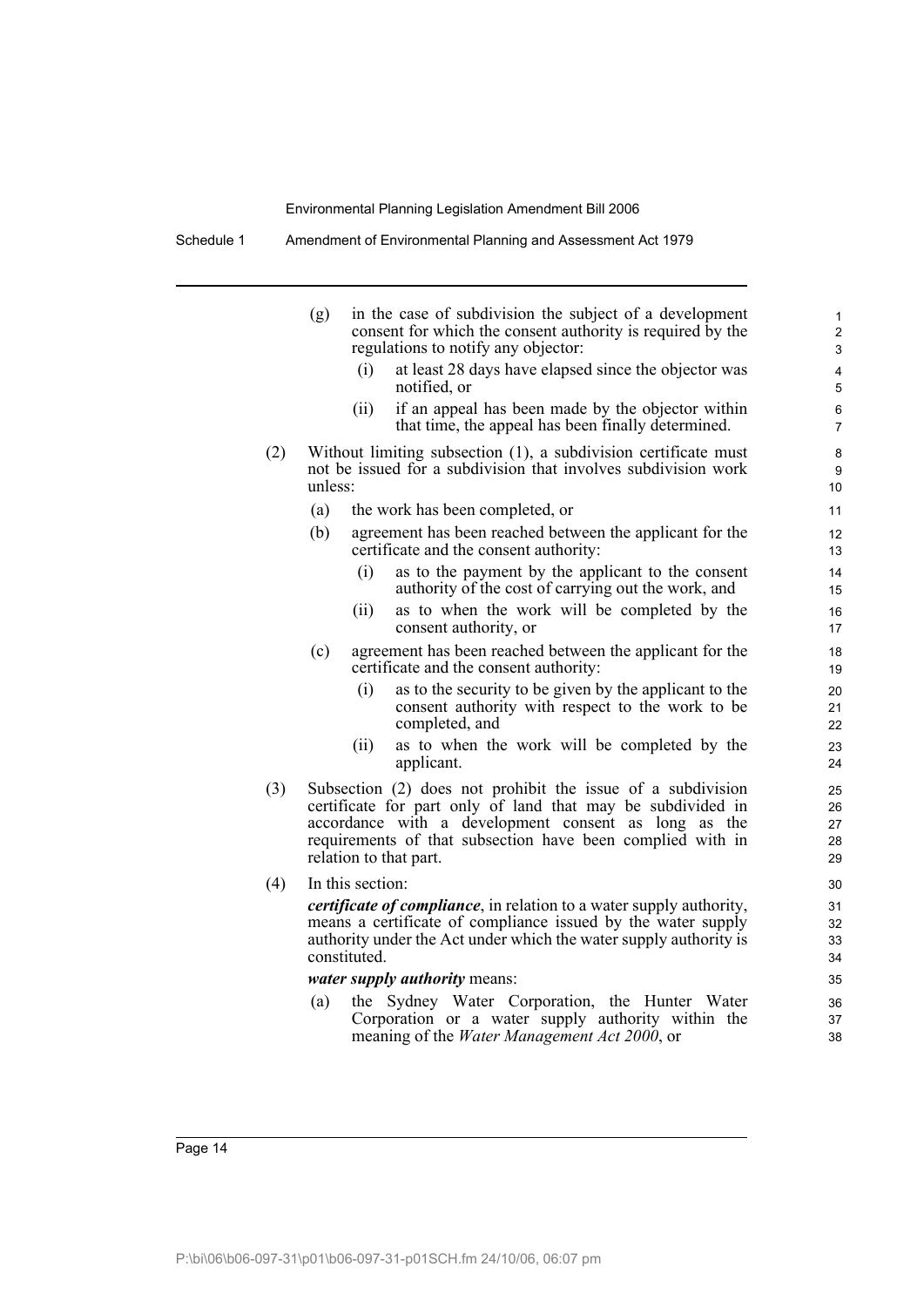| Amendment of Environmental Planning and Assessment Act 1979 | Schedule 1 |
|-------------------------------------------------------------|------------|
|-------------------------------------------------------------|------------|

|        | (b)                           | a council or county council exercising water supply,<br>sewerage or stormwater drainage functions under Division<br>2 of Part 3 of Chapter 6 of the Local Government Act 1993.                                        | 1<br>$\overline{c}$<br>3 |
|--------|-------------------------------|-----------------------------------------------------------------------------------------------------------------------------------------------------------------------------------------------------------------------|--------------------------|
| $[44]$ | certificate                   | Section 109M Occupation and use of new building requires occupation                                                                                                                                                   | 4<br>5                   |
|        |                               | Omit " $(4)$ " from section 109M (1).                                                                                                                                                                                 | 6                        |
| $[45]$ | <b>Section 110E</b>           |                                                                                                                                                                                                                       | 7                        |
|        | Insert after section 110D:    |                                                                                                                                                                                                                       | 8                        |
|        | 110E                          | <b>Exemptions for certain activities</b>                                                                                                                                                                              | 9                        |
|        |                               | Sections 111 and 112 do not apply to or in respect of the<br>following (despite the terms of those sections):                                                                                                         | 10<br>11                 |
|        | (a)                           | a modification of an activity, whose environmental impact<br>has already been considered, that will reduce its overall<br>environmental impact,                                                                       | 12<br>13<br>14           |
|        | (b)                           | routine activity (such as the maintenance<br>0ſ<br>a<br>infrastructure) that the Minister determines has a low<br>environmental impact and that is carried out in accordance<br>with a code approved by the Minister, | 15<br>16<br>17<br>18     |
|        | (c)                           | an activity (or part of an activity) that has been approved,<br>or is to be carried out, by another determining authority<br>after environmental assessment in accordance with this<br>Part                           | 19<br>20<br>21<br>22     |
| [46]   | <b>Section 111A Exemption</b> |                                                                                                                                                                                                                       | 23                       |
|        | Omit the section.             |                                                                                                                                                                                                                       | 24                       |
| $[47]$ |                               | Section 116D Reference of undetermined applications to Minister                                                                                                                                                       | 25                       |
|        |                               | Omit "60 days" from section 116D (1). Insert instead "40 days".                                                                                                                                                       | 26                       |
| [48]   |                               | Section 116E Negotiating determination of development application                                                                                                                                                     | 27                       |
|        |                               | Omit "40 days" from section $116E(4)$ (c) and "40-day" from section $116E(5)$ .                                                                                                                                       | 28                       |
|        |                               | Insert instead, respectively, "21 days" and "21-day".                                                                                                                                                                 | 29                       |
| [49]   |                               | Section 122J Powers of authorised officers to enter premises                                                                                                                                                          | 30                       |
|        |                               | Omit "or police officers" from section 122J (3).                                                                                                                                                                      | 31                       |
|        |                               | Insert instead ", police officers or other persons".                                                                                                                                                                  | 32                       |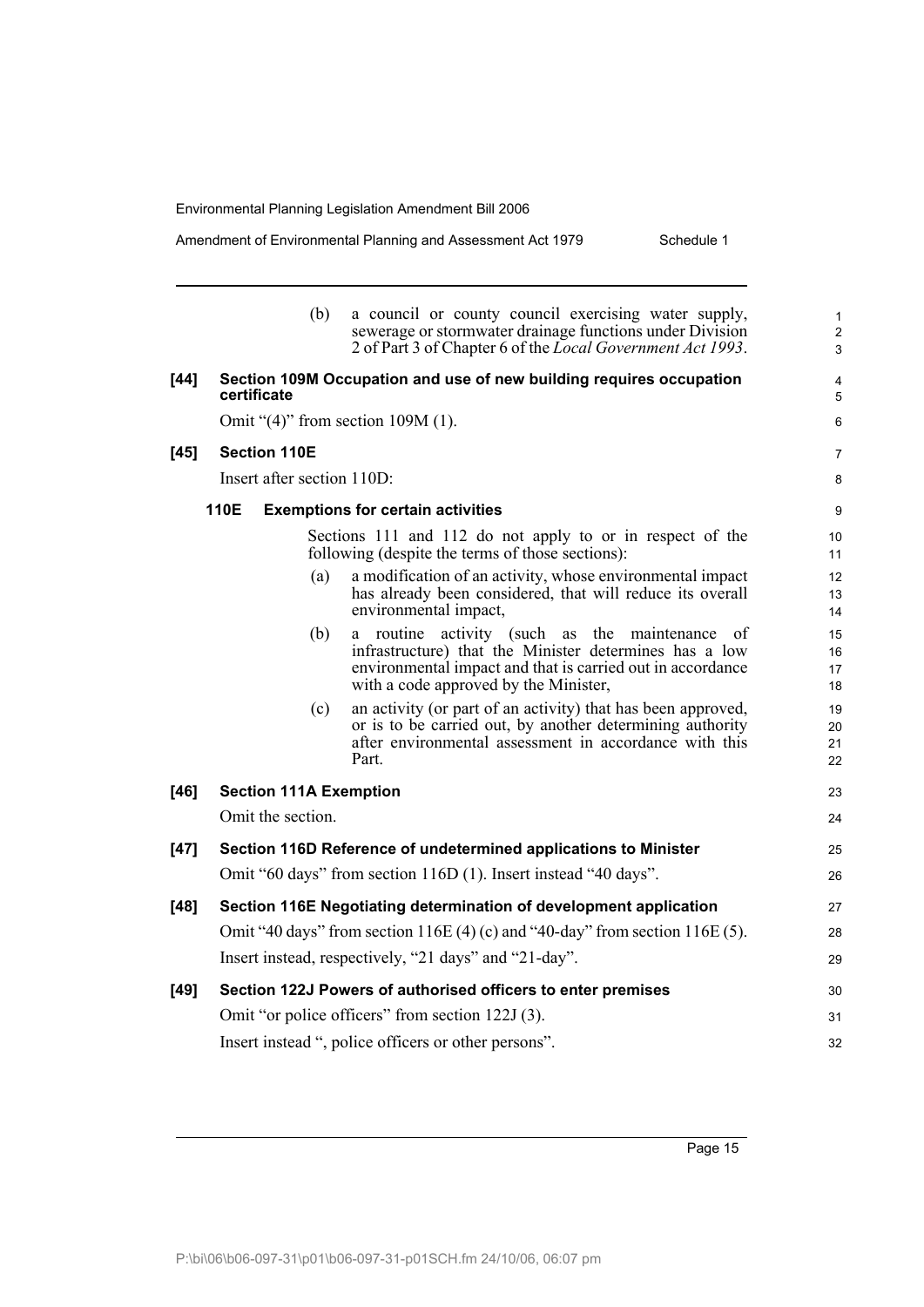Schedule 1 Amendment of Environmental Planning and Assessment Act 1979

#### **[50] Section 122S Power of authorised officers to require answers and record evidence**

Insert after section 122S (2):

(3) An authorised officer may, by notice in writing, require a person to attend at a specified place and time to answer questions under this section if attendance at that place is reasonably required in order that the questions can be properly put and answered.

- (4) The place and time at which a person may be required to attend under subsection (3) is to be:
	- (a) a place or time nominated by the person, or
	- (b) if the place and time nominated is not reasonable in the circumstances or a place and time is not nominated by the person, a place and time nominated by the authorised officer that is reasonable in the circumstances.
- (5) An authorised officer may cause any questions and answers to questions given under this section to be recorded if the officer has informed the person who is to be questioned that the record is to be made.
- (6) A record may be made using sound recording apparatus or audio visual apparatus, or any other method determined by the authorised officer.
- (7) A copy of any such record must be provided by the authorised officer to the person who is questioned as soon as practicable after it is made.
- (8) A record may be made under this section despite the provisions of any other law.

### **[51] Section 127 Proceedings for offences**

Insert after section 127 (5):

- (5A) However, proceedings for any such offence may also be commenced within, but not later than, 2 years after the date on which evidence of the alleged offence first came to the attention of an authorised officer within the meaning of Division 2C of Part 6.
- (5B) If subsection (5A) is relied on for the purpose of commencing proceedings for an offence, the information or application must contain particulars of the date on which evidence of the offence first came to the attention of an authorised officer and need not contain particulars of the date on which the offence was committed. The date on which evidence first came to the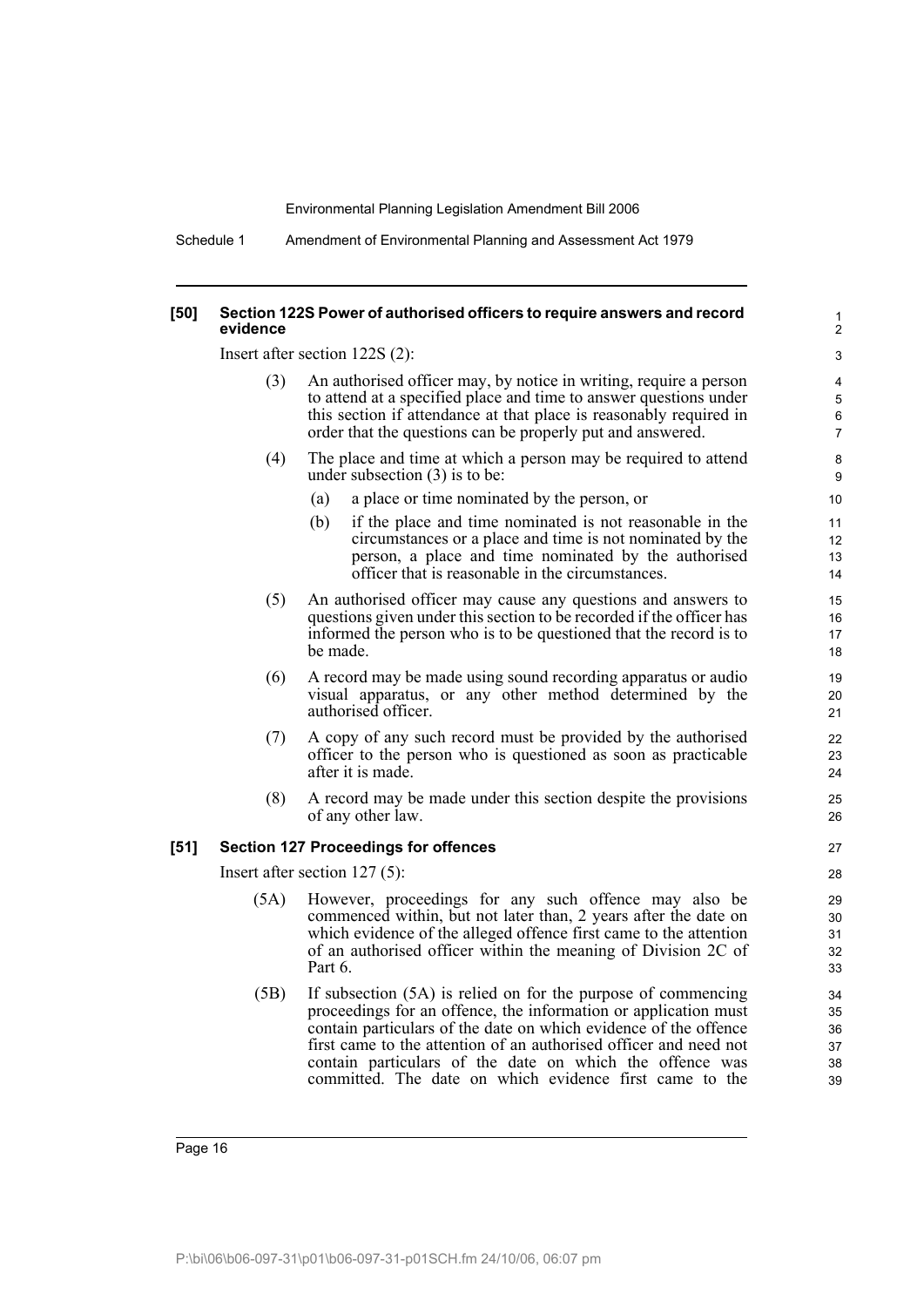|        |      | attention of an authorised officer is the date specified in the<br>information or application, unless the contrary is established.                                                                                                                                                                                                                                                                                                                                       |
|--------|------|--------------------------------------------------------------------------------------------------------------------------------------------------------------------------------------------------------------------------------------------------------------------------------------------------------------------------------------------------------------------------------------------------------------------------------------------------------------------------|
|        | (5C) | This section applies despite anything in the Criminal Procedure<br><i>Act 1986</i> or any other Act.                                                                                                                                                                                                                                                                                                                                                                     |
| $[52]$ |      | Section 137 Charges and fees fixed by regulation                                                                                                                                                                                                                                                                                                                                                                                                                         |
|        |      | Insert after section $137(1)$ :                                                                                                                                                                                                                                                                                                                                                                                                                                          |
|        | (1A) | The regulations may prescribe charges or fees, and prescribe the<br>circumstances in which a person or body becomes liable for any<br>$\mathbf{1}$ $\mathbf{1}$ $\mathbf{0}$ $\mathbf{0}$ $\mathbf{1}$ $\mathbf{1}$ $\mathbf{0}$ $\mathbf{1}$ $\mathbf{1}$ $\mathbf{1}$ $\mathbf{0}$ $\mathbf{1}$ $\mathbf{0}$ $\mathbf{1}$ $\mathbf{0}$ $\mathbf{1}$ $\mathbf{0}$ $\mathbf{1}$ $\mathbf{0}$ $\mathbf{1}$ $\mathbf{0}$ $\mathbf{1}$ $\mathbf{0}$ $\mathbf{1}$ $\mathbf{$ |

Amendment of Environmental Planning and Assessment Act 1979 Schedule 1

such charge or fee, if the Minister, corporation, Department or Director-General carries out any research or investigation, prepares any report, study or instrument or does any other matter or thing in connection with the exercise of any statutory function under this Act, either at the request of the person or body or for the benefit of the person or body. **Note.** Such functions may include making an environmental planning instrument. **[53] Schedule 6 Savings, transitional and other provisions** Insert at the end of clause 1 (1): *Environmental Planning Legislation Amendment Act 2006* **[54] Schedule 6** Insert at the end of the Schedule with appropriate Part and clause numbers:

# **Part Environmental Planning Legislation Amendment Act 2006**

|     | <b>Definition</b>                                                                                            | 24       |
|-----|--------------------------------------------------------------------------------------------------------------|----------|
|     | In this Part:                                                                                                | 25       |
|     | <b>amending Act</b> means the <i>Environmental Planning Legislation</i><br>Amendment Act 2006.               | 26<br>27 |
|     | Savings and transitional regulations                                                                         | 28       |
|     | Regulations made under Part 1 of this Schedule have effect<br>despite anything to the contrary in this Part. | 29<br>30 |
|     | <b>Part 3A matters</b>                                                                                       | 31       |
| (1) | The amendments made by Schedule 1 [3], [4] and [5] to the                                                    | 32       |
|     | amending Act apply to declarations made (or purporting to be                                                 | 33       |
|     | made) before the commencement of those amendments.                                                           | 34       |

Page 17

20 21

22 23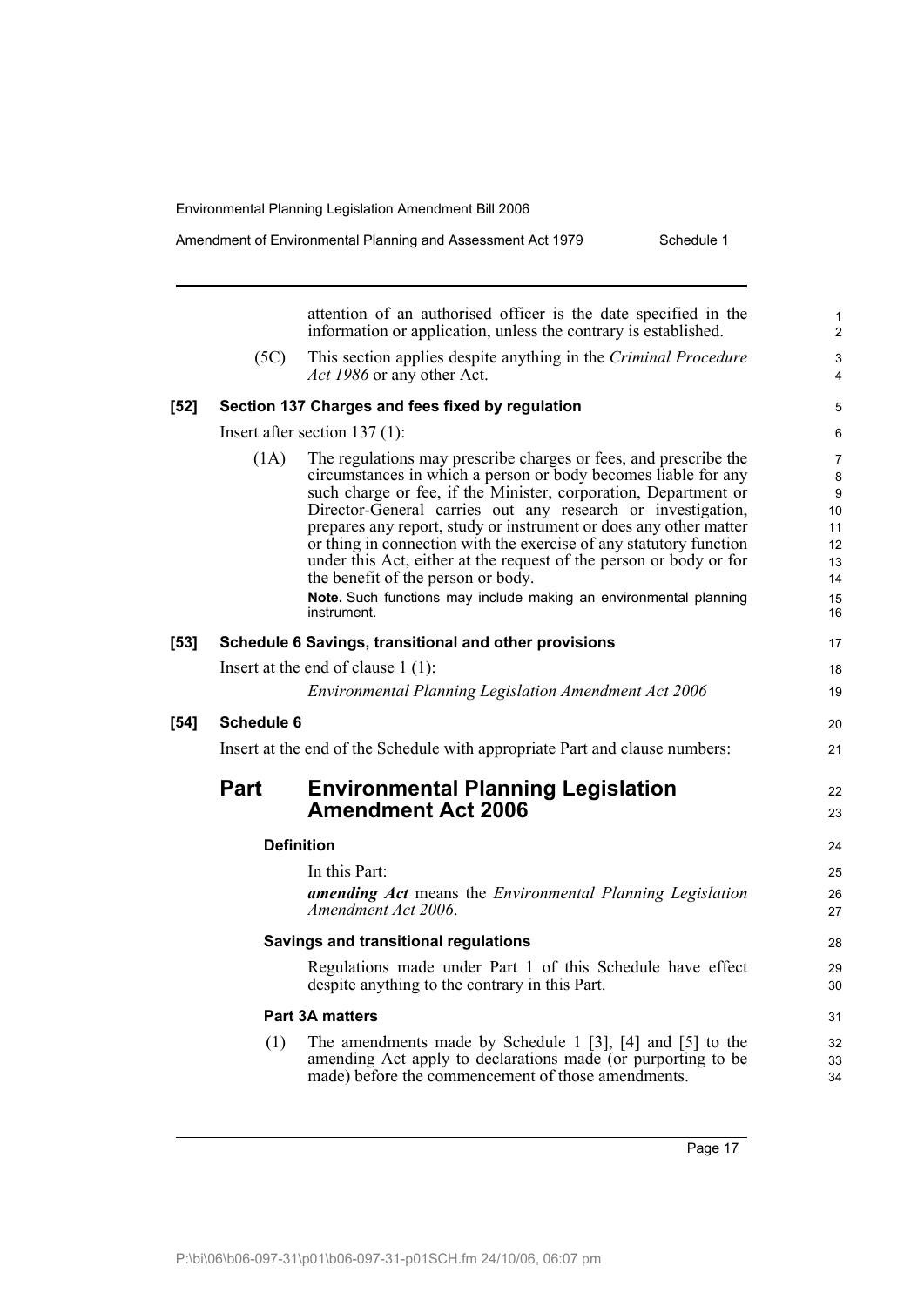| (2) | The amendment made by Schedule 1 [10] to the amending Act<br>applies only to applications lodged after the commencement of<br>the amendment.                                                                                                                                                                                                                                              | 1<br>$\overline{\mathbf{c}}$<br>3    |
|-----|-------------------------------------------------------------------------------------------------------------------------------------------------------------------------------------------------------------------------------------------------------------------------------------------------------------------------------------------------------------------------------------------|--------------------------------------|
| (3) | The other amendments to Part 3A of this Act made by Schedule<br>1 to the amending Act extend to matters pending under Part 3A<br>on the commencement of those amendments.                                                                                                                                                                                                                 | 4<br>5<br>6                          |
| (4) | A concept plan that was submitted before the commencement of<br>the amendments made by Schedule 1 [9], [15] and [22] to the<br>amending Act may continue to be dealt with after that<br>commencement as if it were an application for approval of a<br>concept plan.                                                                                                                      | $\overline{7}$<br>8<br>9<br>10<br>11 |
|     | Planning agreements-exclusion of section 94 or 94A                                                                                                                                                                                                                                                                                                                                        | 12                                   |
|     | Section 93F (3A), as inserted by the amending Act, applies only<br>to a planning agreement that is entered into after the<br>commencement of that subsection and that was the subject of<br>public notice under section 93G after that commencement.                                                                                                                                      | 13<br>14<br>15<br>16                 |
|     | Contributions for public service or amenity outside NSW                                                                                                                                                                                                                                                                                                                                   | 17                                   |
|     | Section 94CA, as inserted by the amending Act, extends to<br>permit contributions provided for a public amenity or service, as<br>a result of a condition allowed under a contributions plan that is<br>in force before the commencement of that section, to be applied,<br>with the written approval of the Minister, to an equivalent,<br>similar or related public amenity or service. | 18<br>19<br>20<br>21<br>22<br>23     |
|     | <b>Lapsing of consent</b>                                                                                                                                                                                                                                                                                                                                                                 | 24                                   |
|     | A development consent granted before the commencement of<br>section $95(6)$ , as inserted by the amending Act, that is subject to<br>a deferred commencement condition under section 80 (3), lapses<br>if the applicant fails to satisfy the consent authority as to the<br>matter specified in the condition within:                                                                     | 25<br>26<br>27<br>28<br>29           |
|     | (a)<br>5 years after the date consent was granted, or                                                                                                                                                                                                                                                                                                                                     | 30                                   |
|     | (b)<br>2 years after the date of the commencement of section<br>95 (6),                                                                                                                                                                                                                                                                                                                   | 31<br>32                             |
|     | whichever is the later.                                                                                                                                                                                                                                                                                                                                                                   | 33                                   |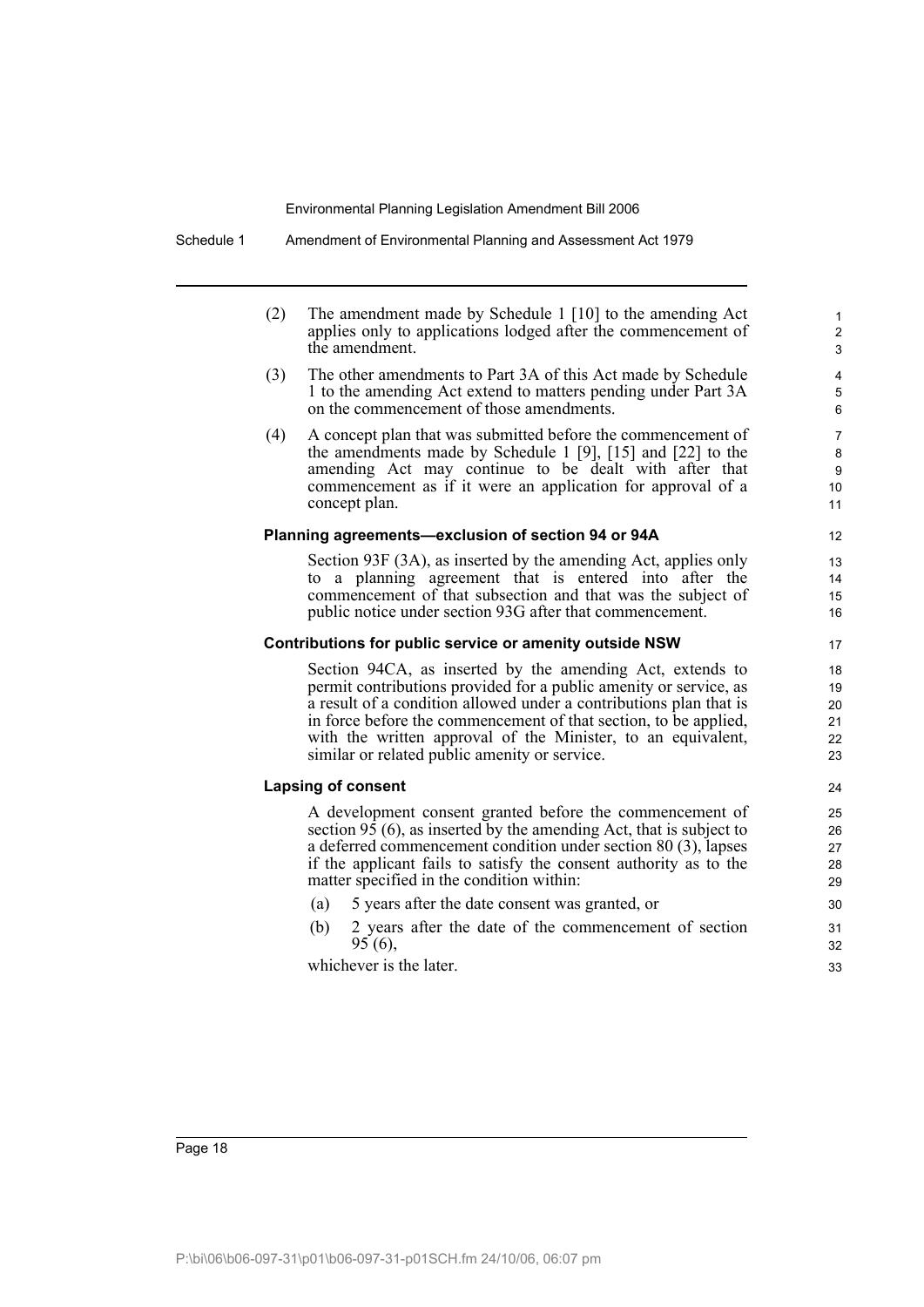Amendment of Environmental Planning and Assessment Act 1979 Schedule 1

### **Occupation certificates**

Section 109H, as substituted by the amending Act, does not apply to or in respect of an application for an occupation certificate made, but not determined, before that substitution and that section, as in force immediately before that substitution, continues to apply to and in respect of any such application.

#### **Subdivision certificates**

Section 109J, as substituted by the amending Act, does not apply to or in respect of an application for a subdivision certificate made, but not determined, before that substitution and that section, as in force immediately before that substitution, continues to apply to and in respect of any such application.

#### **Reference of undetermined applications to the Minister**

Section 116D, as amended by the amending Act, does not apply to an application made, but not determined, before that amendment and that section, as in force immediately before that amendment, continues to apply to any such application.

### **Negotiating determination of development application**

Section 116E, as amended by the amending Act, does not apply to an application made, but not determined, before that amendment and that section, as in force immediately before that amendment, continues to apply to any such application.

#### **Time limit for bringing proceedings**

Section 127 (5A)–(5C), as inserted by the amending Act, apply only in respect of offences alleged to have been committed after the commencement of those subsections.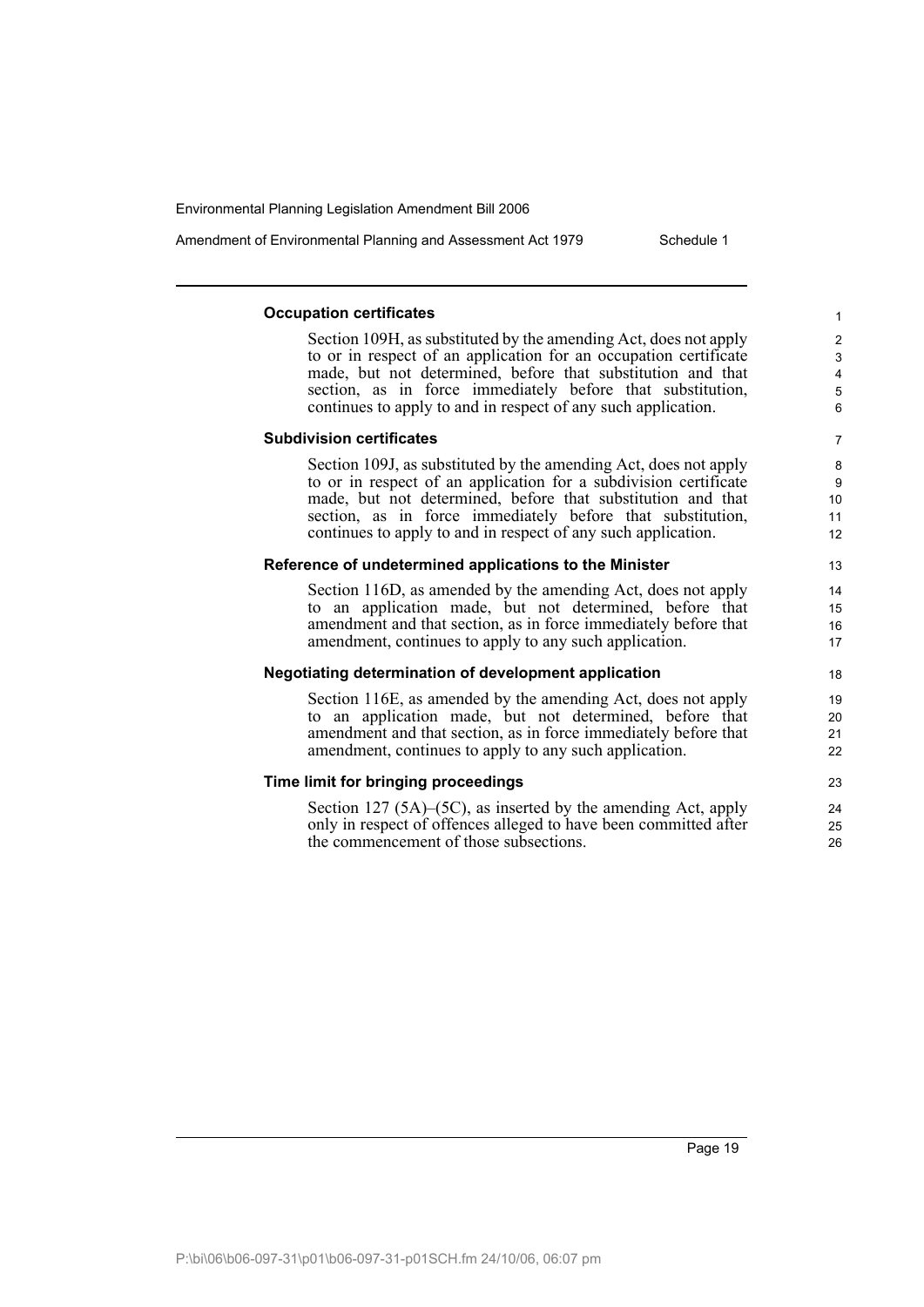Schedule 2 Amendment of City of Sydney Act 1988

# <span id="page-29-0"></span>**Schedule 2 Amendment of City of Sydney Act 1988**

1

|     | (Section 4)                                                                                                                                                                                                                                                                                                                                                                      | 2                                      |
|-----|----------------------------------------------------------------------------------------------------------------------------------------------------------------------------------------------------------------------------------------------------------------------------------------------------------------------------------------------------------------------------------|----------------------------------------|
| [1] | <b>Section 4 Definitions</b>                                                                                                                                                                                                                                                                                                                                                     | $\ensuremath{\mathsf{3}}$              |
|     | Insert after section $4(2)$ :                                                                                                                                                                                                                                                                                                                                                    | 4                                      |
|     | Notes included in this Act do not form part of this Act.<br>(3)                                                                                                                                                                                                                                                                                                                  | 5                                      |
| [2] | <b>Section 31 Definitions</b>                                                                                                                                                                                                                                                                                                                                                    | 6                                      |
|     | Insert in alphabetical order:                                                                                                                                                                                                                                                                                                                                                    | $\overline{7}$                         |
|     | <b>RailCorp</b> means Rail Corporation New South Wales.                                                                                                                                                                                                                                                                                                                          | 8                                      |
| [3] | Section 32 Relationship of this Part and other provisions to Planning Act                                                                                                                                                                                                                                                                                                        | 9                                      |
|     | Omit "This Part and Schedule 1 shall be" from section 32 (1).                                                                                                                                                                                                                                                                                                                    | 10                                     |
|     | Insert instead "This Part, section 61 and Schedule 1 are to be".                                                                                                                                                                                                                                                                                                                 | 11                                     |
| [4] | <b>Section 34</b>                                                                                                                                                                                                                                                                                                                                                                | 12                                     |
|     | Omit the section. Insert instead:                                                                                                                                                                                                                                                                                                                                                | 13                                     |
|     | 34<br><b>Members of Planning Committee</b>                                                                                                                                                                                                                                                                                                                                       | 14                                     |
|     | The Planning Committee is to consist of the following 7<br>(1)<br>members:                                                                                                                                                                                                                                                                                                       | 15<br>16                               |
|     | the Lord Mayor of Sydney,<br>(a)                                                                                                                                                                                                                                                                                                                                                 | 17                                     |
|     | 2 councillors of the City of Sydney elected by the City<br>(b)<br>Council,                                                                                                                                                                                                                                                                                                       | 18<br>19                               |
|     | 4 persons (2 of whom are senior State government<br>(c)<br>employees and 2 of whom are not State or local<br>government employees) appointed by the Minister<br>administering Part 4 of the Planning Act, each having<br>expertise in at least one of architecture, building, civic<br>design, construction, engineering, transport, tourism, the<br>arts, planning or heritage. | 20<br>21<br>22<br>23<br>24<br>25<br>26 |
|     | The Minister administering Part 4 of the Planning Act is to obtain<br>(2)<br>the concurrence of the Minister administering the <i>Public Works</i><br>Act 1912 before appointing a senior State government employee<br>under subsection $(1)$ (c) if the employee is appointed because of<br>his or her expertise in architecture or civic design.                               | 27<br>28<br>29<br>30<br>31             |
| [5] | Section 41 Consultation with Minister or public authority                                                                                                                                                                                                                                                                                                                        | 32                                     |
|     | Insert "or RailCorp" after "City Council" in section 41 (1).                                                                                                                                                                                                                                                                                                                     | 33                                     |
|     |                                                                                                                                                                                                                                                                                                                                                                                  |                                        |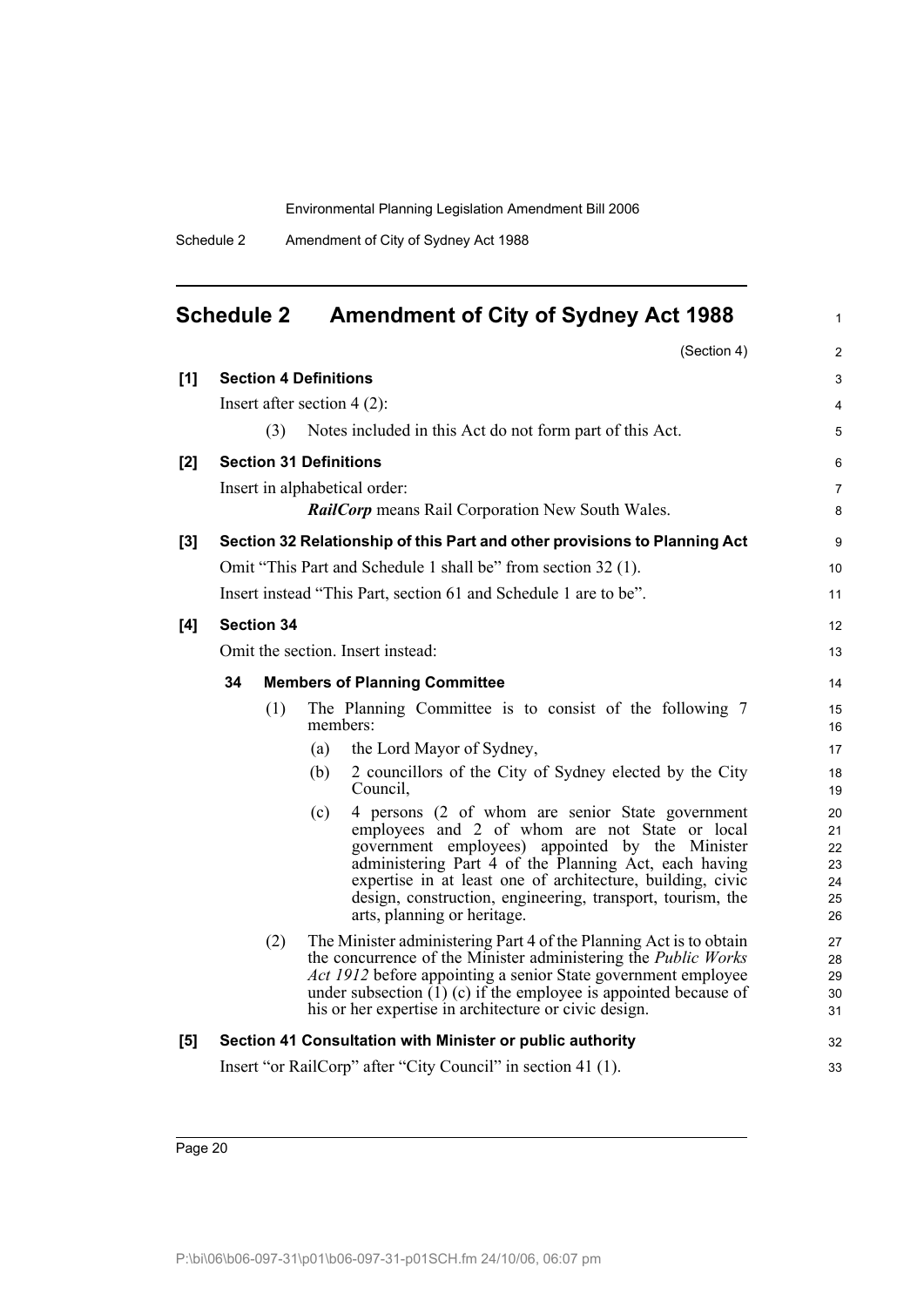| Amendment of City of Sydney Act 1988 | Schedule 2 |
|--------------------------------------|------------|
|                                      |            |

| [6]    | <b>Section 41 (2)</b>                                            |                                                                                                                                                                                                                                                                                                  | 1                            |  |  |  |
|--------|------------------------------------------------------------------|--------------------------------------------------------------------------------------------------------------------------------------------------------------------------------------------------------------------------------------------------------------------------------------------------|------------------------------|--|--|--|
|        |                                                                  | Omit "section 84". Insert instead "section 79C".                                                                                                                                                                                                                                                 | $\overline{2}$               |  |  |  |
| [7]    | Section 42 Minister or public authority may make representations |                                                                                                                                                                                                                                                                                                  |                              |  |  |  |
|        | 42 $(1)$ .                                                       | Insert "(other than RailCorp)" after "A Minister or public authority" in section                                                                                                                                                                                                                 | $\overline{\mathbf{4}}$<br>5 |  |  |  |
| [8]    |                                                                  | Section 43 Representations to be taken into consideration                                                                                                                                                                                                                                        | 6                            |  |  |  |
|        |                                                                  | Omit "section 90 (1)" from section 43 (1). Insert instead "section 79C".                                                                                                                                                                                                                         | $\overline{7}$               |  |  |  |
| [9]    | <b>Section 45</b>                                                |                                                                                                                                                                                                                                                                                                  | 8                            |  |  |  |
|        |                                                                  | Omit the section. Insert instead:                                                                                                                                                                                                                                                                | $\boldsymbol{9}$             |  |  |  |
|        | 45                                                               | Section 79B of the Planning Act not to apply                                                                                                                                                                                                                                                     | 10                           |  |  |  |
|        |                                                                  | Section 79B of the Planning Act does not apply to or in respect<br>of major development except in respect of a requirement in an<br>environmental planning instrument that consent not be granted to<br>the development without the consent, permission, approval or<br>concurrence of RailCorp. | 11<br>12<br>13<br>14<br>15   |  |  |  |
| [10]   |                                                                  | <b>Section 61 Development contributions</b>                                                                                                                                                                                                                                                      | 16                           |  |  |  |
|        |                                                                  | Insert at the end of the section:<br>Note. Section 32 (1) provides that this section is to be construed with,<br>and as if it formed part of, the Planning Act.                                                                                                                                  | 17<br>18<br>19               |  |  |  |
| [11]   |                                                                  | <b>Schedule 1 The Planning Committee</b>                                                                                                                                                                                                                                                         | 20                           |  |  |  |
|        |                                                                  | Omit "(e)" from the definition of <i>appointed member</i> in clause 1.                                                                                                                                                                                                                           | 21                           |  |  |  |
|        | Insert instead " $(c)$ ".                                        |                                                                                                                                                                                                                                                                                                  | 22                           |  |  |  |
| $[12]$ |                                                                  | Schedule 1, clause 1, definition of "elected member"                                                                                                                                                                                                                                             | 23                           |  |  |  |
|        |                                                                  | Omit "(c)". Insert instead "(b)".                                                                                                                                                                                                                                                                | 24                           |  |  |  |
| $[13]$ |                                                                  | Schedule 1, clause 4 (2)-(5)                                                                                                                                                                                                                                                                     | 25                           |  |  |  |
|        |                                                                  | Omit the subclauses. Insert instead:                                                                                                                                                                                                                                                             | 26                           |  |  |  |
|        | (2)                                                              | The City Council may appoint an alternate for each of the elected<br>members of the Planning Committee.                                                                                                                                                                                          | 27<br>28                     |  |  |  |
|        | (3)                                                              | The Minister administering Part 4 of the Planning Act may<br>appoint alternates for the appointed members of the Planning<br>Committee and the appointment of any such alternate may<br>specify the circumstances in which the person so appointed is to<br>act as an alternate.                 | 29<br>30<br>31<br>32<br>33   |  |  |  |
|        |                                                                  |                                                                                                                                                                                                                                                                                                  |                              |  |  |  |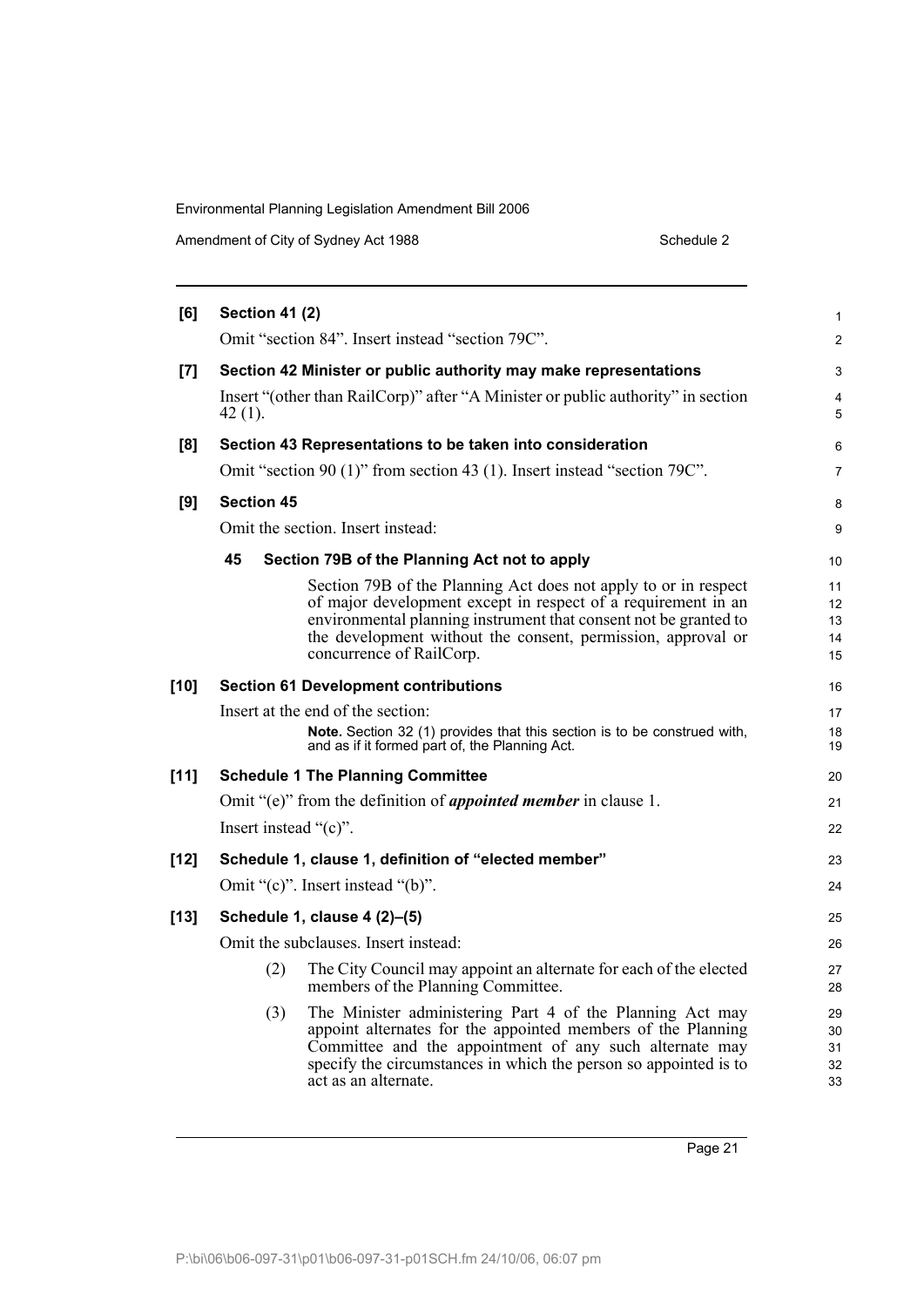|        | Schedule 2 |     |                      | Amendment of City of Sydney Act 1988                                                                                                                                                                                                                  |                        |
|--------|------------|-----|----------------------|-------------------------------------------------------------------------------------------------------------------------------------------------------------------------------------------------------------------------------------------------------|------------------------|
|        |            | (4) |                      | A person, other than a person appointed under subclause (3), may<br>not be an alternate member for more than one member of the<br>Planning Committee at the same time.                                                                                | $\mathbf{1}$<br>2<br>3 |
|        |            | (5) |                      | A person may not act in the office of more than one member of<br>the Planning Committee at the same time.                                                                                                                                             | 4<br>5                 |
| $[14]$ |            |     | Schedule 1, clause 6 |                                                                                                                                                                                                                                                       | 6                      |
|        |            |     |                      | Insert ", or alternate," after "An appointed member".                                                                                                                                                                                                 | $\overline{7}$         |
| $[15]$ |            |     | Schedule 1, clause 6 |                                                                                                                                                                                                                                                       | 8                      |
|        |            |     |                      | Omit "the appointed member". Insert instead "the member or alternate".                                                                                                                                                                                | 9                      |
| $[16]$ |            |     |                      | Schedule 1, clause 6 (2)                                                                                                                                                                                                                              | 10                     |
|        |            |     |                      | Insert at the end of the clause:                                                                                                                                                                                                                      | 11                     |
|        |            | (2) |                      | Remuneration under this clause is not to be paid to an appointed<br>member, or alternate, who is a State government employee.                                                                                                                         | 12<br>13               |
| $[17]$ |            |     |                      | Schedule 1, clauses 15A and 16                                                                                                                                                                                                                        | 14                     |
|        |            |     |                      | Omit clause 16. Insert instead:                                                                                                                                                                                                                       | 15                     |
|        | 15A        |     |                      | Inclusion of items in agenda for meeting                                                                                                                                                                                                              | 16                     |
|        |            |     |                      | Any 2 members of the Planning Committee may notify the<br>Chairperson of a matter or topic to be included in the agenda for<br>a meeting of the Committee and the Chairperson is to ensure that<br>the matter or topic is included in the agenda.     | 17<br>18<br>19<br>20   |
|        | 16         |     |                      | Application of Local Government Act 1993 to meetings                                                                                                                                                                                                  | 21                     |
|        |            |     |                      | The following provisions apply to and in respect of the members<br>of the Planning Committee in the same way as they apply to and<br>in respect of councillors of a council, except in so far as provision<br>is otherwise made by or under this Act: | 22<br>23<br>24<br>25   |
|        |            |     | (a)                  | Part 1 of Chapter 4 and Division 2 of Part 2 of Chapter 12<br>of the Local Government Act 1993,                                                                                                                                                       | 26<br>27               |
|        |            |     | (b)                  | the regulations made under that Act (but only in so far as<br>those regulations apply to the conduct of council meetings<br>and the conduct of councillors in respect of such<br>meetings).                                                           | 28<br>29<br>30<br>31   |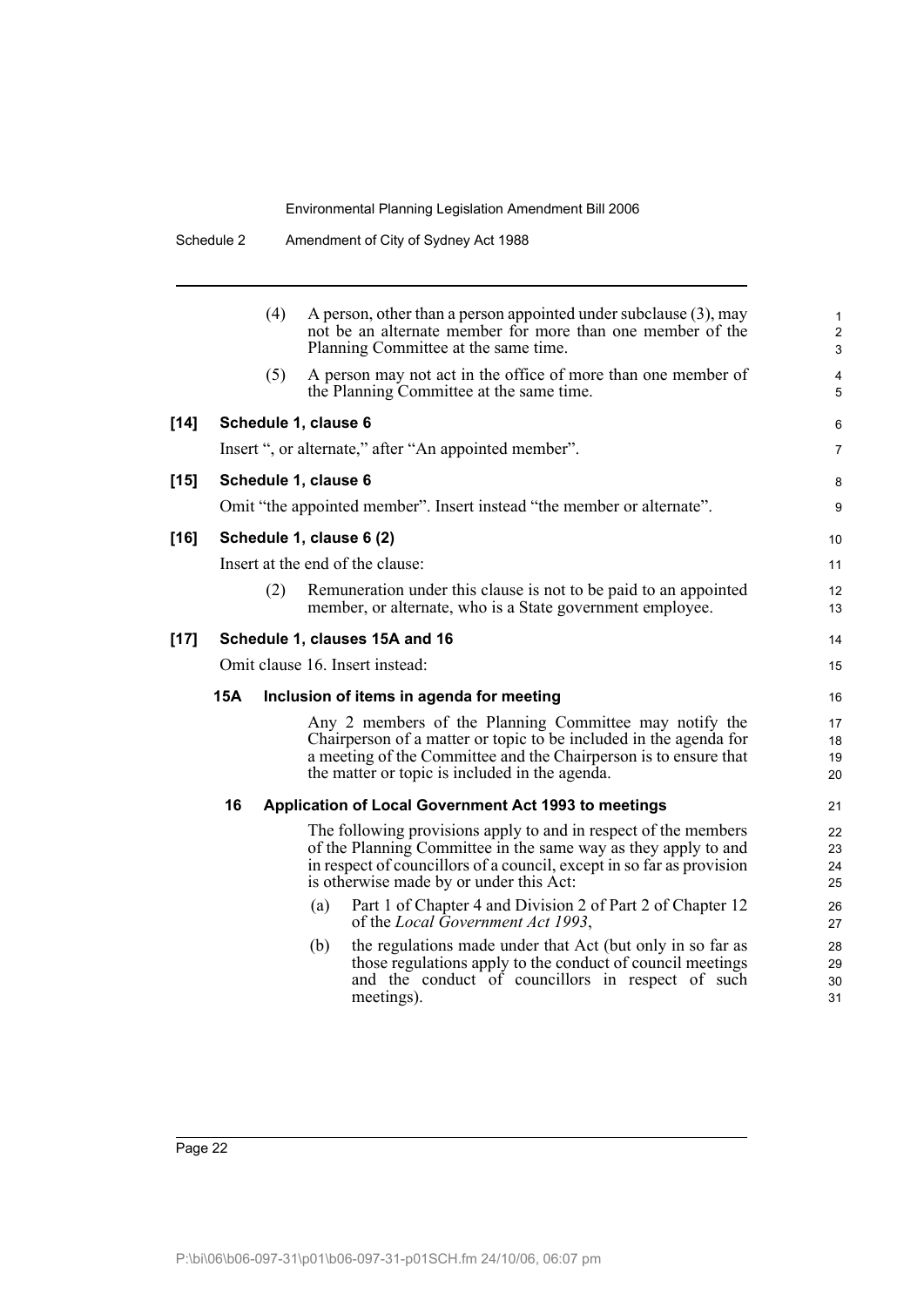Amendment of City of Sydney Act 1988 Schedule 2

| $[18]$ |         |     | Schedule 3 Savings, transitional and other provisions                                                                                                                                                                                                                                                                                                                                                           | 1                                |
|--------|---------|-----|-----------------------------------------------------------------------------------------------------------------------------------------------------------------------------------------------------------------------------------------------------------------------------------------------------------------------------------------------------------------------------------------------------------------|----------------------------------|
|        |         |     | Omit clause 29 (1). Insert instead:                                                                                                                                                                                                                                                                                                                                                                             | 2                                |
|        |         | (1) | The regulations may contain provisions of a savings or<br>transitional nature consequent on the enactment of the following<br>Acts:<br>this Act                                                                                                                                                                                                                                                                 | 3<br>4<br>5<br>6                 |
|        |         |     | City of Sydney Amendment Act 1997                                                                                                                                                                                                                                                                                                                                                                               | 7                                |
|        |         |     | Local Government Legislation Amendment (Elections) Act 1998                                                                                                                                                                                                                                                                                                                                                     | 8                                |
|        |         |     | Environmental Planning Legislation Amendment Act 2006 (but<br>only to the extent that it amends this Act)                                                                                                                                                                                                                                                                                                       | 9<br>10                          |
| $[19]$ |         |     | Schedule 3, Part 10                                                                                                                                                                                                                                                                                                                                                                                             | 11                               |
|        |         |     | Insert after Part 9:                                                                                                                                                                                                                                                                                                                                                                                            | 12                               |
|        | Part 10 |     | <b>Provisions consequent on enactment of</b>                                                                                                                                                                                                                                                                                                                                                                    | 13                               |
|        |         |     | <b>Environmental Planning Legislation</b>                                                                                                                                                                                                                                                                                                                                                                       | 14                               |
|        |         |     | <b>Amendment Act 2006</b>                                                                                                                                                                                                                                                                                                                                                                                       | 15                               |
|        | 32      |     | <b>Definition</b>                                                                                                                                                                                                                                                                                                                                                                                               | 16                               |
|        |         |     | In this Part:                                                                                                                                                                                                                                                                                                                                                                                                   | 17                               |
|        |         |     | <b>amending Act</b> means the <i>Environmental Planning Legislation</i><br>Amendment Act 2006.                                                                                                                                                                                                                                                                                                                  | 18<br>19                         |
|        | 33      |     | <b>Members of Planning Committee</b>                                                                                                                                                                                                                                                                                                                                                                            | 20                               |
|        |         |     | A person who was a member of the Planning Committee<br>immediately before the substitution of section 34 by the<br>amending Act continues to be a member despite that substitution<br>until such time as the person ceases to be a member in accordance<br>with this Act.                                                                                                                                       | 21<br>22<br>23<br>24<br>25       |
|        | 34      |     | <b>Concurrence of RailCorp</b>                                                                                                                                                                                                                                                                                                                                                                                  | 26                               |
|        |         |     | Sections 41 $(1)$ and 42 $(1)$ , as amended by the amending Act, and<br>section 45, as substituted by that Act, do not apply to or in respect<br>of a development application lodged, but not determined, before<br>the commencement of Schedule 2 to the amending Act and those<br>sections, as in force immediately before that commencement,<br>continue to apply to and in respect of any such application. | 27<br>28<br>29<br>30<br>31<br>32 |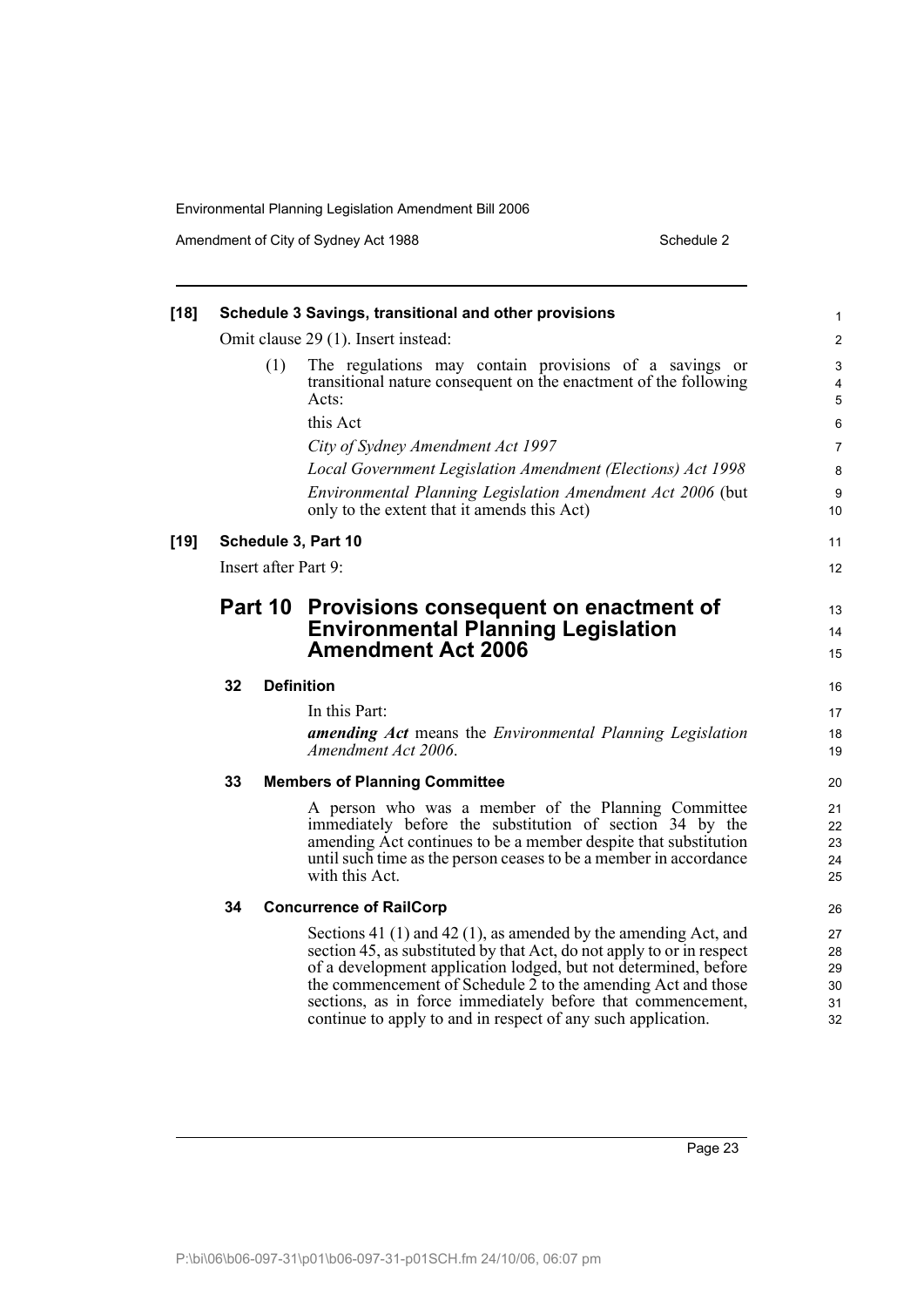Schedule 3 Amendment of other Acts

<span id="page-33-0"></span>

|     | <b>Schedule 3</b><br><b>Amendment of other Acts</b>                                                                                                                                                                                                                 | 1                             |
|-----|---------------------------------------------------------------------------------------------------------------------------------------------------------------------------------------------------------------------------------------------------------------------|-------------------------------|
|     | (Section 5)                                                                                                                                                                                                                                                         | $\overline{c}$                |
| 3.1 | <b>Building Professionals Act 2005 No 115</b>                                                                                                                                                                                                                       | 3                             |
|     | <b>Schedule 3 Amendment of Acts and regulation</b>                                                                                                                                                                                                                  | 4                             |
|     | Insert after proposed section 109EA (2) in Schedule 3.2 [11]:                                                                                                                                                                                                       | 5                             |
|     | If the Building Professionals Board approves the appointment of<br>(3)<br>the relevant council to replace another person as the principal<br>certifying authority under subsection $(1)$ $(a)$ , the council must<br>accept that appointment.                       | 6<br>$\overline{7}$<br>8<br>9 |
| 3.2 | <b>Local Government and Environmental Planning and</b><br><b>Assessment Amendment (Transfer of Functions) Act 2001</b><br><b>No 93</b>                                                                                                                              | 10<br>11<br>12                |
| [1] | Schedule 2 Amendment of Environmental Planning and Assessment Act<br>1979                                                                                                                                                                                           | 13<br>14                      |
|     | Omit "an approved amusement device (within the meaning of the <i>Liquor Act</i><br>1982) or poker machine (within the meaning of the Registered Clubs Act<br>1976)" from paragraph (b) of the definition of <i>place of public entertainment</i><br>in item $[1]$ . | 15<br>16<br>17<br>18          |
|     | Insert instead "an approved gaming machine within the meaning of the<br>Gaming Machines Act 2001".                                                                                                                                                                  | 19<br>20                      |
| [2] | Schedule 2, item [5]                                                                                                                                                                                                                                                | 21                            |
|     | Omit "1–6, 8, 9". Insert instead "1–5".                                                                                                                                                                                                                             | 22                            |
| [3] | Schedule 2, item [5]                                                                                                                                                                                                                                                | 23                            |
|     | Omit "5, 6, 8, 9". Insert instead "5".                                                                                                                                                                                                                              | 24                            |
| [4] | Schedule 2, item [6]<br>Omit the item.                                                                                                                                                                                                                              | 25<br>26                      |
| [5] | Schedule 2, items [10A] and [10B]                                                                                                                                                                                                                                   | 27                            |
|     | Insert after item $[10]$ :                                                                                                                                                                                                                                          | 28                            |
|     | [10A]<br><b>Section 157 Regulations</b>                                                                                                                                                                                                                             | 29                            |
|     | Insert after section 157 $(1)$ $(d)$ :<br>(d1)<br>temporary structures, or                                                                                                                                                                                          | 30<br>31                      |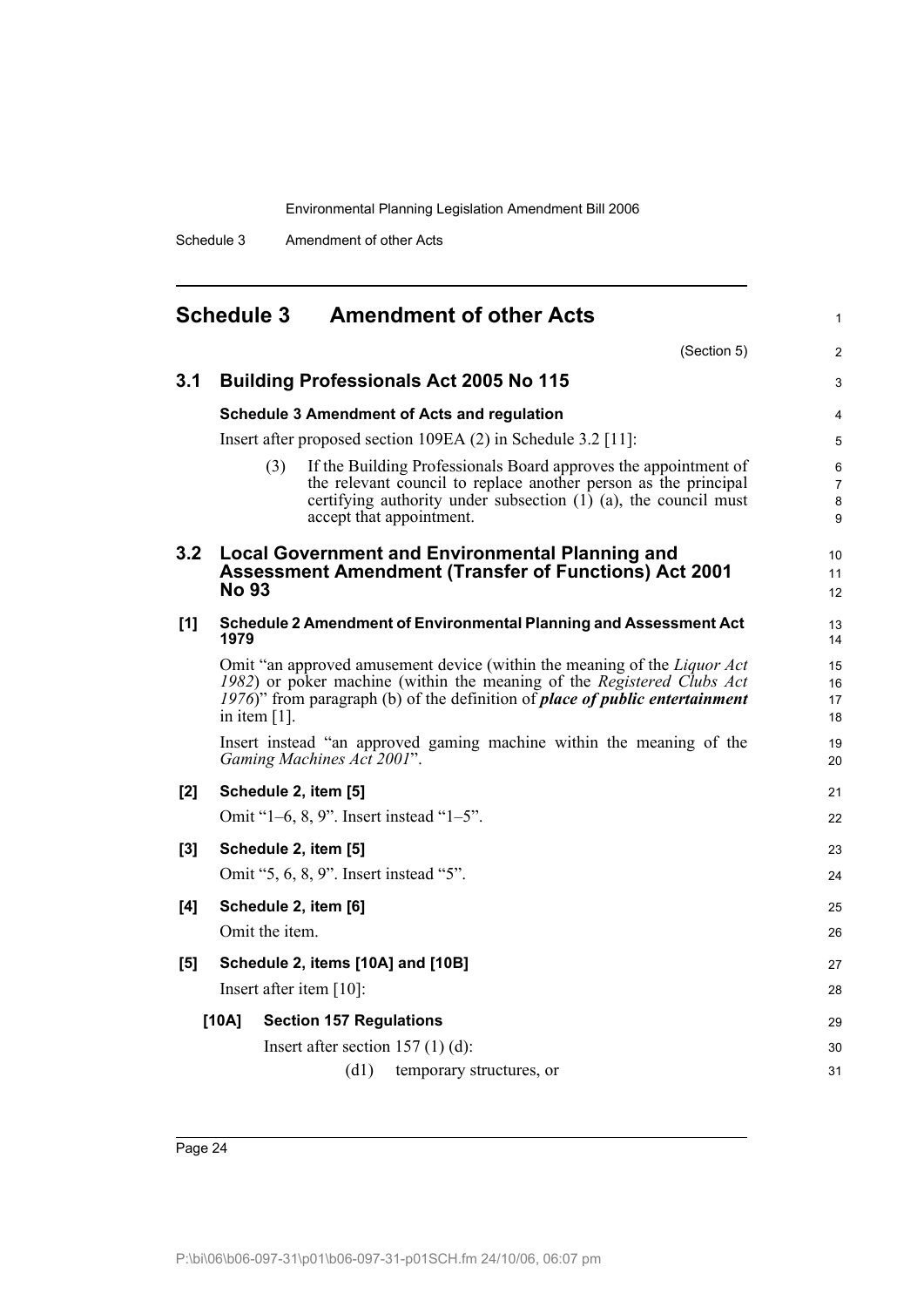Amendment of other Acts Schedule 3

|     |       |                       |     | (d2)                 | places of public entertainment, or                                                                                               | $\mathbf{1}$   |
|-----|-------|-----------------------|-----|----------------------|----------------------------------------------------------------------------------------------------------------------------------|----------------|
|     | [10B] |                       |     | Section 157 (1) (d3) |                                                                                                                                  | $\overline{2}$ |
|     |       |                       |     |                      |                                                                                                                                  |                |
|     |       |                       |     |                      | Insert after section 157 (1) (d2) (as inserted by item [10A]):                                                                   | 3              |
|     |       |                       |     | (d3)                 | domestic oil or solid fuel heating appliances (other<br>than portable appliances), or                                            | 4<br>5         |
| [6] |       | Schedule 2, item [15] |     |                      |                                                                                                                                  | 6              |
|     |       |                       |     |                      | Omit proposed clause 40 (4). Insert instead:                                                                                     | $\overline{7}$ |
|     |       | (4)                   |     | it commences.        | This clause ceases to have effect 2 years after the date on which                                                                | 8<br>9         |
| [7] |       | Schedule 2, item [15] |     |                      |                                                                                                                                  | 10             |
|     |       |                       |     |                      | Omit proposed clause 41 (3). Insert instead:                                                                                     | 11             |
|     |       | (3)                   |     | it commences.        | This clause ceases to have effect 2 years after the date on which                                                                | 12             |
|     |       |                       |     |                      |                                                                                                                                  | 13             |
| 3.3 |       |                       |     |                      | Strata Schemes (Freehold Development) Act 1973 No 68                                                                             | 14             |
| [1] |       |                       |     |                      | Section 37 Approval of proposed strata plans, certain subdivisions and<br>conversions of lots into common property               | 15<br>16       |
|     |       |                       |     |                      | Omit section 37 (1) and (1A). Insert instead:                                                                                    | 17             |
|     |       | (1)                   |     |                      | Subject to this Division, a local council must, on application                                                                   | 18             |
|     |       |                       |     |                      | made to it for a strata certificate in respect of a proposed strata                                                              | 19             |
|     |       |                       |     |                      | plan that does not include a development lot or lots, issue to the<br>applicant a strata certificate in respect of that plan if: | 20<br>21       |
|     |       |                       |     |                      |                                                                                                                                  |                |
|     |       |                       | (a) |                      | where the land proposed to be subdivided is situated within<br>a water supply authority's area of operations—the water           | 22<br>23       |
|     |       |                       |     |                      | supply authority has issued a certificate of compliance for                                                                      | 24             |
|     |       |                       |     |                      | the proposed subdivision, and                                                                                                    | 25             |
|     |       |                       | (b) |                      | the requirements of subparagraphs (i), (ii) and (iii) or the                                                                     | 26             |
|     |       |                       |     |                      | requirements of subparagraphs (iv), (v), (vi), (vii) and                                                                         | 27             |
|     |       |                       |     |                      | (viii) are satisfied:                                                                                                            | 28             |
|     |       |                       |     | (i)                  | a construction certificate has been issued under the                                                                             | 29             |
|     |       |                       |     |                      | Environmental Planning and Assessment Act 1979<br>with respect to the erection of any building                                   | 30             |
|     |       |                       |     |                      | containing any proposed lots to which the strata plan                                                                            | 31<br>32       |
|     |       |                       |     |                      | relates,                                                                                                                         | 33             |
|     |       |                       |     | (ii)                 | proposed lots illustrated by that plan<br>the                                                                                    | 34             |
|     |       |                       |     |                      | substantially correspond with parts of any such                                                                                  | 35             |
|     |       |                       |     |                      | building shown in the building plans accompanying                                                                                | 36             |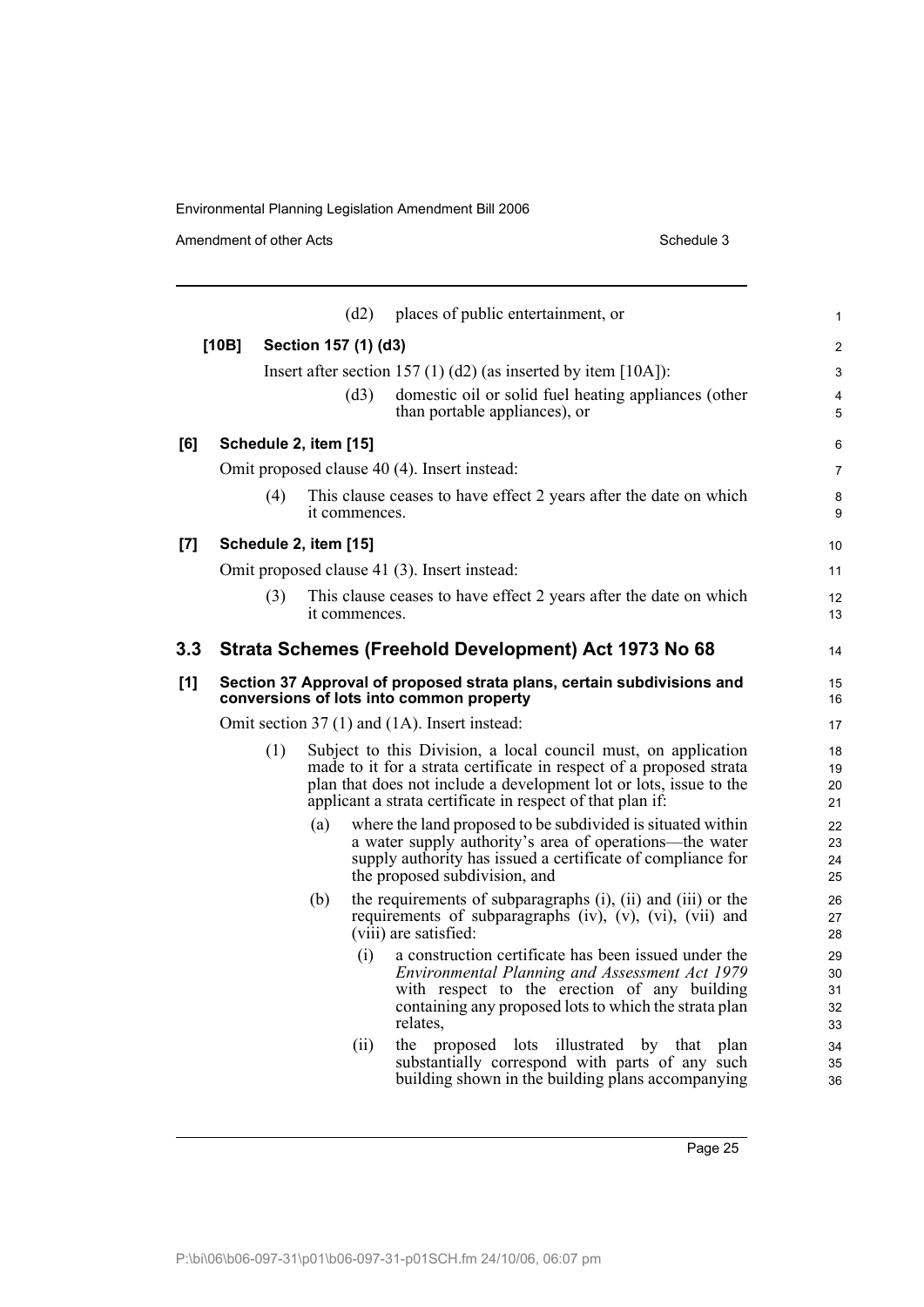Schedule 3 Amendment of other Acts

the construction certificate and designated in those building plans as being intended for separate occupation,

- (iii) any such building was completed not more than 12 months, or such longer period as the local council may in any particular case fix, before the application for the strata certificate under this subsection was made to the certifier,
- (iv) separate occupation of the proposed lots illustrated by the strata plan will not contravene the provisions of the *Environmental Planning and Assessment Act 1979* or of any environmental planning instrument within the meaning of that Act,
- (v) any consent required under that Act or instrument has been given in relation to the separate occupation of the proposed lots illustrated by that plan,
- (vi) having regard to the circumstances of the case and the public interest, the local council is satisfied that the subdivision to which the plan relates will not interfere with the existing or likely future amenity of the neighbourhood,
- (vii) the land proposed to be subdivided is not the subject of any outstanding order, requirement or notice of a kind referred to in, or given under, a provision referred to in subsection (1B),
- (viii) if the local council has made an order of the kind referred to in Order No 6 in the Table to section 121B of the *Environmental Planning and Assessment Act 1979* in relation to the land proposed to be subdivided—the order has been complied with or an appeal against the order has been made under section 121ZK of that Act and the Land and Environment Court has refused to confirm the order.
- (1A) Subject to this Division, a local council must, on application made to it for a strata certificate in respect of a proposed strata plan that includes a development lot or lots, or of a proposed strata plan of subdivision of a development lot, issue to the applicant a strata certificate in respect of that plan if:
	- (a) the requirements of subsection  $(1)$  (a) and (b) are satisfied, and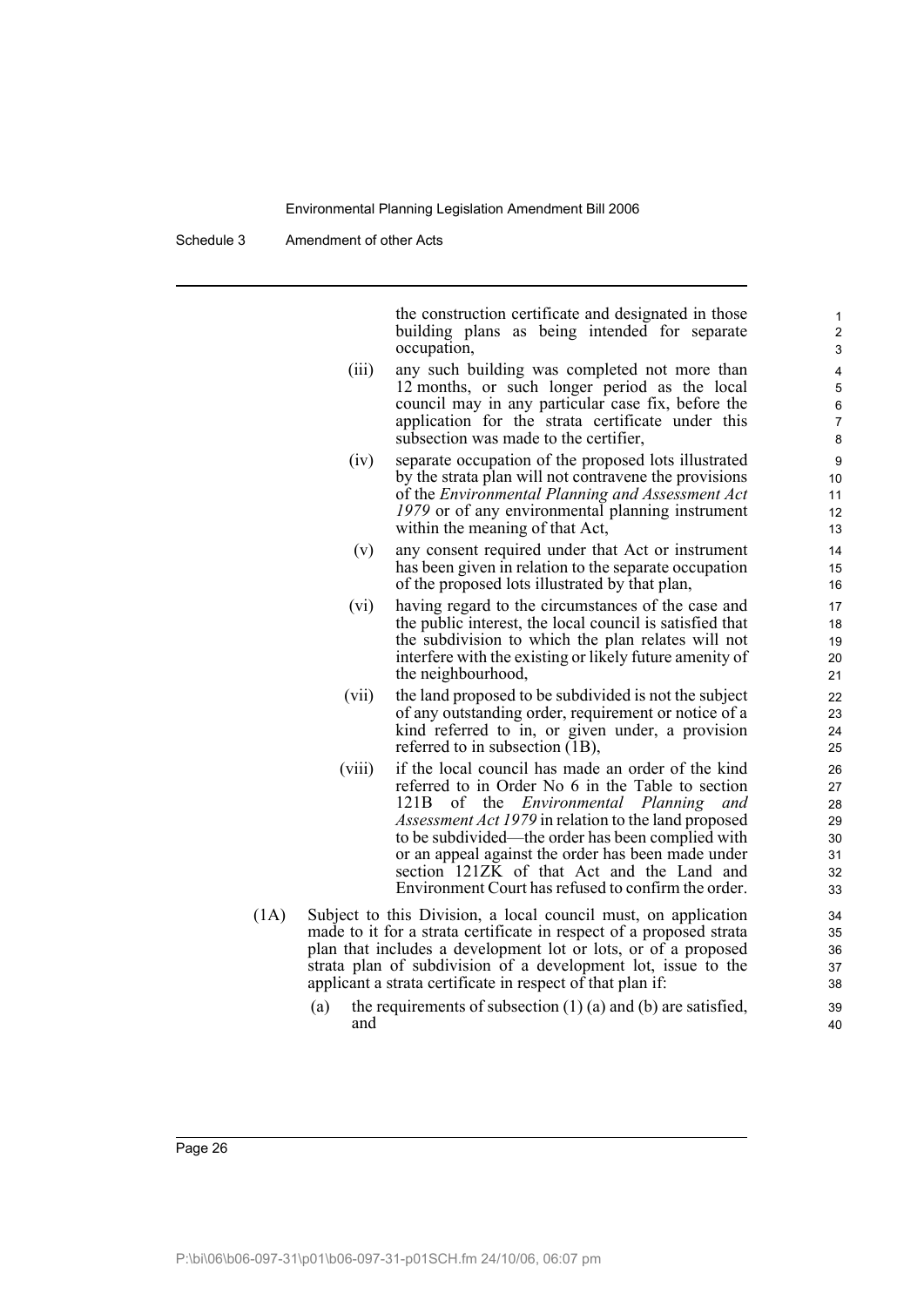Amendment of other Acts Schedule 3

|     |                                           |                        | (b)        | the plan and any building containing proposed lots to<br>which the plan relates:<br>satisfy any applicable<br>development<br>(i)<br>consent<br>conditions, and                                                         | $\mathbf{1}$<br>$\overline{c}$<br>3<br>4 |
|-----|-------------------------------------------|------------------------|------------|------------------------------------------------------------------------------------------------------------------------------------------------------------------------------------------------------------------------|------------------------------------------|
|     |                                           |                        |            | give effect to the stage of the strata development<br>(ii)<br>contract to which they relate.                                                                                                                           | 5<br>6                                   |
| [2] |                                           | <b>Section 37 (1B)</b> |            |                                                                                                                                                                                                                        | 7                                        |
|     |                                           |                        |            | Omit "subsection $(1)$ (b) $(iv)$ ". Insert instead "subsection $(1)$ (b) $(vii)$ ".                                                                                                                                   | 8                                        |
| [3] | Section 37 (3) (c) and (4) (b)            |                        |            |                                                                                                                                                                                                                        | 9                                        |
|     |                                           |                        |            | Omit "subsection $(1)$ $(b)$ $(i)$ , $(ii)$ and $(iii)$ , as if the reference in subsection<br>$(1)$ (b)" wherever occurring.                                                                                          | 10<br>11                                 |
|     |                                           | subsection $(1)$ ".    |            | Insert instead "subsection $(1)$ $(b)$ $(iv)$ , $(v)$ and $(vi)$ , as if the reference in                                                                                                                              | 12<br>13                                 |
| [4] |                                           | Section 37 (6) (a)     |            |                                                                                                                                                                                                                        | 14                                       |
|     |                                           |                        |            | Omit "subsection $(1)$ (b) $(iii)$ ". Insert instead "subsection $(1)$ (b) $(vi)$ ".                                                                                                                                   | 15                                       |
| [5] |                                           | <b>Section 37A</b>     |            |                                                                                                                                                                                                                        | 16                                       |
|     |                                           |                        |            | Omit the section. Insert instead:                                                                                                                                                                                      | 17                                       |
|     | 37A<br>Approvals by accredited certifiers |                        |            |                                                                                                                                                                                                                        | 18                                       |
|     |                                           | (1)                    |            | An accredited certifier may issue a strata certificate in respect of<br>a proposed strata plan, proposed strata plan of subdivision or<br>proposed notice of conversion in accordance with this section.               | 19<br>20<br>21                           |
|     |                                           | (2)                    | $\log i$ : | An accredited certifier must issue a strata certificate in respect of<br>a proposed strata plan that does not include a development lot or                                                                             | 22<br>23<br>24                           |
|     |                                           |                        | (a)        | there is a relevant development consent in force, and                                                                                                                                                                  | 25                                       |
|     |                                           |                        | (b)        | all conditions of the development consent that, by its<br>terms, are required to be complied with before a strata<br>certificate may be issued have been complied with, and                                            | 26<br>27<br>28                           |
|     |                                           |                        | (c)        | where the land proposed to be subdivided is situated within<br>a water supply authority's area of operations—the water<br>supply authority has issued a certificate of compliance for<br>the proposed subdivision, and | 29<br>30<br>31<br>32                     |
|     |                                           |                        |            |                                                                                                                                                                                                                        |                                          |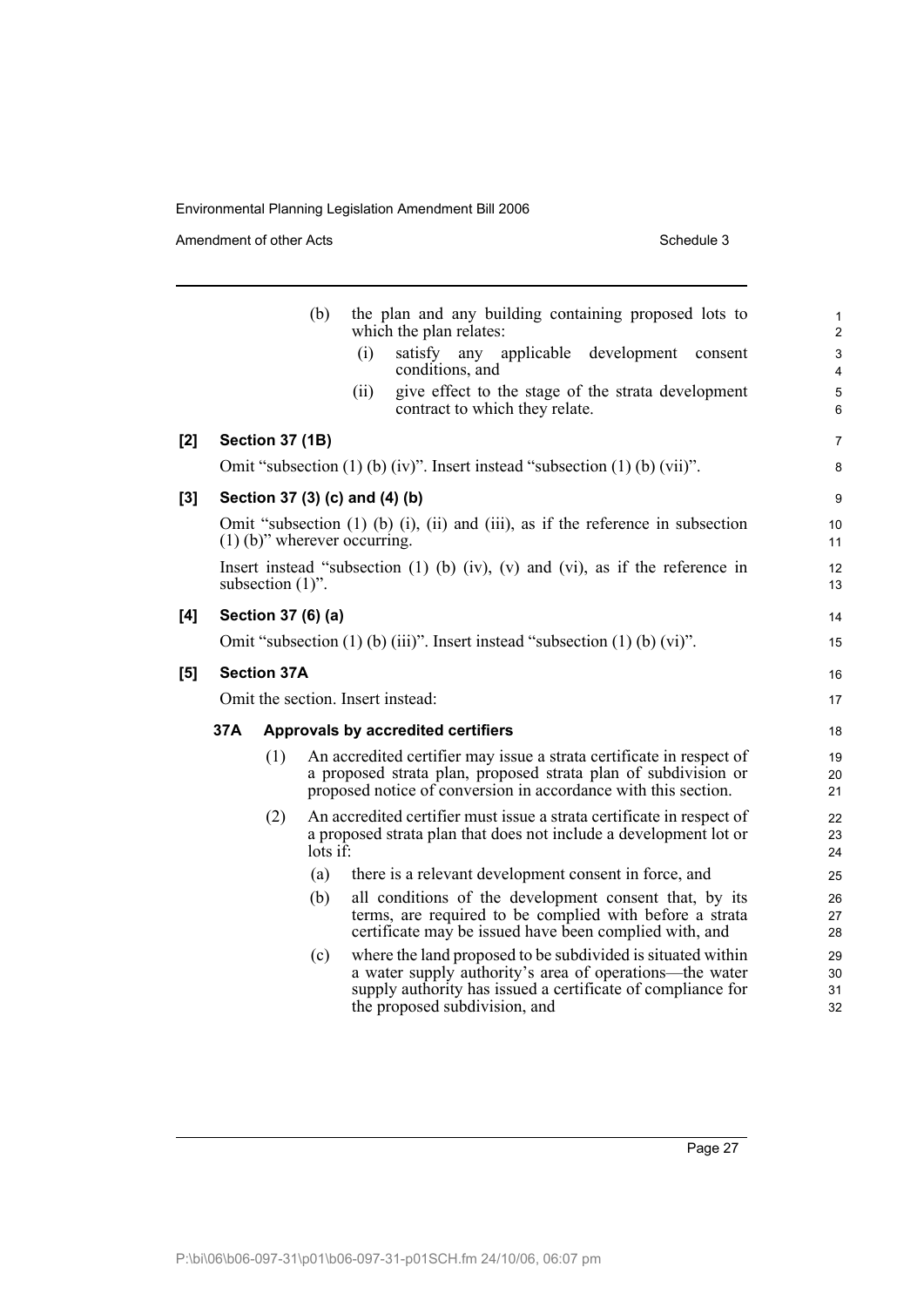Schedule 3 Amendment of other Acts

- (d) the requirements of subparagraphs (i), (ii) and (iii) or the requirements of subparagraphs  $(iv)$ ,  $(v)$ ,  $(vi)$  and  $(vii)$  are satisfied:
	- (i) a construction certificate has been issued under the *Environmental Planning and Assessment Act 1979* with respect to the erection of any building containing any proposed lots to which the strata plan relates,

- (ii) the proposed lots illustrated by that plan substantially correspond with parts of any such building shown in the building plans accompanying the construction certificate and designated in those building plans as being intended for separate occupation,
- (iii) any such building was completed not more than 12 months, or such longer period as the relevant local council may in any particular case fix, before the application for the strata certificate under this subsection was made to the certifier,
- (iv) separate occupation of the proposed lots illustrated by the strata plan will not contravene the provisions of the *Environmental Planning and Assessment Act 1979* or of any environmental planning instrument within the meaning of that Act,
- (v) any consent required under that Act or instrument has been given in relation to the separate occupation of the proposed lots illustrated by that plan,
- (vi) the land proposed to be subdivided is not the subject of any outstanding order, requirement or notice of a kind referred to in, or given under, a provision referred to in section 37 (1B),
- (vii) if the relevant local council has made an order of the kind referred to in Order No 6 in the Table to section 121B of the *Environmental Planning and Assessment Act 1979* in relation to the land proposed to be subdivided—the order has been complied with or an appeal against the order has been made under section 121ZK of that Act and the Land and Environment Court has refused to confirm the order.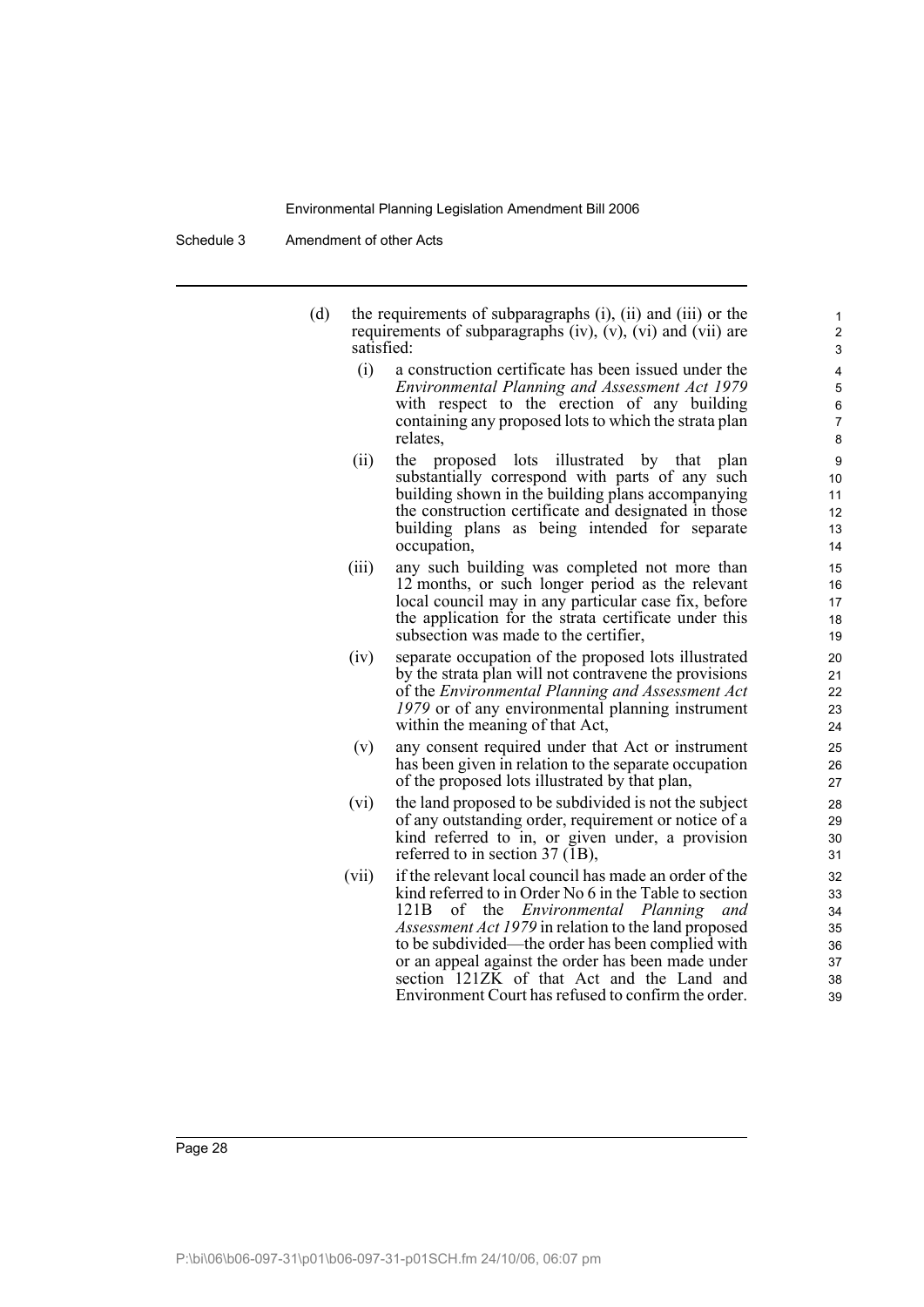Amendment of other Acts Schedule 3

| (3) |                                                                                                              | An accredited certifier must issue a strata certificate in respect of<br>a proposed strata plan that includes a development lot or<br>development lots, or in respect of a proposed strata plan of                                                                 | 1<br>$\overline{2}$<br>$\ensuremath{\mathsf{3}}$ |
|-----|--------------------------------------------------------------------------------------------------------------|--------------------------------------------------------------------------------------------------------------------------------------------------------------------------------------------------------------------------------------------------------------------|--------------------------------------------------|
|     |                                                                                                              | subdivision of a development lot, if:                                                                                                                                                                                                                              | 4                                                |
|     | (a)                                                                                                          | the requirements of subsection $(2)$ (a)–(d) are satisfied, and                                                                                                                                                                                                    | 5                                                |
|     | (b)                                                                                                          | the plan and any building containing proposed lots to<br>which the plan relates:                                                                                                                                                                                   | 6<br>7                                           |
|     |                                                                                                              | satisfy<br>applicable<br>development<br>(i)<br>any<br>consent<br>conditions, and                                                                                                                                                                                   | 8<br>9                                           |
|     |                                                                                                              | give effect to the stage of the strata development<br>(ii)<br>contract to which they relate.                                                                                                                                                                       | 10<br>11                                         |
| (4) | if                                                                                                           | An accredited certifier must issue a strata certificate in respect of<br>a plan illustrating a proposed subdivision (not being a proposed<br>subdivision of a development lot) referred to in section $5(7)(a)$                                                    | 12<br>13<br>14<br>15                             |
|     | (a)                                                                                                          | the requirements of subsection $(2)$ $(a)$ , $(b)$ and $(d)$ $(iv)$ and<br>(v) are satisfied, and                                                                                                                                                                  | 16<br>17                                         |
|     | (b)                                                                                                          | the body corporate concerned has certified that by<br>resolution passed at a general meeting it agrees to the<br>proposed subdivision.                                                                                                                             | 18<br>19<br>20                                   |
| (5) |                                                                                                              | An accredited certifier must issue a strata certificate in respect of<br>a plan illustrating a proposed subdivision (not being a proposed<br>subdivision of a development lot) referred to in section $\overline{5}$ ( $\overline{7}$ ) (b),<br>$(c)$ or $(d)$ if: | 21<br>22<br>23<br>24                             |
|     | (a)                                                                                                          | the requirements of subsection $(2)$ $(a)$ , $(b)$ and $(d)$ $(iv)$ and<br>(v) are satisfied, and                                                                                                                                                                  | 25<br>26                                         |
|     | (b)                                                                                                          | the body corporate concerned has certified that by special<br>resolution passed by the body corporate it agrees to the<br>proposed subdivision.                                                                                                                    | 27<br>28<br>29                                   |
| (6) | An accredited certifier must issue a strata certificate in respect of<br>a proposed notice of conversion if: |                                                                                                                                                                                                                                                                    |                                                  |
|     | (a)                                                                                                          | the requirements of subsection $(2)$ (a) and (b) are satisfied,<br>and                                                                                                                                                                                             | 32<br>33                                         |
|     | (b)                                                                                                          | the body corporate concerned has certified that by special<br>resolution passed by the body corporate it agrees to the<br>proposed subdivision.                                                                                                                    | 34<br>35<br>36                                   |
| (7) |                                                                                                              | Despite any other provision of this section, a strata certificate<br>must not be issued by an accredited certifier unless all regulations<br>with respect to the provision of such certificates have been<br>complied with.                                        | 37<br>38<br>39<br>40                             |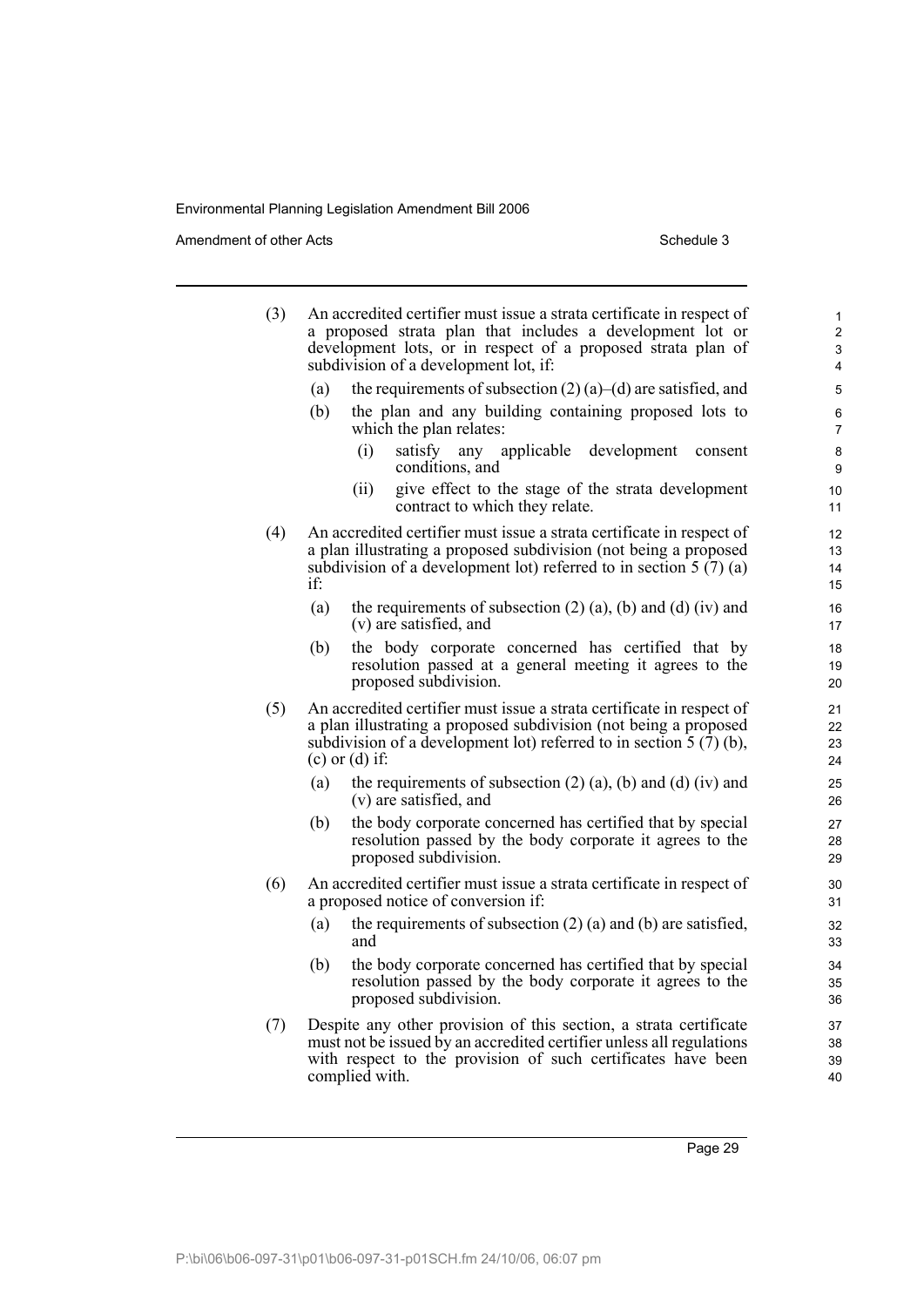Schedule 3 Amendment of other Acts

| [6]   |                      | <b>Section 38 Encroachments</b>                                                                                                                                                                                                                                                                                                                                                                                          | 1                                |
|-------|----------------------|--------------------------------------------------------------------------------------------------------------------------------------------------------------------------------------------------------------------------------------------------------------------------------------------------------------------------------------------------------------------------------------------------------------------------|----------------------------------|
|       |                      | Omit "it is satisfied that" from section 38 (1).                                                                                                                                                                                                                                                                                                                                                                         | $\overline{2}$                   |
| $[7]$ | Section 38 (1) (c)   |                                                                                                                                                                                                                                                                                                                                                                                                                          | 3                                |
|       |                      | Insert "it is satisfied that" before "retention".                                                                                                                                                                                                                                                                                                                                                                        | 4                                |
| [8]   | Section 38 (1A)      |                                                                                                                                                                                                                                                                                                                                                                                                                          | 5                                |
|       |                      | Omit the subsection. Insert instead:                                                                                                                                                                                                                                                                                                                                                                                     | 6                                |
|       | (1A)                 | An accredited certifier must refuse to issue a strata certificate in<br>respect of a proposed strata plan or strata plan of subdivision if<br>any building illustrated by that plan encroaches on to a public<br>place unless:                                                                                                                                                                                           | 7<br>8<br>9<br>10 <sup>1</sup>   |
|       |                      | the plan clearly indicates the existence<br>of the<br>(a)<br>encroachment and its nature and extent, and                                                                                                                                                                                                                                                                                                                 | 11<br>12                         |
|       |                      | either one of the following matters is satisfied:<br>(b)                                                                                                                                                                                                                                                                                                                                                                 | 13                               |
|       |                      | complies with<br>building<br>(i)<br>the<br>relevant<br>any<br>development consent in force with respect to the<br>building with the encroachment,                                                                                                                                                                                                                                                                        | 14<br>15<br>16                   |
|       |                      | any relevant development consent in force with<br>(ii)<br>respect to the subdivision the subject of the plan<br>specifies the existence of the encroachment.                                                                                                                                                                                                                                                             | 17<br>18<br>19                   |
| [9]   |                      | <b>Schedule 4 Transitional and savings provisions</b>                                                                                                                                                                                                                                                                                                                                                                    | 20                               |
|       | Insert after Part 5: |                                                                                                                                                                                                                                                                                                                                                                                                                          |                                  |
|       | Part 6               | <b>Transitional provisions relating to the</b>                                                                                                                                                                                                                                                                                                                                                                           | 22                               |
|       |                      | <b>Environmental Planning Legislation</b>                                                                                                                                                                                                                                                                                                                                                                                |                                  |
|       |                      | <b>Amendment Act 2006</b>                                                                                                                                                                                                                                                                                                                                                                                                | 24                               |
|       | 1                    | <b>Strata certificates</b>                                                                                                                                                                                                                                                                                                                                                                                               |                                  |
|       |                      | Division 4 of Part 2, as amended by the <i>Environmental Planning</i><br><i>Legislation Amendment Act 2006</i> , does not apply to or in respect<br>of an application for a strata certificate made, but not determined,<br>before the commencement of Schedule 3.3 to that Act and that<br>Division, as in force immediately before that commencement,<br>continues to apply to and in respect of any such application. | 26<br>27<br>28<br>29<br>30<br>31 |
|       |                      |                                                                                                                                                                                                                                                                                                                                                                                                                          |                                  |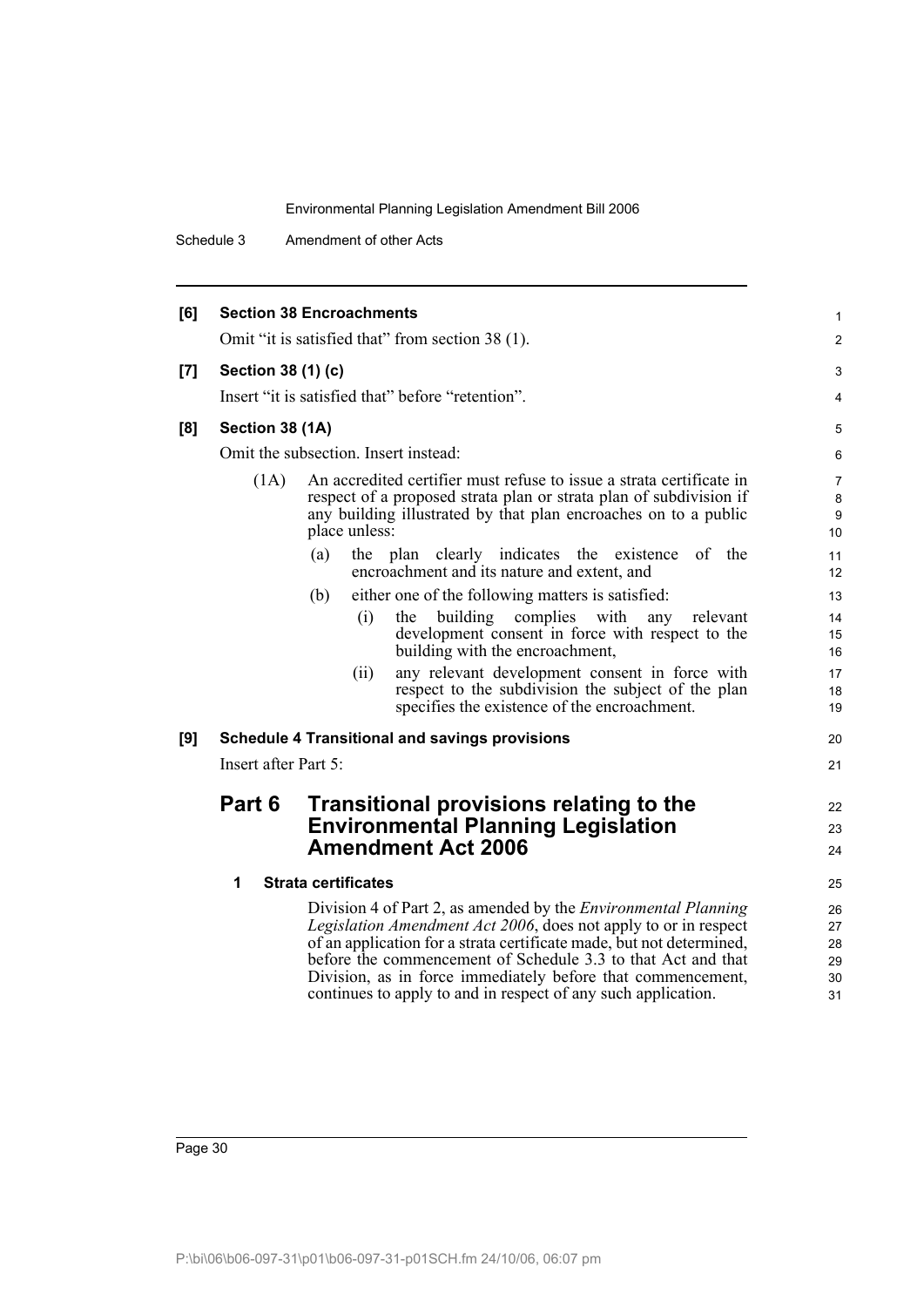Amendment of other Acts **Schedule 3** and the 3 schedule 3

1

## **3.4 Strata Schemes (Leasehold Development) Act 1986 No 219 [1] Section 66 Approval of proposed strata plans, certain subdivisions and conversions of lots into common property** Omit section 66 (1). Insert instead: (1) Subject to this Division, a local council must, on application made to it for a strata certificate in respect of a proposed strata plan that does not include a development lot or lots, issue to the applicant a strata certificate in respect of that plan if: (a) where the land proposed to be subdivided is situated within a water supply authority's area of operations—the water supply authority has issued a certificate of compliance for the proposed subdivision, and (b) the requirements of subparagraphs (i), (ii) and (iii) or the requirements of subparagraphs (iv), (v), (vi), (vii) and (viii) are satisfied: (i) a construction certificate has been issued under the *Environmental Planning and Assessment Act 1979* with respect to the erection of any building containing any proposed lots to which the strata plan relates, (ii) the proposed lots illustrated by that plan substantially correspond with parts of any such building shown in the building plans accompanying the construction certificate and designated in those building plans as being intended for separate occupation,

- (iii) any such building was completed not more than 12 months, or such longer period as the local council may in any particular case fix, before the application for the strata certificate under this subsection was made to the certifier,
- (iv) separate occupation of the proposed lots illustrated by the strata plan will not contravene the provisions of the *Environmental Planning and Assessment Act 1979* or of any environmental planning instrument within the meaning of that Act,
- (v) any consent required under that Act or instrument has been given in relation to the separate occupation of the proposed lots illustrated by that plan,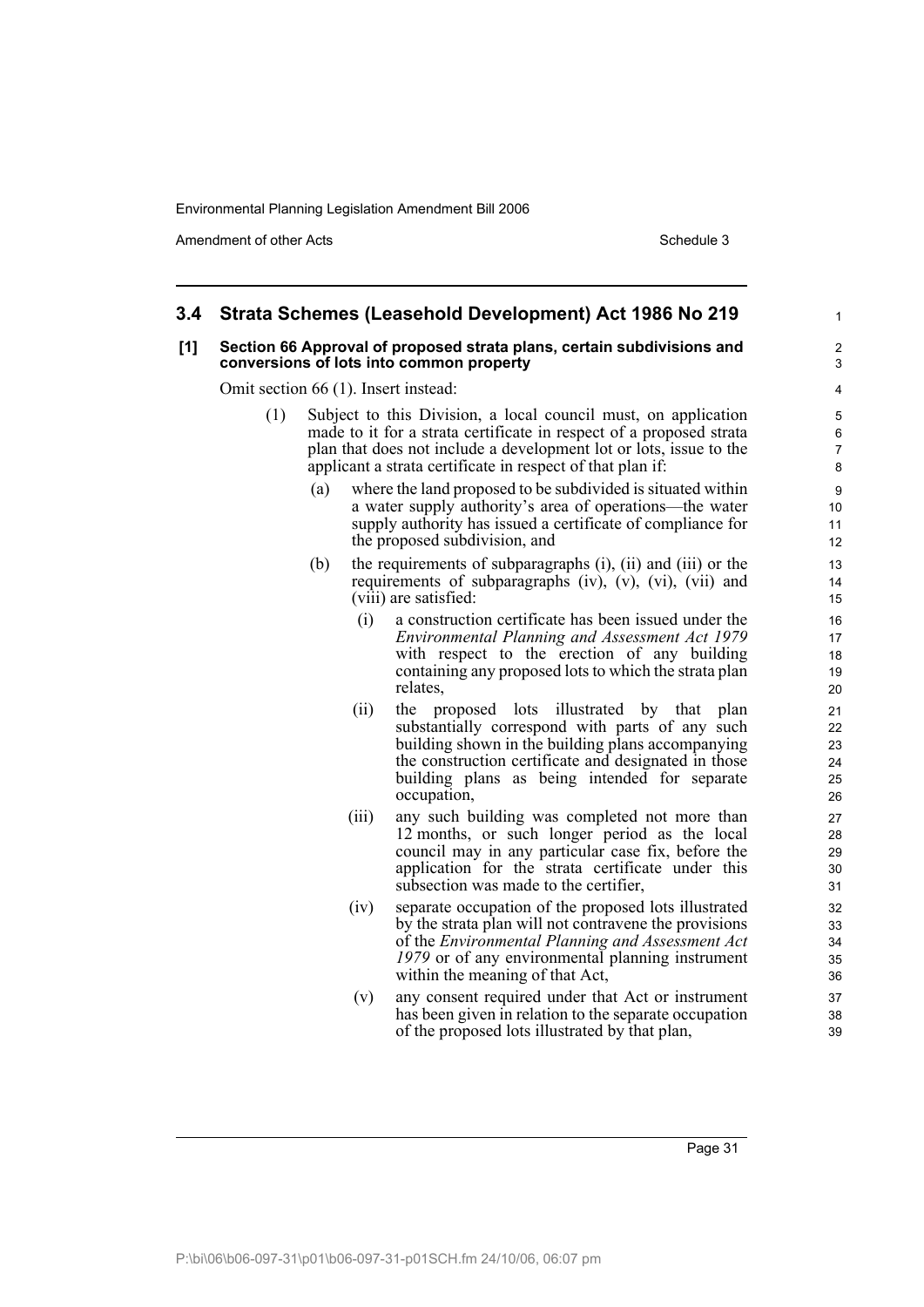Schedule 3 Amendment of other Acts

|     | (vi)<br>(vii)<br>(viii) | having regard to the circumstances of the case and<br>the public interest, the local council is satisfied that<br>the subdivision to which the plan relates will not<br>interfere with the existing or likely future amenity of<br>the neighbourhood,<br>the land proposed to be subdivided is not the subject<br>of any outstanding order, requirement or notice of a<br>kind referred to in, or given under, a provision<br>referred to in subsection $(1A)$ ,<br>if the local council has made an order of the kind<br>referred to in Order No 6 in the Table to section<br>of the <i>Environmental Planning</i><br>121B<br>and<br>Assessment Act 1979 in relation to the land proposed<br>to be subdivided—the order has been complied with<br>or an appeal against the order has been made under<br>section 121ZK of that Act and the Land and | $\mathbf{1}$<br>$\overline{c}$<br>$\mathbf{3}$<br>$\overline{\mathbf{4}}$<br>5<br>6<br>$\overline{7}$<br>8<br>9<br>10<br>11<br>12<br>13<br>14<br>15<br>16                                                                                                                                                                                                                                                                                                                                                                                                                                                                                                                                                |
|-----|-------------------------|-----------------------------------------------------------------------------------------------------------------------------------------------------------------------------------------------------------------------------------------------------------------------------------------------------------------------------------------------------------------------------------------------------------------------------------------------------------------------------------------------------------------------------------------------------------------------------------------------------------------------------------------------------------------------------------------------------------------------------------------------------------------------------------------------------------------------------------------------------|----------------------------------------------------------------------------------------------------------------------------------------------------------------------------------------------------------------------------------------------------------------------------------------------------------------------------------------------------------------------------------------------------------------------------------------------------------------------------------------------------------------------------------------------------------------------------------------------------------------------------------------------------------------------------------------------------------|
|     |                         |                                                                                                                                                                                                                                                                                                                                                                                                                                                                                                                                                                                                                                                                                                                                                                                                                                                     | 17                                                                                                                                                                                                                                                                                                                                                                                                                                                                                                                                                                                                                                                                                                       |
|     |                         |                                                                                                                                                                                                                                                                                                                                                                                                                                                                                                                                                                                                                                                                                                                                                                                                                                                     | 18                                                                                                                                                                                                                                                                                                                                                                                                                                                                                                                                                                                                                                                                                                       |
|     |                         |                                                                                                                                                                                                                                                                                                                                                                                                                                                                                                                                                                                                                                                                                                                                                                                                                                                     | 19                                                                                                                                                                                                                                                                                                                                                                                                                                                                                                                                                                                                                                                                                                       |
|     |                         |                                                                                                                                                                                                                                                                                                                                                                                                                                                                                                                                                                                                                                                                                                                                                                                                                                                     | 20                                                                                                                                                                                                                                                                                                                                                                                                                                                                                                                                                                                                                                                                                                       |
|     |                         |                                                                                                                                                                                                                                                                                                                                                                                                                                                                                                                                                                                                                                                                                                                                                                                                                                                     | 21                                                                                                                                                                                                                                                                                                                                                                                                                                                                                                                                                                                                                                                                                                       |
|     |                         |                                                                                                                                                                                                                                                                                                                                                                                                                                                                                                                                                                                                                                                                                                                                                                                                                                                     | 22                                                                                                                                                                                                                                                                                                                                                                                                                                                                                                                                                                                                                                                                                                       |
| (2) |                         |                                                                                                                                                                                                                                                                                                                                                                                                                                                                                                                                                                                                                                                                                                                                                                                                                                                     | 23<br>24<br>25<br>26<br>27                                                                                                                                                                                                                                                                                                                                                                                                                                                                                                                                                                                                                                                                               |
|     | (a)<br>and              |                                                                                                                                                                                                                                                                                                                                                                                                                                                                                                                                                                                                                                                                                                                                                                                                                                                     | 28<br>29                                                                                                                                                                                                                                                                                                                                                                                                                                                                                                                                                                                                                                                                                                 |
|     |                         |                                                                                                                                                                                                                                                                                                                                                                                                                                                                                                                                                                                                                                                                                                                                                                                                                                                     | 30<br>31                                                                                                                                                                                                                                                                                                                                                                                                                                                                                                                                                                                                                                                                                                 |
|     | (i)                     | satisfy any applicable<br>development<br>consent<br>conditions, and                                                                                                                                                                                                                                                                                                                                                                                                                                                                                                                                                                                                                                                                                                                                                                                 | 32<br>33                                                                                                                                                                                                                                                                                                                                                                                                                                                                                                                                                                                                                                                                                                 |
|     | (i)                     | give effect to the stage of the strata development<br>contract to which they relate.                                                                                                                                                                                                                                                                                                                                                                                                                                                                                                                                                                                                                                                                                                                                                                | 34<br>35                                                                                                                                                                                                                                                                                                                                                                                                                                                                                                                                                                                                                                                                                                 |
|     |                         | Section 66 (1A)<br><b>Section 66 (2)</b><br>(b)                                                                                                                                                                                                                                                                                                                                                                                                                                                                                                                                                                                                                                                                                                                                                                                                     | Environment Court has refused to confirm the order.<br>Omit "subsection $(1)$ (b) $(iv)$ and $(c)$ $(iv)$ ".<br>Insert instead "subsection $(1)$ (b) $(vii)$ ".<br>Omit the subsection. Insert instead:<br>Subject to this Division, a local council must, on application<br>made to it for a strata certificate in respect of a proposed strata<br>plan that includes a development lot or lots, or of a proposed<br>strata plan of subdivision of a development lot, issue to the<br>applicant a strata certificate in respect of that plan if:<br>the requirements of subsection $(1)$ (a) and (b) are satisfied,<br>the plan and any building containing proposed lots to<br>which the plan relates: |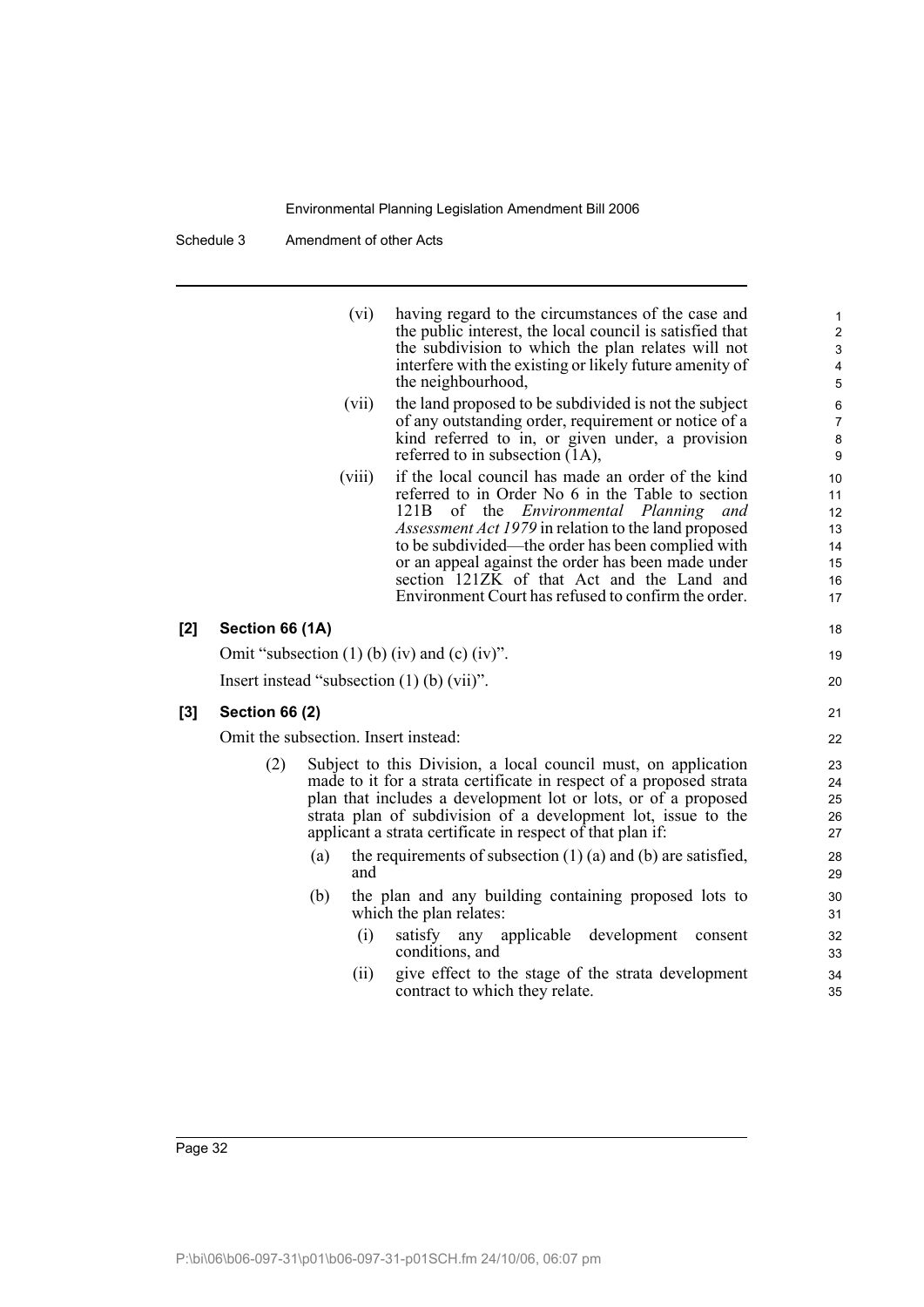Amendment of other Acts **Schedule 3** and the 3 schedule 3

#### **[4] Section 66 (4) (c)** Omit "subsection  $(1)$  (b)  $(i)$ ,  $(ii)$  and  $(iii)$  or subsection  $(1)$  (c)  $(i)$ ,  $(ii)$  and  $(iii)$ , as if the reference in subsection  $(1)$  (b) or  $(c)$ ". Insert instead "subsection (1) (b) (iv), (v) and (vi), as if the reference in subsection  $(1)$ ". **[5] Section 66 (5) (b)** Omit "subsection  $(1)$  (b)  $(i)$ ,  $(ii)$  or  $(iii)$  and subsection  $(1)$  (c)  $(i)$ ,  $(ii)$  and  $(iii)$ as if the reference in subsection  $(1)$  (b) or  $(c)$ ". Insert instead "subsection (1) (b) (iv), (v) and (vi), as if the reference in subsection  $(1)$ ". **[6] Section 66 (7) (a)** Omit "subsection  $(1)$  (b) (iii) or  $(1)$  (c) (iii)". Insert instead "subsection (1) (b) (vi)". **[7] Section 66 (7A)** Insert after section 66 (7): (7A) For the purposes of subsections  $(1)$ ,  $(2)$ ,  $(4)$ ,  $(5)$  and  $(7)$ , if an Act provides that Part 4 of the *Environmental Planning and Assessment Act 1979* does not apply to the carrying out of the development on the land to which the strata plan relates, a reference in subsection (1) (b) (iv) or (v) to the *Environmental Planning and Assessment Act 1979* or an environmental planning instrument is taken to be a reference to the Act under which development consent to the carrying out of development on that land may be granted or an instrument made under that Act as the case requires. **[8] Section 66A** Omit the section. Insert instead: **66A Approvals by accredited certifiers** (1) An accredited certifier may issue a strata certificate in respect of a proposed strata plan, proposed strata plan of subdivision or proposed notice of conversion in accordance with this section. (2) An accredited certifier must issue a strata certificate in respect of a proposed strata plan that does not include a development lot or lots if: (a) there is a relevant development consent in force, and 1 2 3 4 5 6 7 8 9 10 11 12 13 14 15 16 17 18 19 20 21 22 23 24 25 26 27 28 29 30 31 32 33 34 35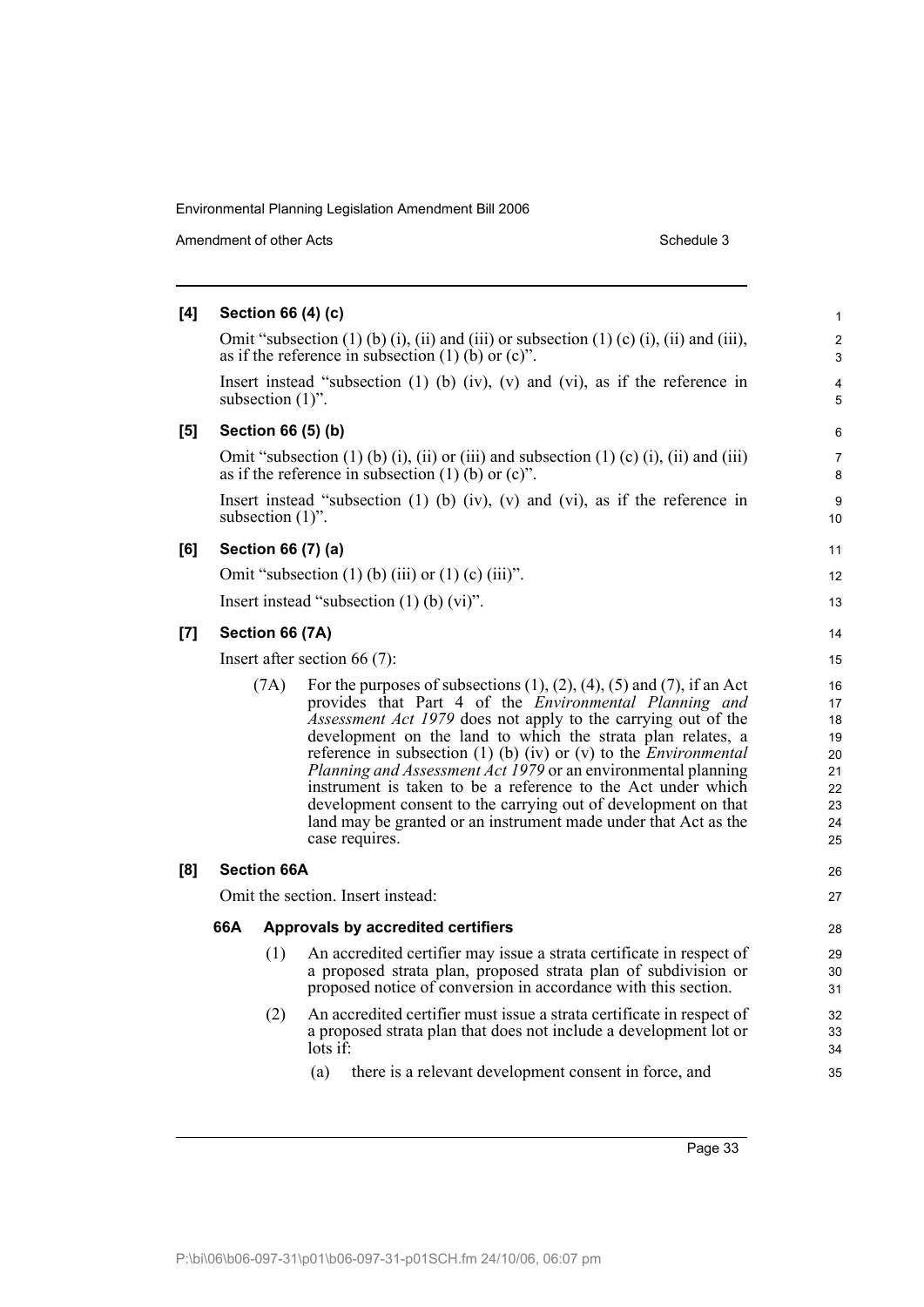(b) all conditions of the development consent that, by its terms, are required to be complied with before a strata certificate may be issued have been complied with, and (c) where the land proposed to be subdivided is situated within a water supply authority's area of operations—the water supply authority has issued a certificate of compliance for the proposed subdivision, and (d) the requirements of subparagraphs (i), (ii) and (iii) or the requirements of subparagraphs  $(iv)$ ,  $(v)$ ,  $(vi)$  and  $(vii)$  are satisfied: (i) a construction certificate has been issued under the *Environmental Planning and Assessment Act 1979* with respect to the erection of any building containing any proposed lots to which the strata plan relates, (ii) the proposed lots illustrated by that plan substantially correspond with parts of any such building shown in the building plans accompanying the construction certificate and designated in those building plans as being intended for separate occupation, (iii) any such building was completed not more than 12 months, or such longer period as the relevant local council may in any particular case fix, before the application for the strata certificate under this subsection was made to the certifier, (iv) separate occupation of the proposed lots illustrated by the strata plan will not contravene the provisions of the *Environmental Planning and Assessment Act 1979* or of any environmental planning instrument within the meaning of that Act, (v) any consent required under that Act or instrument has been given in relation to the separate occupation of the proposed lots illustrated by that plan, (vi) the land proposed to be subdivided is not the subject of any outstanding order, requirement or notice of a kind referred to in, or given under, a provision referred to in section 66 ( $1$ A), (vii) if the relevant local council has made an order of the kind referred to in Order No 6 in the Table to section 121B of the *Environmental Planning and Assessment Act 1979* in relation to the land proposed to be subdivided—the order has been complied with 1 2 3 4 5 6 7 8  $\alpha$ 10 11 12 13 14 15 16 17 18 19 20 21  $22$ 23  $24$ 25 26 27 28 29 30 31 32 33 34 35 36 37 38 39 40 41 42 43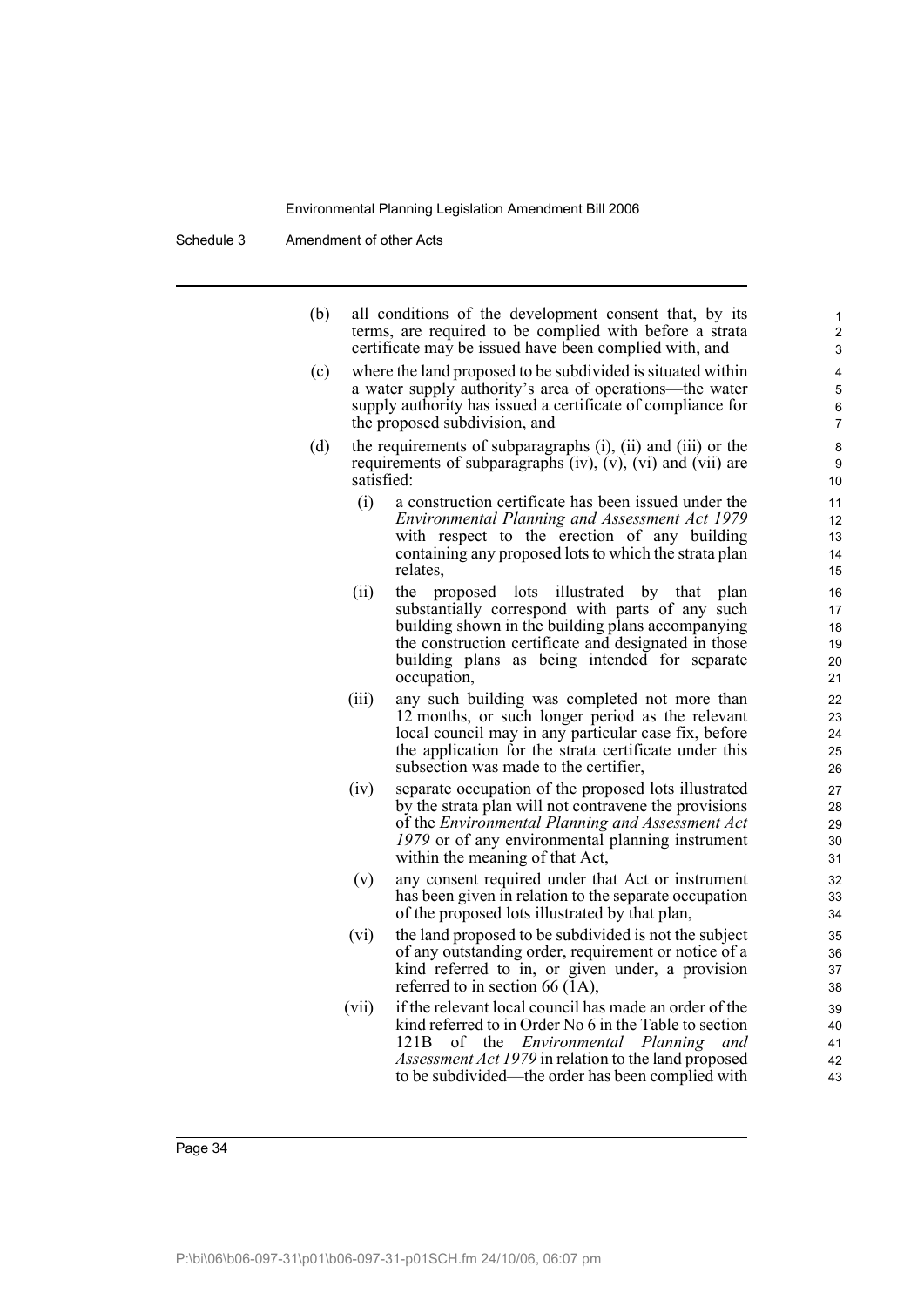Amendment of other Acts **Schedule 3** and the 3 schedule 3

or an appeal against the order has been made under section 121ZK of that Act and the Land and Environment Court has refused to confirm the order. (3) An accredited certifier must issue a strata certificate in respect of a proposed strata plan that includes a development lot or development lots, or in respect of a proposed strata plan of subdivision of a development lot, if: (a) the requirements of subsection  $(2)$  (a)–(d) are satisfied, and (b) the plan and any building containing proposed lots to which the plan relates: (i) satisfy any applicable development consent conditions, and (ii) give effect to the stage of the strata development contract to which they relate. (4) An accredited certifier must issue a strata certificate in respect of a plan illustrating a proposed subdivision (not being a proposed subdivision of a development lot) referred to in section  $4(7)(a)$ if: (a) the requirements of subsection  $(2)$   $(a)$ ,  $(b)$  and  $(d)$   $(iv)$  and (v) are satisfied (as if the reference in subsection (2) (d) (iv) or (v) is a reference to the plan to which the application for certification relates), and (b) the body corporate concerned has certified that by resolution passed at a general meeting it agrees to the proposed subdivision. (5) An accredited certifier must issue a strata certificate in respect of a plan illustrating a proposed subdivision (not being a proposed subdivision of a development lot) referred to in section 4 (7) (b),  $(c)$  or  $(d)$  if: (a) the requirements of subsection  $(2)$  (a), (b) and (d) (iv) and (v) are satisfied (as if the reference in subsection (2) (d) (iv) or (v) is a reference to the plan illustrating the proposed subdivision), and (b) the body corporate concerned has certified that by special resolution passed by the body corporate it agrees to the proposed subdivision. (6) An accredited certifier must issue a strata certificate in respect of a proposed notice of conversion if: (a) the requirements of subsection  $(2)$  (a) and (b) are satisfied, and 1 2 3 4 5 6 7 8 9 10 11 12 13 14 15 16 17 18 19  $20$ 21 22  $23$  $24$ 25 26 27 28 29 30 31 32 33 34 35 36 37 38 39  $40$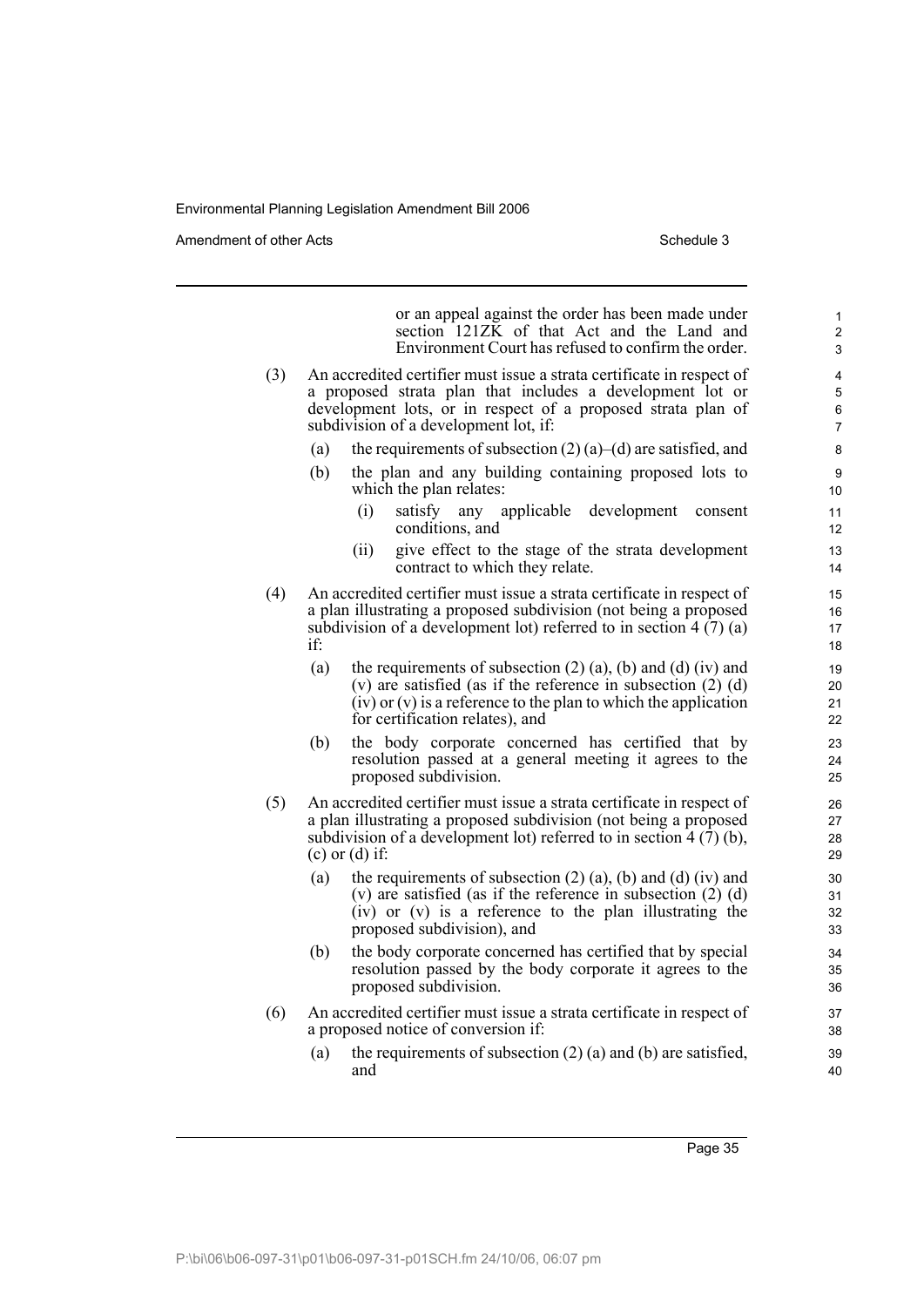|     |                                      | (b)<br>the body corporate concerned has certified that by special<br>resolution passed by the body corporate it agrees to the<br>proposed subdivision.                                                                                                                                                                                                                                                                                                                                                                                                                                                                             | 1<br>$\overline{\mathbf{c}}$<br>3                                   |  |  |
|-----|--------------------------------------|------------------------------------------------------------------------------------------------------------------------------------------------------------------------------------------------------------------------------------------------------------------------------------------------------------------------------------------------------------------------------------------------------------------------------------------------------------------------------------------------------------------------------------------------------------------------------------------------------------------------------------|---------------------------------------------------------------------|--|--|
|     | (7)                                  | For the purposes of subsections $(2)$ – $(5)$ , if an Act provides that<br>Part 4 of the <i>Environmental Planning and Assessment Act 1979</i><br>does not apply to the carrying out of the development on the land<br>to which the strata plan relates, a reference in subsection $(2)$ $(d)$<br>$(iv)$ or $(v)$ to the <i>Environmental Planning and Assessment Act</i><br>1979 or an environmental planning instrument is taken to be a<br>reference to the Act under which development consent to the<br>carrying out of development on that land may be granted or an<br>instrument made under that Act as the case requires. | 4<br>5<br>$\,6$<br>$\overline{7}$<br>$\bf 8$<br>9<br>10<br>11<br>12 |  |  |
|     | (8)                                  | Despite any other provision of this section, a strata certificate<br>must not be issued by an accredited certifier unless all regulations<br>with respect to the provision of such certificates have been<br>complied with.                                                                                                                                                                                                                                                                                                                                                                                                        | 13<br>14<br>15<br>16                                                |  |  |
| [9] |                                      | <b>Section 67 Encroachments</b>                                                                                                                                                                                                                                                                                                                                                                                                                                                                                                                                                                                                    | 17                                                                  |  |  |
|     |                                      | Omit "it is satisfied that" from section 67 (1).                                                                                                                                                                                                                                                                                                                                                                                                                                                                                                                                                                                   | 18                                                                  |  |  |
| 10] | Section 67 (1) (c)                   |                                                                                                                                                                                                                                                                                                                                                                                                                                                                                                                                                                                                                                    | 19                                                                  |  |  |
|     |                                      | Insert "it is satisfied that" before "retention".                                                                                                                                                                                                                                                                                                                                                                                                                                                                                                                                                                                  | 20                                                                  |  |  |
| 11] | Section 67 (1A)                      |                                                                                                                                                                                                                                                                                                                                                                                                                                                                                                                                                                                                                                    | 21                                                                  |  |  |
|     | Omit the subsection. Insert instead: |                                                                                                                                                                                                                                                                                                                                                                                                                                                                                                                                                                                                                                    |                                                                     |  |  |
|     | (1A)                                 | An accredited certifier must refuse to issue a strata certificate in<br>respect of a proposed strata plan or strata plan of subdivision if<br>any building illustrated by that plan encroaches on to a public<br>place unless:                                                                                                                                                                                                                                                                                                                                                                                                     | 23<br>24<br>25<br>26                                                |  |  |
|     |                                      | (a)<br>the plan<br>clearly indicates the existence<br>of the<br>encroachment and its nature and extent, and                                                                                                                                                                                                                                                                                                                                                                                                                                                                                                                        | 27<br>28                                                            |  |  |
|     |                                      | either one of the following matters is satisfied:<br>(b)                                                                                                                                                                                                                                                                                                                                                                                                                                                                                                                                                                           | 29                                                                  |  |  |
|     |                                      | complies with<br>(i)<br>building<br>relevant<br>the<br>any<br>development consent in force with respect to the<br>building with the encroachment,                                                                                                                                                                                                                                                                                                                                                                                                                                                                                  | 30<br>31<br>32                                                      |  |  |
|     |                                      | any relevant development consent in force with<br>(ii)<br>respect to the subdivision the subject of the plan<br>specifies the existence of the encroachment.                                                                                                                                                                                                                                                                                                                                                                                                                                                                       | 33<br>34<br>35                                                      |  |  |
|     |                                      |                                                                                                                                                                                                                                                                                                                                                                                                                                                                                                                                                                                                                                    |                                                                     |  |  |

 $[10]$ 

 $[11]$